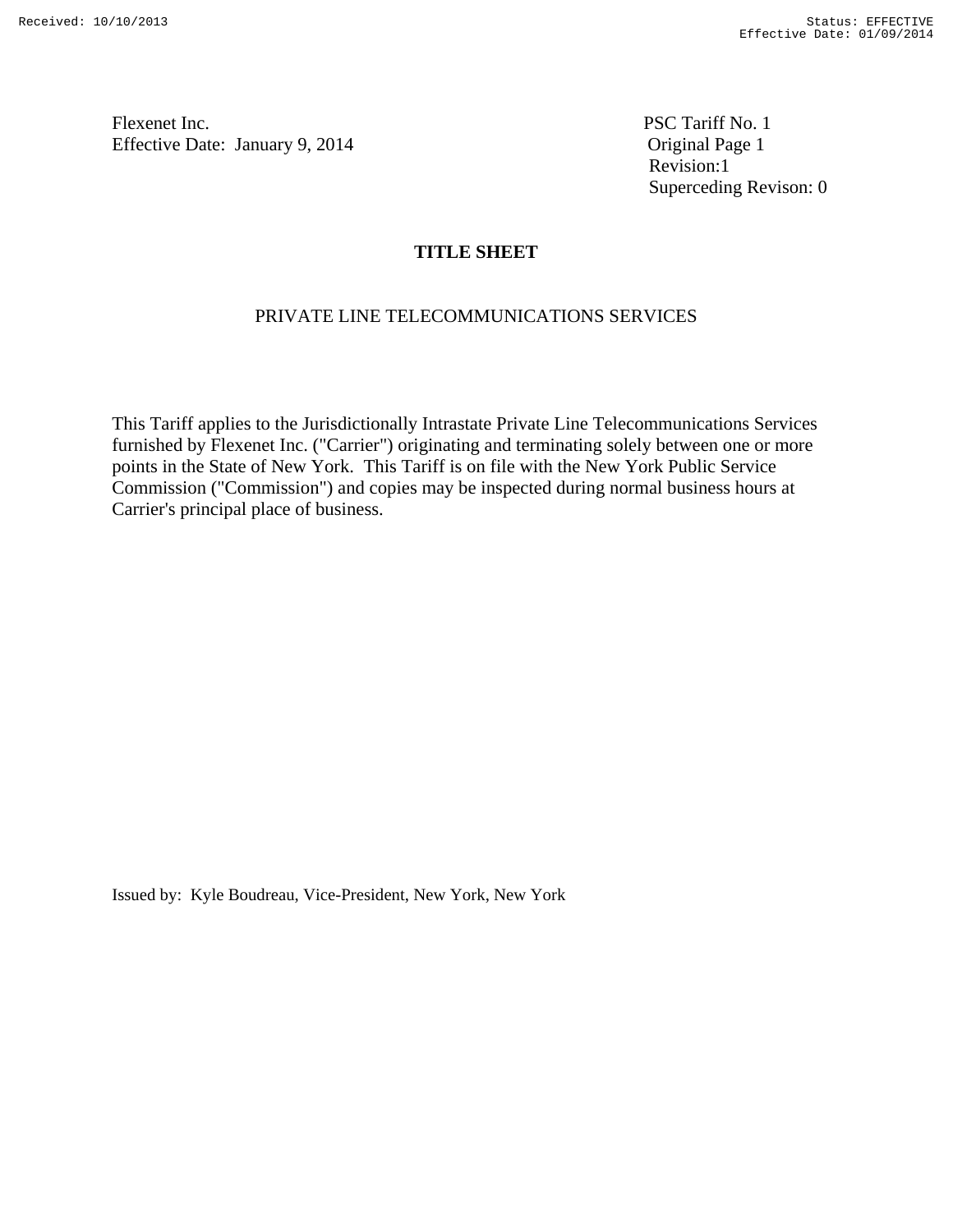Flexenet Inc.<br>
PSC Tariff No. 1<br>
PSC Tariff No. 1<br>
Original Page 2 Effective Date: January 9, 2014

Superceding Revision: 0

### **CHECK-SHEET**

The sheets of this Tariff are effective as of the date shown at the bottom of the respective sheet(s). Original and revised sheets as named below comprise all changes from the original Tariff and are currently in effect as of the date on the bottom of this page.

\_\_\_\_\_\_\_\_\_\_\_\_\_\_\_\_\_\_\_\_\_\_\_\_\_\_\_\_\_\_\_\_\_\_\_\_\_\_\_\_\_\_\_\_\_\_\_\_\_\_\_\_\_\_\_\_\_\_\_\_\_\_\_\_\_\_\_\_\_\_

| <b>SHEET</b>   | <b>REVISION</b> | <b>SHEET</b> | <b>REVISION</b> |
|----------------|-----------------|--------------|-----------------|
|                |                 |              |                 |
| $\mathbf{1}$   | Original        | 27           | Original        |
| $\overline{2}$ | Original        | 28           | Original        |
| 3              | Original        | 29           | Original        |
| $\overline{4}$ | Original        | 30           | Original        |
| 5              | Original        | 31           | Original        |
| 6              | Original        | 32           | Original        |
| 7              | Original        | 33           | Original        |
| 8              | Original        | 34           | Original        |
| 9              | Original        | 35           | Original        |
| 10             | Original        | 36           | Original        |
| 11             | Original        | 37           | Original        |
| 12             | Original        | 38           | Original        |
| 13             | Original        | 39           | Original        |
| 14             | Original        | 40           | Original        |
| 15             | Original        | 41           | Original        |
| 16             | Original        | 42           | Original        |
| 17             | Original        | 43           | Original        |
| 18             | Original        | 44           | Original        |
| 19             | Original        | 45           | Original        |
| 20             | Original        | 46           | Original        |
| 21             | Original        | 47           | Original        |
| 22             | Original        | 48           | Original        |
| 23             | Original        | 49           | Original        |
| 24             | Original        | 50           | Original        |
| 25             | Original        | 51           | Original        |
| 26             | Original        | 52           | Original        |
|                |                 | 53           | Original        |
|                |                 | 54           | Original        |
|                |                 | 55           | Original        |

Issued by: Kyle Boudreau, Vice-President, New York, New York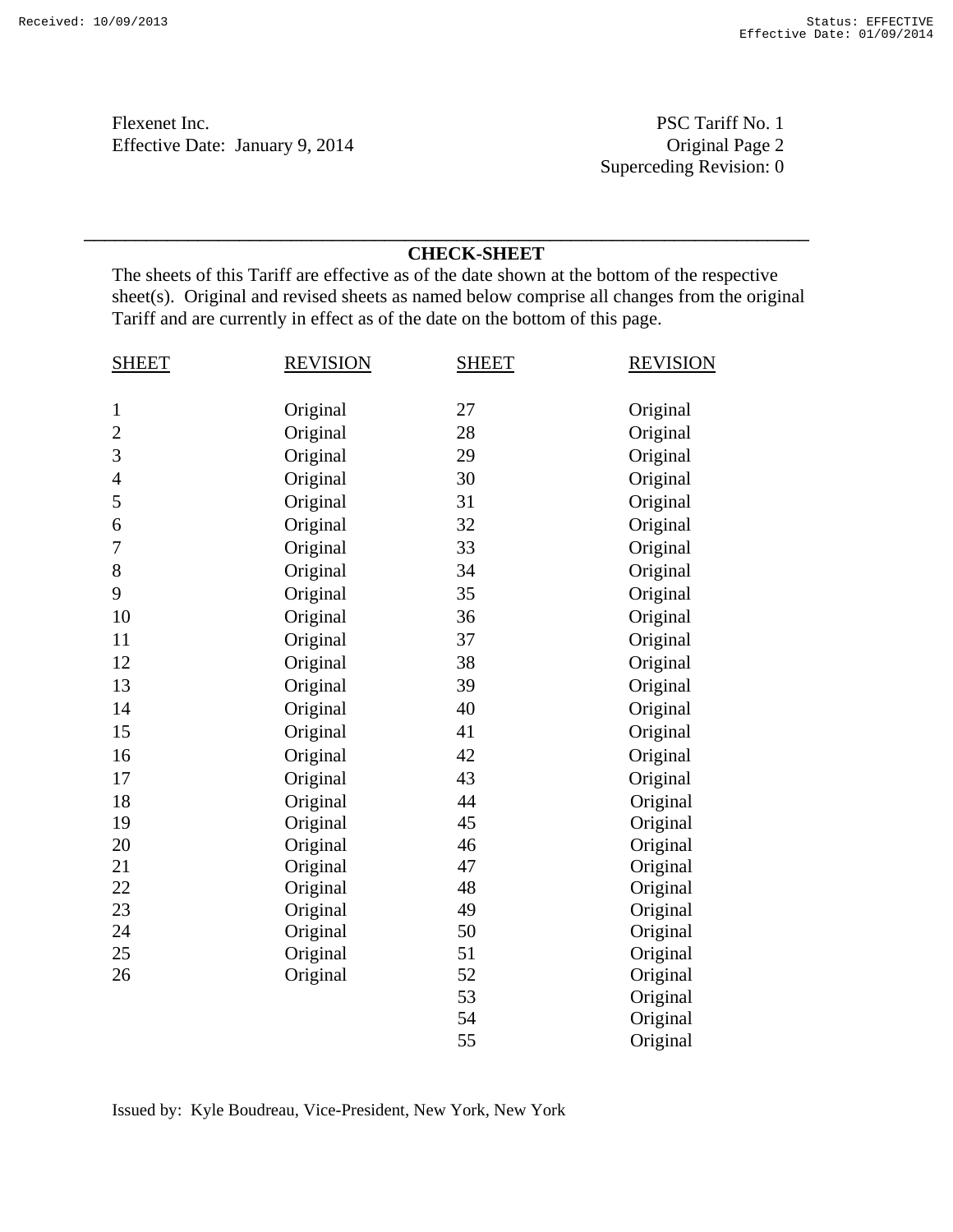Flexenet Inc. PSC Tariff No. 1 Effective Date: January 9, 2014

Superceding Revision: 0

# **TABLE OF CONTENTS**

| <b>Title Sheet</b>                            |                |
|-----------------------------------------------|----------------|
| <b>Check Sheet</b>                            | 2              |
| Table of Contents                             | 3              |
| Symbols                                       | $\overline{4}$ |
| <b>Tariff Format</b>                          | 5              |
| Section 1 - Technical Terms and Abbreviations | 6              |
| Section 2 - Rules and Regulations             | 8              |
| Section 3 – Description of Service of Rates   | 50             |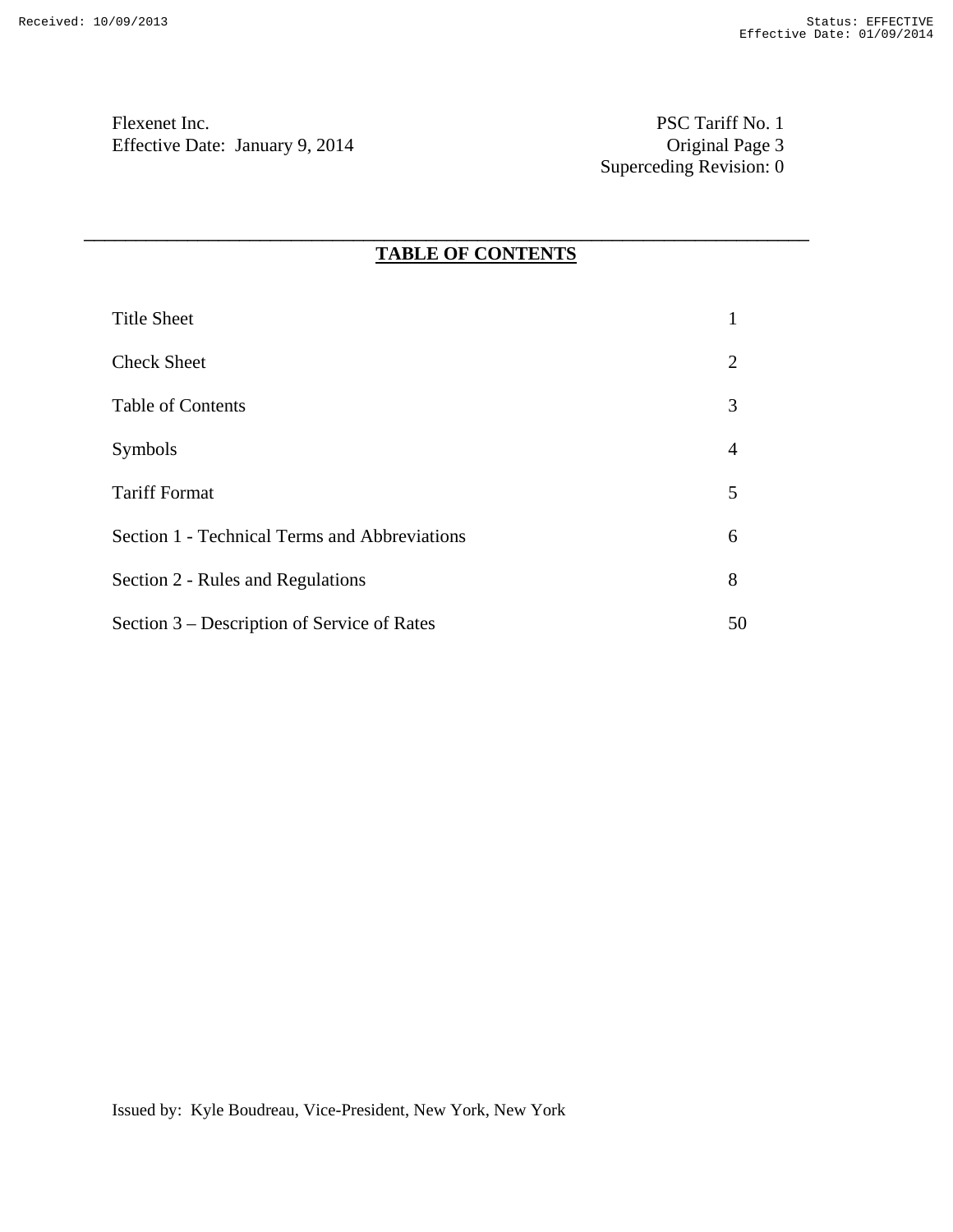Flexenet Inc. PSC Tariff No. 1 Effective Date: January 9, 2014 Quiet Britain Page 4

Superceding Revision: 0

# **SYMBOLS**

\_\_\_\_\_\_\_\_\_\_\_\_\_\_\_\_\_\_\_\_\_\_\_\_\_\_\_\_\_\_\_\_\_\_\_\_\_\_\_\_\_\_\_\_\_\_\_\_\_\_\_\_\_\_\_\_\_\_\_\_\_\_\_\_\_\_\_\_\_\_

The following are the only symbols used for the purposes indicated below:

- D- Delete or Discontinue
- I- Change Resulting In An Increase to A Customer's Bill
- M- Moved from Another Tariff Location
- N- New
- R- Change Resulting In A Reduction to A Customer's Bill
- T- Change In Text or Regulation But No Change In Rate or Charge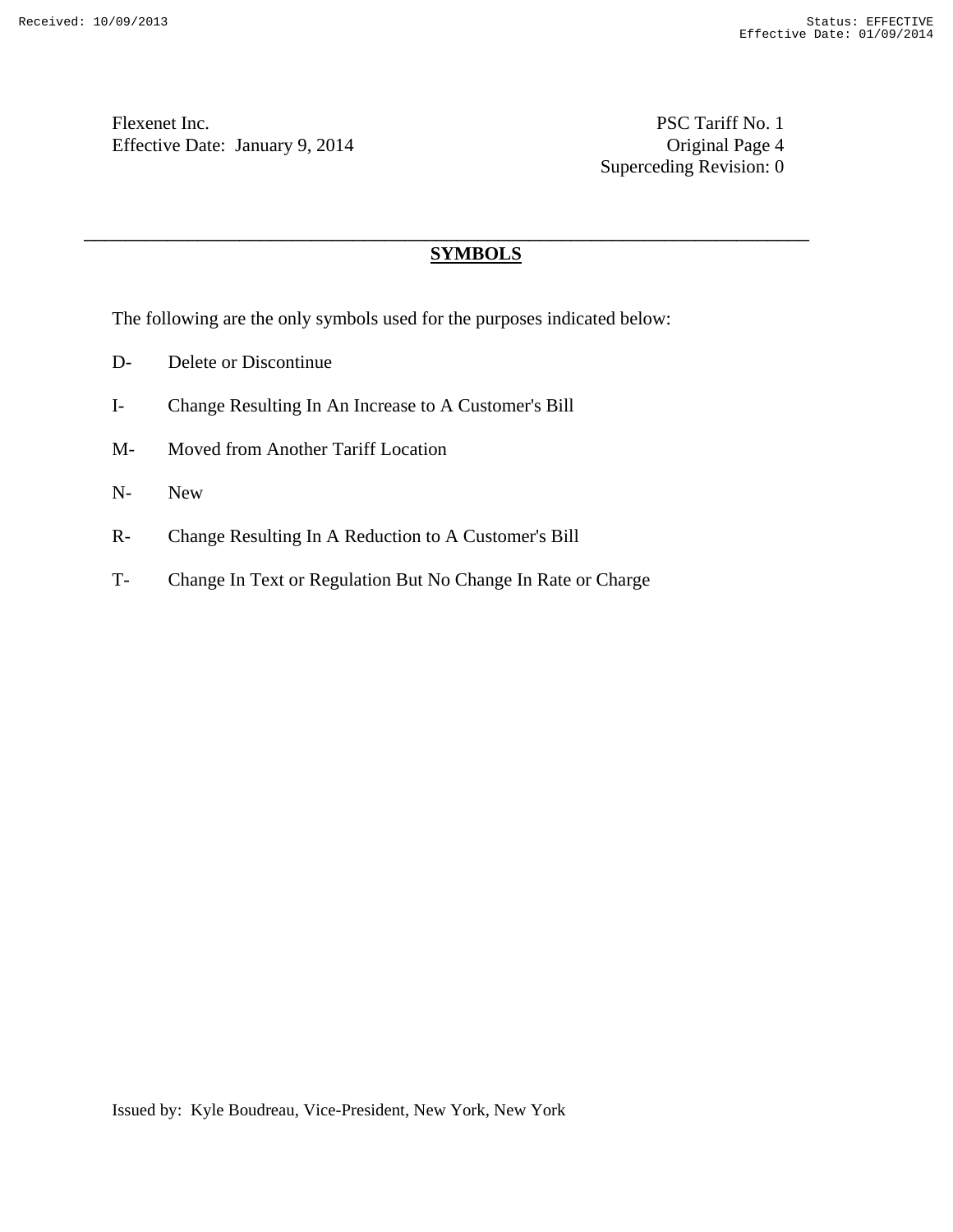Superceding Revision: 0

## **TARIFF FORMAT**

A. Sheet Numbering - Sheet numbers appear in the upper right corner of the page. Sheets are numbered sequentially. However, new sheets are occasionally added to the Tariff. When a new sheet is added between sheets already in effect, a decimal is added. For example, a new sheet added between sheets 14 and 15 would be 14.1.

\_\_\_\_\_\_\_\_\_\_\_\_\_\_\_\_\_\_\_\_\_\_\_\_\_\_\_\_\_\_\_\_\_\_\_\_\_\_\_\_\_\_\_\_\_\_\_\_\_\_\_\_\_\_\_\_\_\_\_\_\_\_\_\_\_\_\_\_\_\_

B. Sheet Revision Numbers - Revision numbers also appear in the upper right corner of each page. These numbers are used to determine the most current sheet version on file with the Commission. For example, the 4th revised Sheet 14 cancels the 3rd revised Sheet 14. Because of various suspension periods, deferrals, etc. the Commission follows in its tariff approval process, the most current sheet number on file with the Commission is not always the Tariff page in effect.

C. Paragraph Numbering Sequence - There are various levels of alphanumeric coding. Each level of coding is subservient to its next higher level. The following is an example of the numbering sequence suggested for use in tariffs.

2.1 2.1.A.  $2.1.A.1.(a)$ . 2.1.A.1.(a).I.

D. Check Sheets - When a tariff filing is made with the Commission, an undated check sheet accompanies the tariff filing. The check sheet lists the sheets contained in the tariff, with a cross reference to the current revision number. When new pages are added, the check sheet is changed to reflect the revision. All revisions made in a given filing are designated by an asterisk (\*). There will be no other symbols used on the check sheet if these are the only changes made to it (i.e., the format, etc. remains the same, just revised revision levels on some pages). The tariff user should refer to the latest check sheet to find out if a particular sheet is the most current on file with the Commission.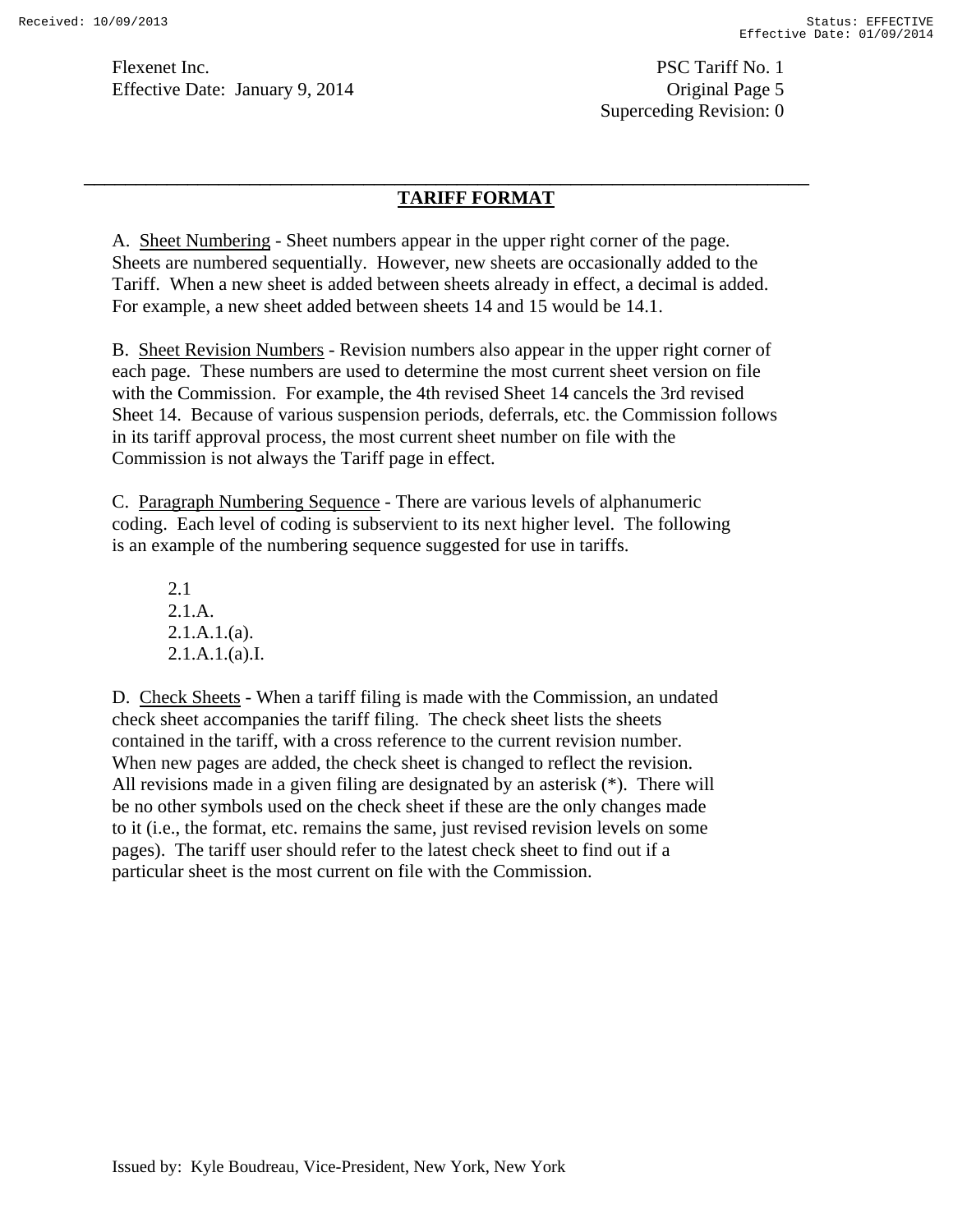## SECTION 1. TECHNICAL TERMS AND ABBREVIATIONS

Authorization Code - A numerical code, one or more of which may be assigned to a Customer, to enable Carrier to identify the origin of service of the Customer so it may rate and bill the call. All authorization codes shall be the sole property of Carrier and no Customer shall have any property or other right or interest in the use of any particular authorization code. Automatic numbering identification (ANI) may be used as or in connection with the authorization code.

\_\_\_\_\_\_\_\_\_\_\_\_\_\_\_\_\_\_\_\_\_\_\_\_\_\_\_\_\_\_\_\_\_\_\_\_\_\_\_\_\_\_\_\_\_\_\_\_\_\_\_\_\_\_\_\_\_\_\_\_\_\_\_\_\_\_\_\_\_\_

Automatic Numbering Identification (ANI) - A type of signaling provided by a local exchange telephone company which automatically identifies the local exchange line from which a call originates.

Carrier – Flexenet Inc., also referred to as the Company.

Common Carrier - An authorized company or entity providing telecommunications services to the public.

Commission - New York Public Service Commission

Holiday - New Year's Day, Memorial Day, Independence Day, Labor Day, Thanksgiving Day, Christmas Day.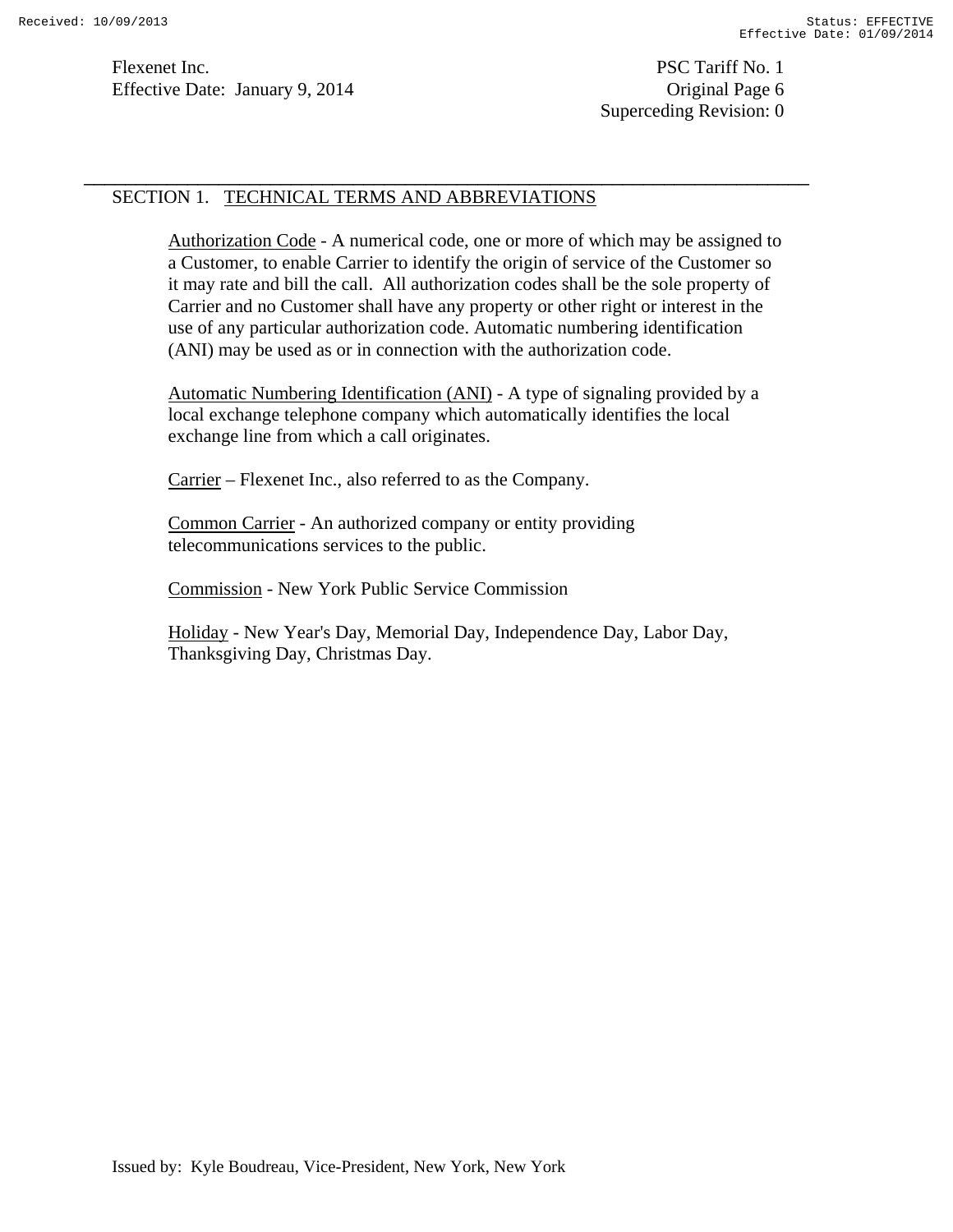Superceding Revision: 0

### SECTION 1. TECHNICAL TERMS AND ABBREVIATIONS (Cont'd)

Interruption - The inability to complete calls due to equipment malfunctions or human errors. Interruption shall not include, and no allowance shall be given for service difficulties such as slow dial tone, circuits, busy or other network and/or switching capacity shortages. Nor shall Interruption include the failure of any service or facilities provided by a common carrier or other entity other than the Carrier. Any Interruption allowance provided within this Tariff by Carrier shall not apply where service is interrupted by the negligence or willful act of the Customer, or where the Carrier, pursuant to the terms of this Tariff, terminates service because of non-payment of bills, unlawful or improper use of the Carrier's facilities or service, or any other reason covered by this Tariff or by applicable law.

\_\_\_\_\_\_\_\_\_\_\_\_\_\_\_\_\_\_\_\_\_\_\_\_\_\_\_\_\_\_\_\_\_\_\_\_\_\_\_\_\_\_\_\_\_\_\_\_\_\_\_\_\_\_\_\_\_\_\_\_\_\_\_\_\_\_\_\_\_\_

State - State of New York

Customer - The person or legal entity which subscribes to, utilizes, or enters into arrangements for Carrier's telecommunications services and is responsible for payment of Carrier's services.

Telecommunications - The transmission of voice communications or, subject to the transmission capabilities of the service, the transmission of data, facsimile, signaling, metering, or other similar communications.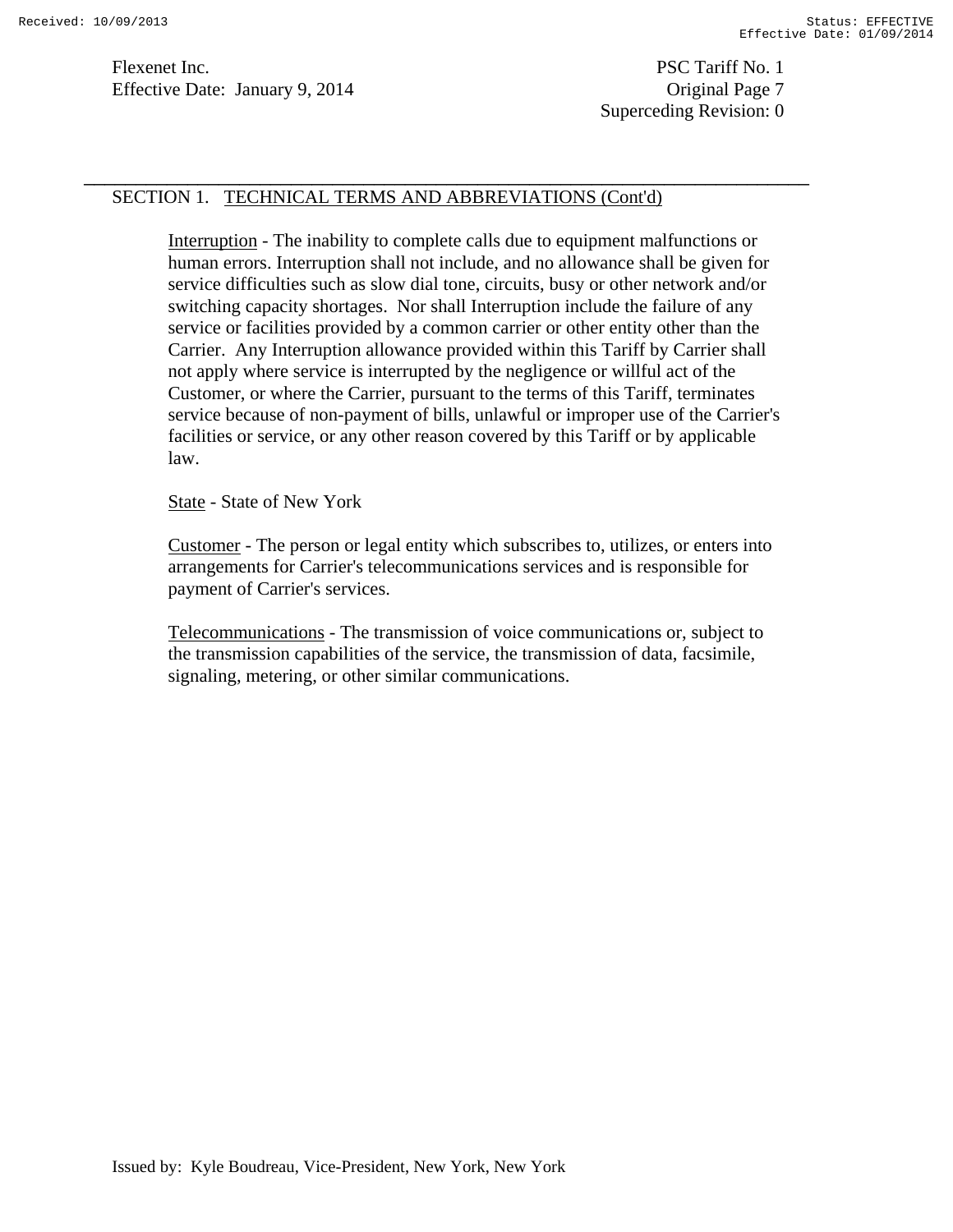Flexenet Inc. PSC Tariff No. 1 Effective Date: January 9, 2014 Contract Contract Contract Contract Contract Contract Contract Contract Contract Contract Contract Contract Contract Contract Contract Contrac

# SECTION 2. RULES AND REGULATIONS

## Application of Tariff

 2.1.A. This Tariff contains the regulations and rates applicable to private line intrastate telecommunications services provided by Carrier to business customers for telecommunications between points within the State. Carrier's services are furnished subject to the availability of facilities and services and subject to the terms and conditions of this Tariff.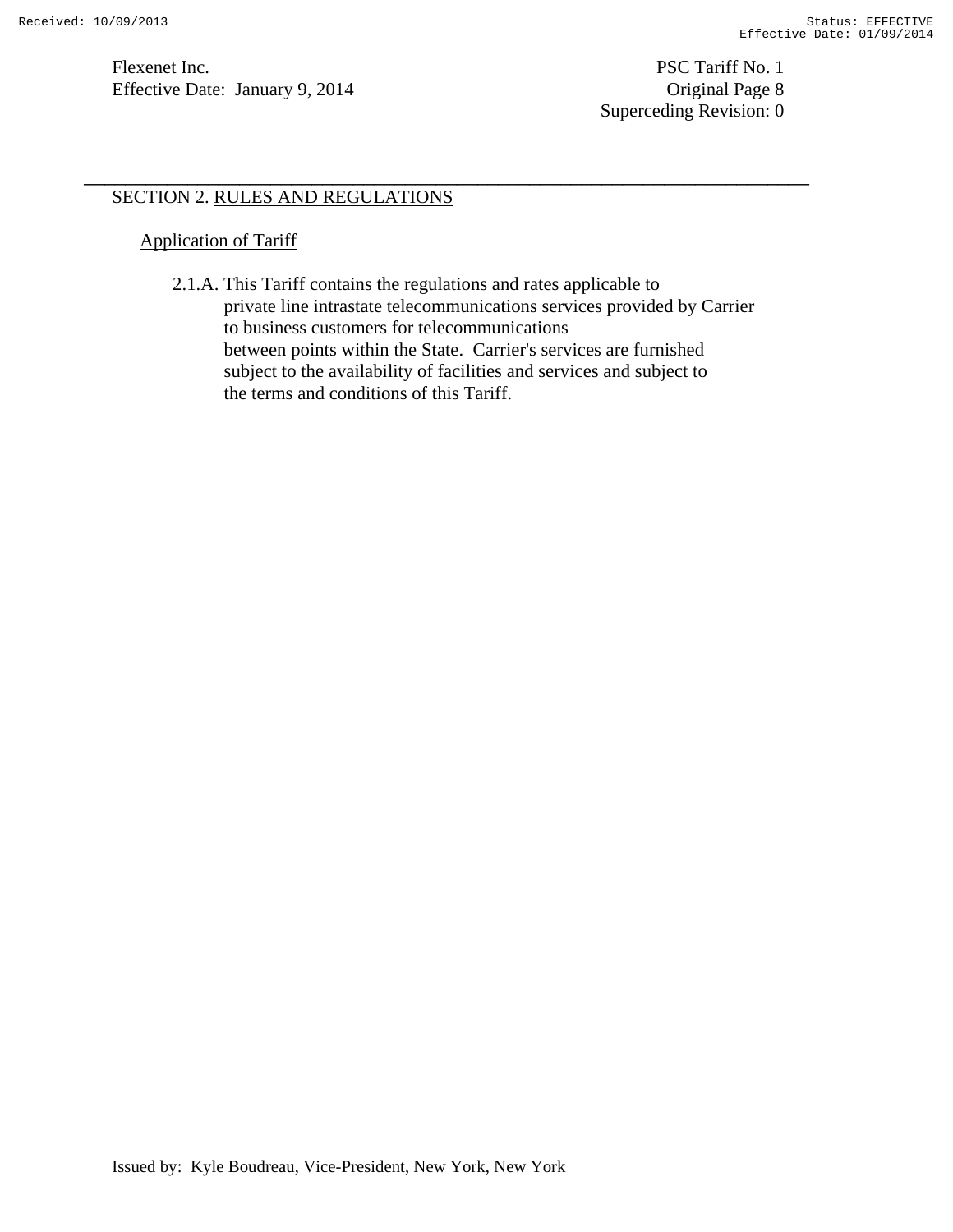Flexenet Inc. PSC Tariff No. 1 Effective Date: January 9, 2014 Quiet Base 9

Superceding Revision: 0

## SECTION 2. RULES AND REGULATIONS (Cont'd)

## 2.1. Application of Tariff (Cont'd)

- 2.1.B. Carrier's services may be provided over the carrier's own network or telecommunications channels, network elements, facilities or services of other facilities based Carriers including the facilities of the incumbent local exchange carrier.
- 2.1.C. The rates and regulations contained in this Tariff apply only to the services furnished by Carrier to the Customer and do not apply, unless otherwise specified, to the lines, facilities, or services provided by the incumbent local exchange telephone company or other common carrier for use in accessing the services of Carrier.

\_\_\_\_\_\_\_\_\_\_\_\_\_\_\_\_\_\_\_\_\_\_\_\_\_\_\_\_\_\_\_\_\_\_\_\_\_\_\_\_\_\_\_\_\_\_\_\_\_\_\_\_\_\_\_\_\_\_\_\_\_\_\_\_\_\_\_\_\_\_

 2.1.D. The Customer is entitled to limit the use of Carrier's services by end users at the Customer's facilities, and may use other common carriers in addition to or in lieu of Carrier.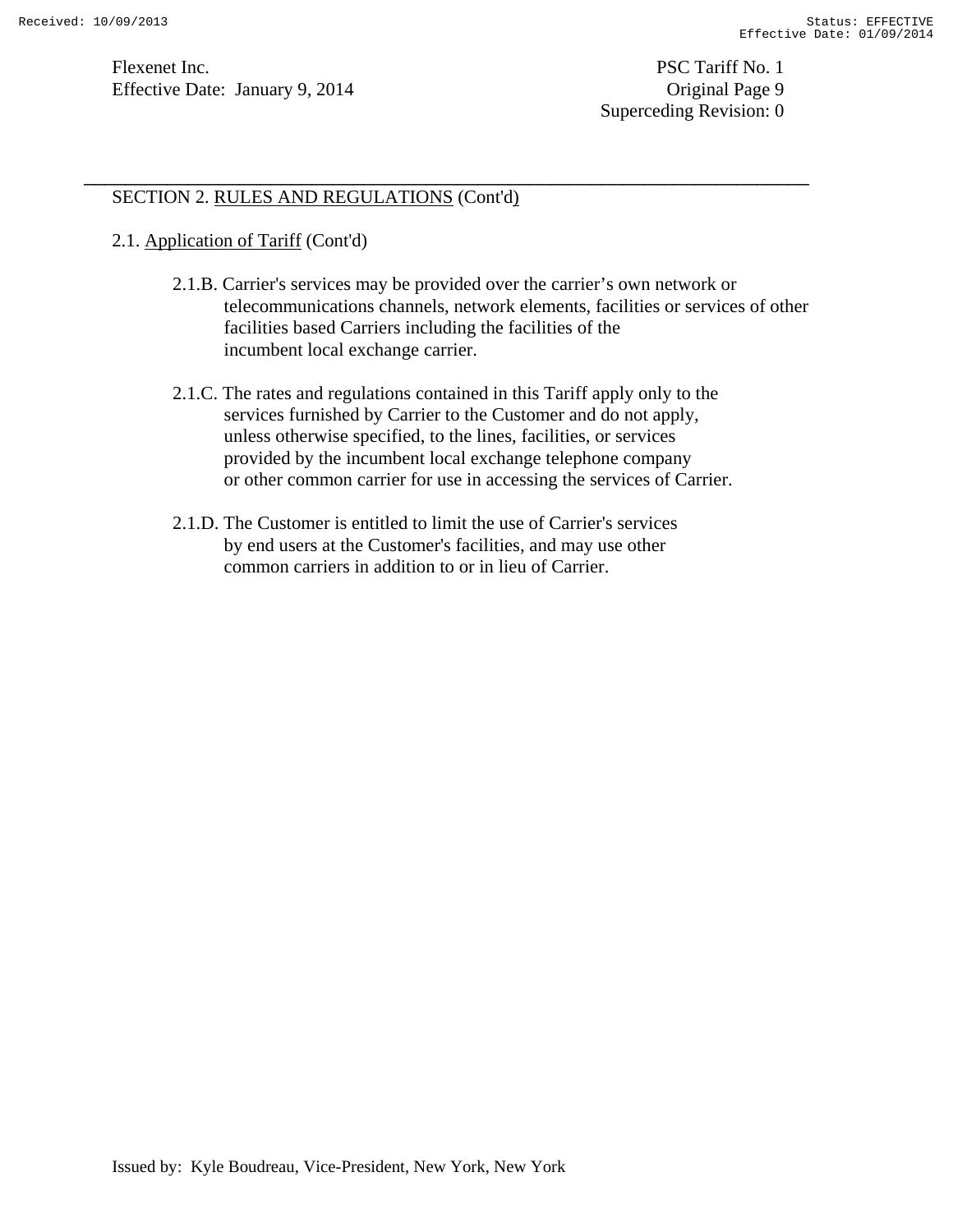Superceding Revision: 0

## SECTION 2. RULES AND REGULATIONS (Cont'd)

### 2.2. Use of Services

 2.2.A. Carrier's services may be used for any lawful purpose consistent with the transmission and switching parameters of the telecommunications facilities utilized in the provision of services.

- 2.2.B. The use of Carrier's services without payment for service or attempting to avoid payment for service by fraudulent means or devices, schemes, false or invalid numbers, or false calling or credit cards is prohibited.
- 2.2.C. Carrier's services are available for use twenty-four hours per day, seven days per week, except with respect to limited planned outages about which the Customer will be provided advance notice.
- 2.2.D. Carrier does not transmit messages pursuant to this Tariff, but its services may be used for that purpose.
- 2.2.E. Carrier's services may be canceled for nonpayment of uncontested bill charges or for other violations of this Tariff.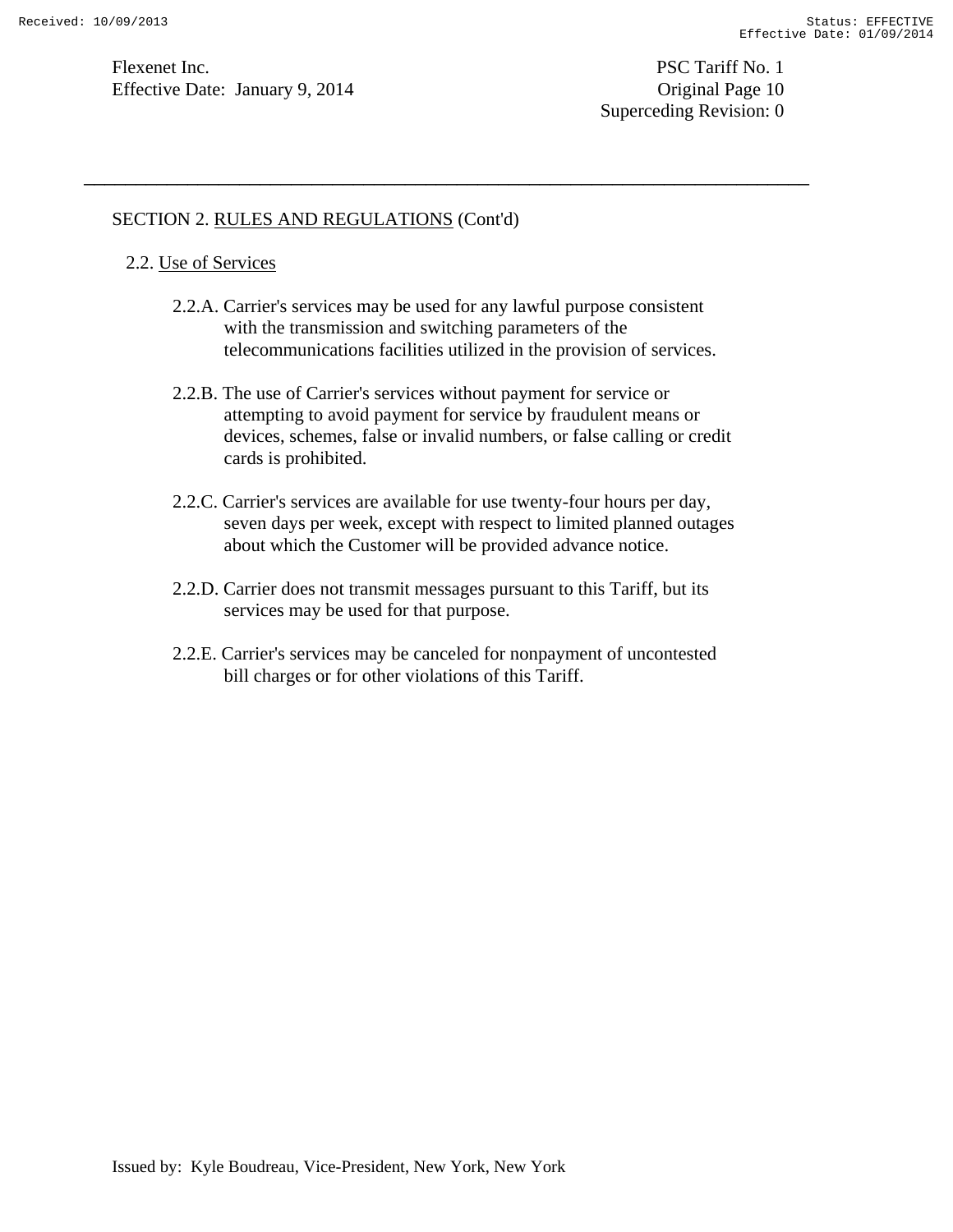Flexenet Inc. PSC Tariff No. 1 Effective Date: January 9, 2014 Queense Service Driginal Page 11

Superceding Revision: 0

## SECTION 2. RULES AND REGULATIONS (Cont'd)

### 2.3 USE OF FACILITIES AND SERVICE

#### 2.3.1 Obligation of the Company

In furnishing facilities and service, the Company does not undertake to transmit messages, but furnishes the use of its facilities to its customers for communications.

\_\_\_\_\_\_\_\_\_\_\_\_\_\_\_\_\_\_\_\_\_\_\_\_\_\_\_\_\_\_\_\_\_\_\_\_\_\_\_\_\_\_\_\_\_\_\_\_\_\_\_\_\_\_\_\_\_\_\_\_\_\_\_\_\_\_\_\_\_\_

The Company's obligation to furnish facilities and service is dependent upon its ability (a) to secure and retain, without unreasonable expense, suitable facilities and rights for the construction and maintenance of the necessary circuits and equipment, including circuits, facilities, services and network elements from underlying carriers, (b) to secure and retain, without unreasonable expense, suitable space, including all rights of way, licenses, and easements for its plant and facilities in the building where service is or will be provided to the customer; or (c) to secure reimbursement of all costs where the owner or operator of a building demands any fee for allowing the Company to place its plant or facilities in such building, or relocation or rearrangement of plant and facilities used in providing service therein.

The Company shall not be required to furnish, or continue to furnish, facilities or service where the circumstances are such that the proposed use of the facilities or service would tend to adversely affect the Company's plant, property or service.

The Company reserves the right to refuse an application for service made by a present or former customer who is indebted to the Company for service previously rendered pursuant to this Tariff until the indebtedness is satisfied.

Whenever facilities are not immediately available to furnish service to all applicants, the order of precedence, by categories, will continue to be that followed under the Civilian Production Administration Utilities Order U-2, as amended August 7, l946.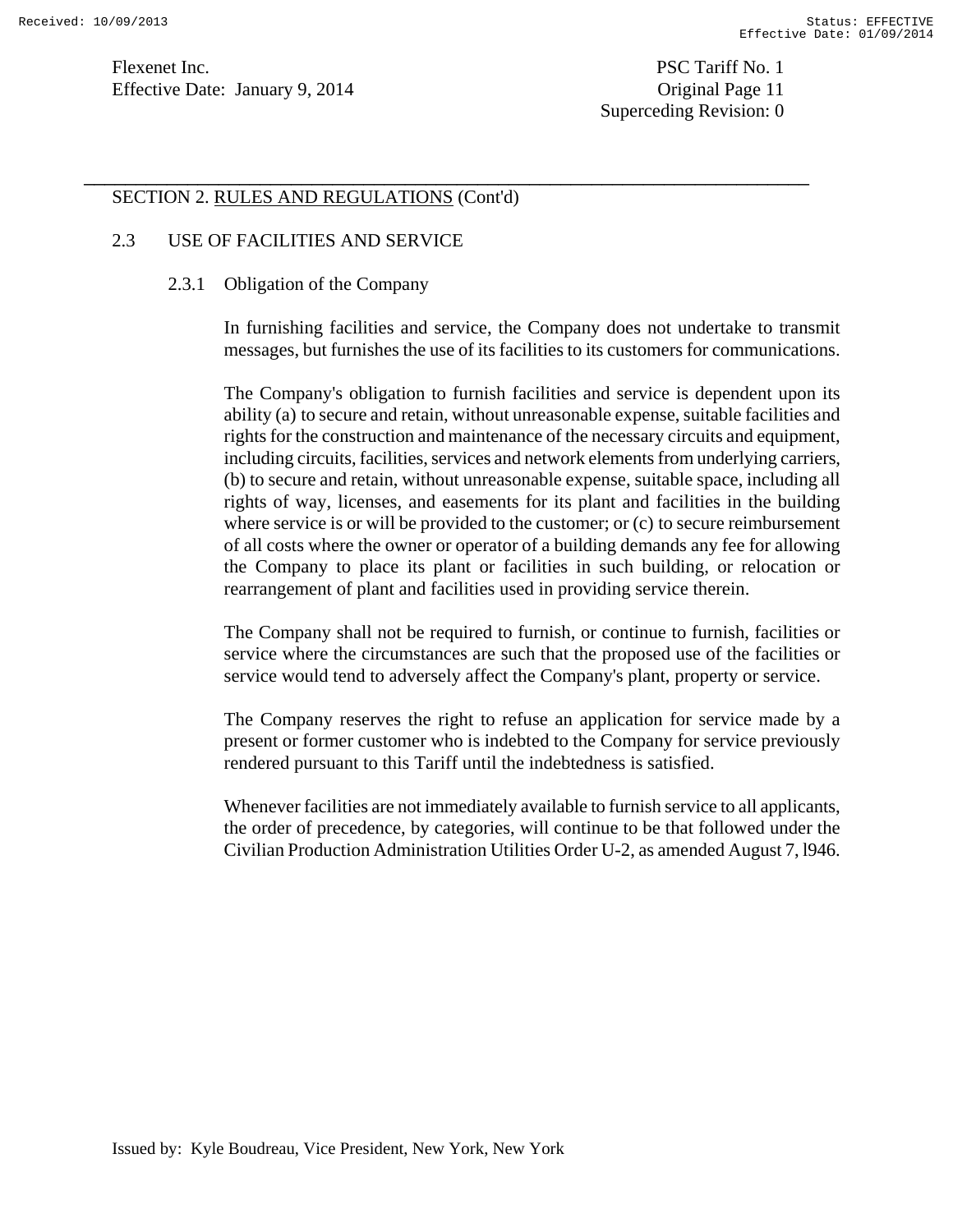### Section 2 - GENERAL RULES AND REGULATIONS (cont'd)

\_\_\_\_\_\_\_\_\_\_\_\_\_\_\_\_\_\_\_\_\_\_\_\_\_\_\_\_\_\_\_\_\_\_\_\_\_\_\_\_\_\_\_\_\_\_\_\_\_\_\_\_\_\_\_\_\_\_\_\_\_\_\_\_\_\_\_\_\_\_

### 2.3 USE OF FACILITIES AND SERVICE (cont'd)

### 2.3.2 Limitations on Liability

### a. Indemnification by Customer

The customer and any authorized or joint users, jointly and severally shall indemnify, defend and hold the Company harmless against claims, loss, damage, expense (including attorneys' fees and court costs) for libel, slander, or infringement of copyright arising from the material transmitted over its facilities; against claims for infringement of patents arising from combining with, or using in connection with, facilities of the Company, equipment and systems of the customer; and against all other claims arising out of any act or omission of the customer in connection with facilities provided by the Company or the customer. In the event any such infringing use is enjoined, the customer, authorized user or joint user at its option and expense, shall obtain immediately a dismissal or stay of such injunction, obtain a license or other agreement so as to extinguish any claim of infringement, or terminate the claimed infringing use or modify such infringement.

### b. Customer-Provided Equipment

The service and facilities furnished by the Company are subject to the following limitations: the Company shall not be liable for damage arising out of mistakes, omissions, interruptions, delays, errors or defects in transmission or other injury, including but not limited to injuries to persons or property from voltages or currents transmitted over the facilities of the Company caused by customer-provided equipment or premises wire.

### c. Use of Facilities of Other Companies

When the facilities, services, network elements, systems, or data of other companies are used in establishing a connection or providing service to customers, the Company is not liable for any act, error, failure, omission, interruption or inaccuracy caused by the other company or its agents or employees. This includes, but is not limited to, the provision of a signaling system database by another company.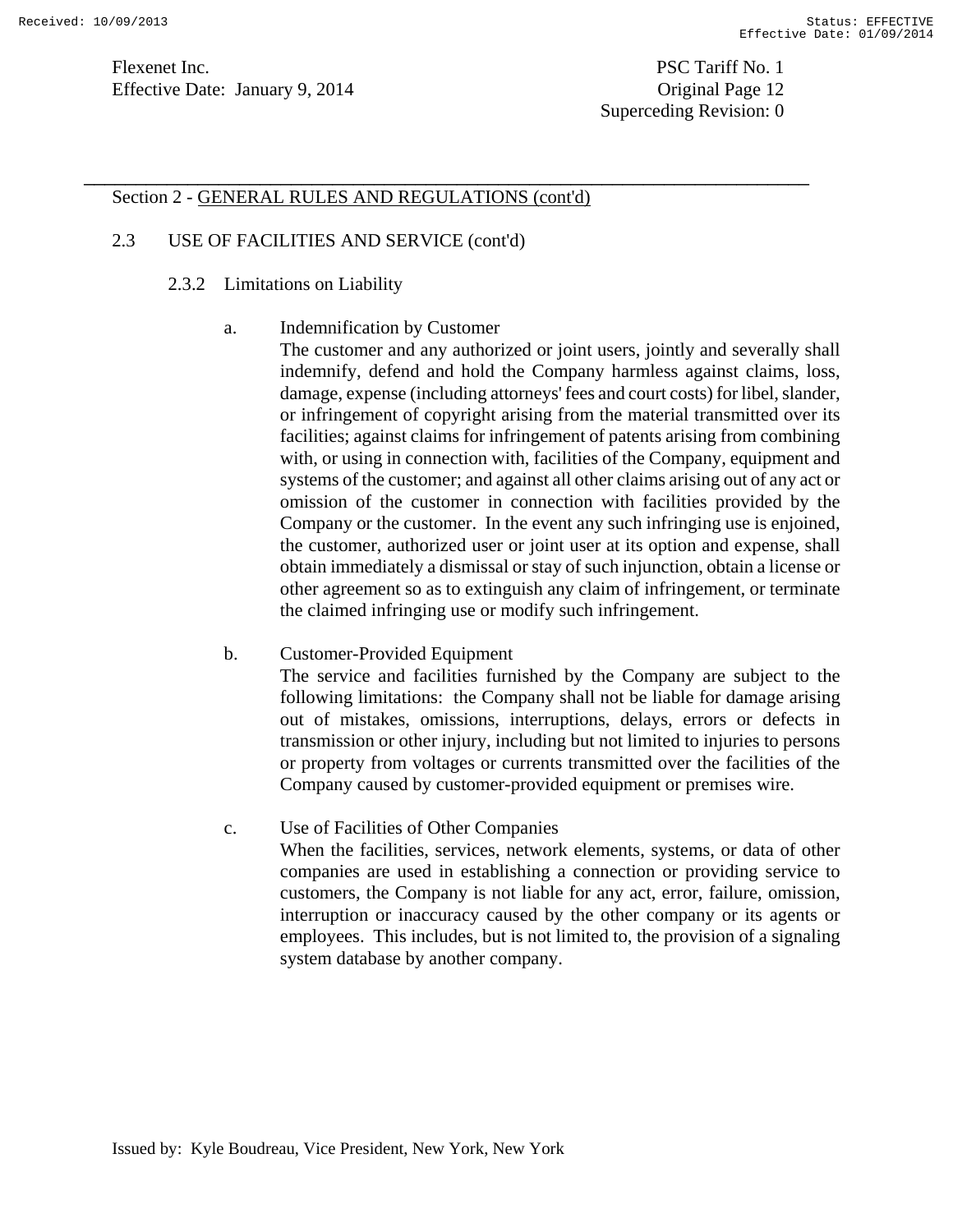Superceding Revision: 0

### Section 2 - GENERAL RULES AND REGULATIONS (cont'd)

### 2.3 USE OF FACILITIES AND SERVICE (cont'd)

- 2.3.2 Limitations on Liability (cont'd)
	- d. Due to the unavoidability of errors incident to the services and to the use of the facilities furnished by the Carrier or connecting Carriers, the services and facilities furnished by the Carrier and connecting Carriers are subject to the terms, conditions and limitations set forth herein.
	- e. Exclusivity of allowance in absence of gross negligence or willful misconduct

No liability of any nature whatsoever, including but not limited to any form of special, punitive, or consequential damages, shall attach to the Carrier for damages arising from failures, errors, mistakes, omissions, interruptions, delays or defects in transmission of the Carrier, or its agents, servants or employees, or of any underlying carrier, in the course of establishing, provisioning, furnishing, rearranging, moving, terminating, or changing regulated or non- regulated service or facilities (including the obtaining or furnishing of information in respect thereof or with respect to the subscribers or users of the service or facilities and any listings, or failure or inaccuracy in listings, in directories or directory data bases) in the absence of gross negligence or willful misconduct.

f. The Carrier is not liable under any circumstance for:

- i any act or omission of any connecting or underlying carrier or local exchange telephone company or its agents, servants or employees; for providers of connections, equipment, facilities, or service other than the Carrier or its agents, servants or employees; for any act or omission of any person or entity owning telecommunications facilities used by the customer in conjunction with the Carrier's service; culpable conduct of the customer, its agents, servants, employees, invitees, or guests, or failures of equipment, facilities or connections provided by the customer; or for any act or omission of any governmental or Public Service Agency to which emergency calls are placed.
- ii mistakes, omissions, interruptions, errors, failures, delays, or defects in transmission, or failure to transmit, when caused by acts of God, fire, war, riots, Government authorities, national emergencies, or other causes beyond Company control.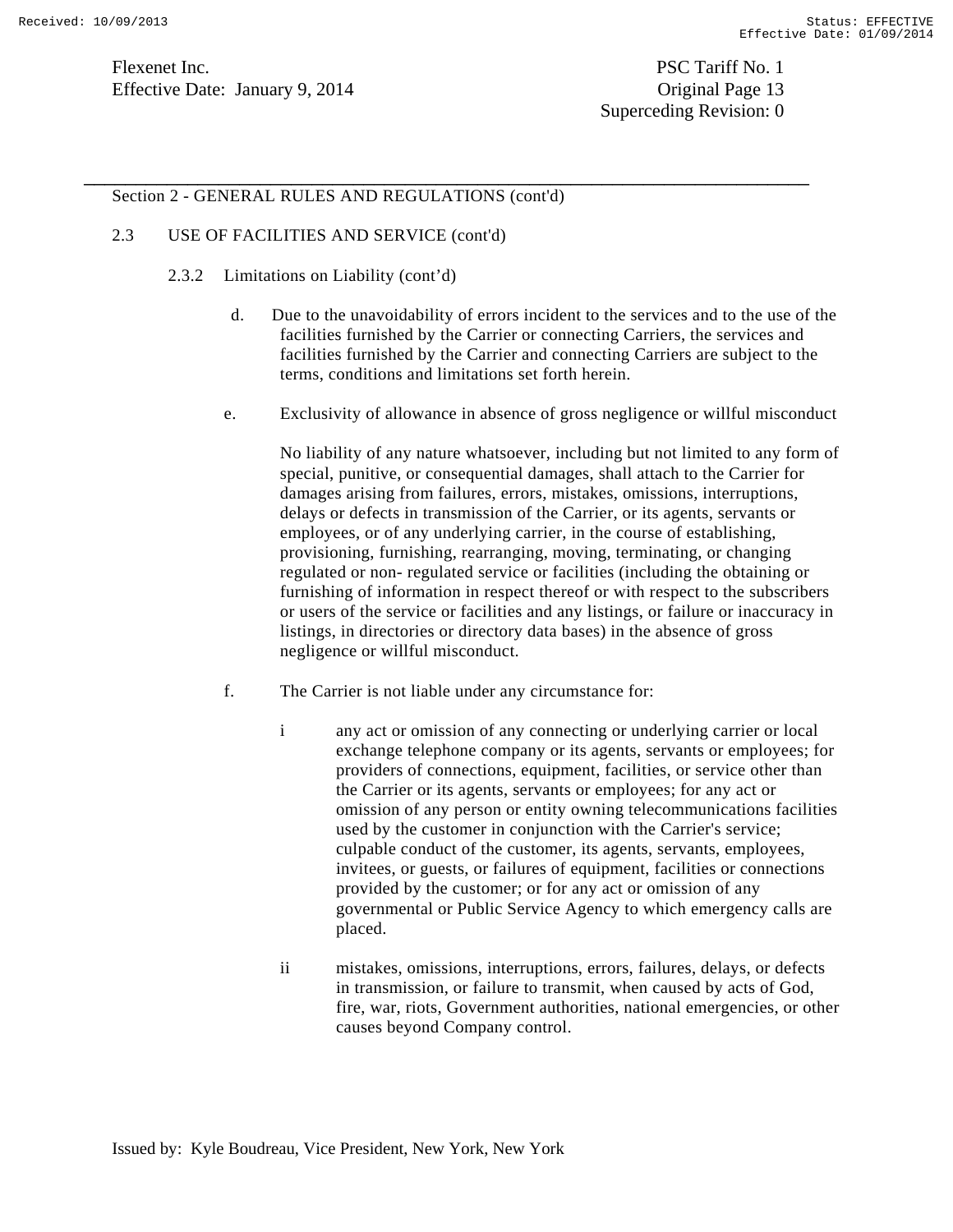### Section 2 - GENERAL RULES AND REGULATIONS (cont'd)

\_\_\_\_\_\_\_\_\_\_\_\_\_\_\_\_\_\_\_\_\_\_\_\_\_\_\_\_\_\_\_\_\_\_\_\_\_\_\_\_\_\_\_\_\_\_\_\_\_\_\_\_\_\_\_\_\_\_\_\_\_\_\_\_\_\_\_\_\_\_

## 2.3 USE OF FACILITIES AND SERVICE (cont'd)

- 2.3.2 Limitations on Liability (cont'd)
	- g. THE CARRIER MAKES NO WARRANTIES OR REPRESENTATIONS, EXPRESS OR IMPLIED EITHER IN FACT OR BY OPERATION OF LAW, STATUTORY OR OTHERWISE, INCLUDING WARRANTIES OF MERCHANTABILITY AND FITNESS FOR A PARTICULAR USE, EXCEPT THOSE EXPRESSLY SET FORTH HEREIN.
	- h. The limitations of liability set forth herein shall apply to any failure, error, omission, or inaccuracy in the provision of 911 or E-911 service.
- 2.3.3 Use Of Service

Any service provided under this Tariff may be resold to or shared (jointly used) with other persons at the customer's option. The customer remains solely responsible for all use of service ordered by it or billed to its telephone number(s) pursuant to this Tariff, for determining who is authorized to use its service, and for promptly notifying the Company of any unauthorized use. The customer may advise its customers that a portion of its service is provided by the Company, but the customer shall not represent that the Company jointly participates with the customer in the provision of the service.

2.3.4 Use and Ownership of Equipment

The Company's equipment, apparatus, channels and lines shall be carefully used. Equipment furnished by the Company shall remain its property and shall be returned to the Company whenever requested, within a reasonable period following the request, in good condition, reasonable wear and tear accepted. The customer is required to reimburse the Company for any loss of, or damage to, the facilities or equipment on the customer's premises, including loss or damage caused by agents, employees or independent contractors of the customer through any negligence.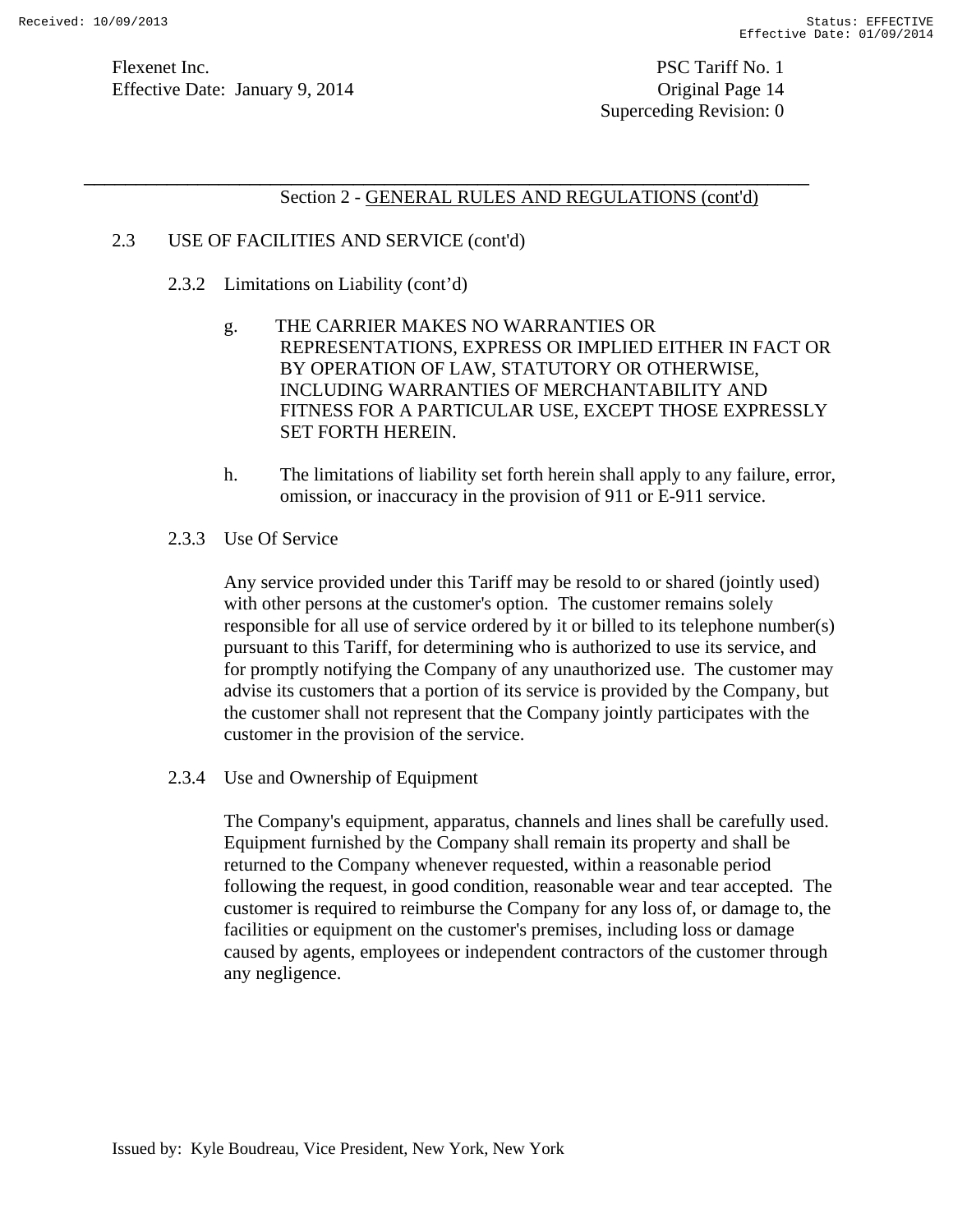Superceding Revision: 0

### Section 2 - GENERAL RULES AND REGULATIONS (cont'd)

\_\_\_\_\_\_\_\_\_\_\_\_\_\_\_\_\_\_\_\_\_\_\_\_\_\_\_\_\_\_\_\_\_\_\_\_\_\_\_\_\_\_\_\_\_\_\_\_\_\_\_\_\_\_\_\_\_\_\_\_\_\_\_\_\_\_\_\_\_\_

### 2.3 USE OF FACILITIES AND SERVICE (cont'd)

### 2.3.5 Directory Errors

In the absence of gross negligence or willful misconduct and except for the allowances stated below, no liability for damages arising from errors or mistakes in or omissions of directory listings or databases, or errors or mistakes in or omissions of listings obtainable from the directory assistance operator, including errors in the reporting thereof, and including the failure to list any name, address, or telephone number, or incorrectly listing any name, address or telephone number, or the listing or provision of any name, address or telephone number which should not have been listed or provided, shall attach to the Company.

An allowance for errors or mistakes in or omissions or incorrect inclusions of published directory listings or for errors or mistakes in or omissions of listings obtainable from the directory assistance operator shall be given as follows:

- 1) Free Listings: For free or no-charge published directory listings, credit shall be given at the rate of two times the monthly tariff rate for an additional or charge listing for each individual, auxiliary or party line, PBX trunk or Centrex attendant loop affected, for the life of the directory or the charge period during which the error, mistake or omission occurs.
- 2) Charge Listings: For additional or charge published directory listings, credit shall be given at the monthly tariff rate for each such listing for the life of the directory or the charge period during which the error, mistake or omission occurs.
- 3) Operator records: For free or charge listings obtainable from records used by the directory assistance operator, upon notification to the Company of the error, mistake or omission in such records by the subscriber, the Company shall be allowed a period of three business days to make a correction. If the correction is not made in that time, credit shall be given at the rate of 2/30ths of the basic monthly rate for the line or lines in question for each day thereafter that the records remain uncorrected. (Where Centrex attendant loops are involved, credit shall be given at the rate of 2/30ths of the basic monthly rate for PBX trunks.)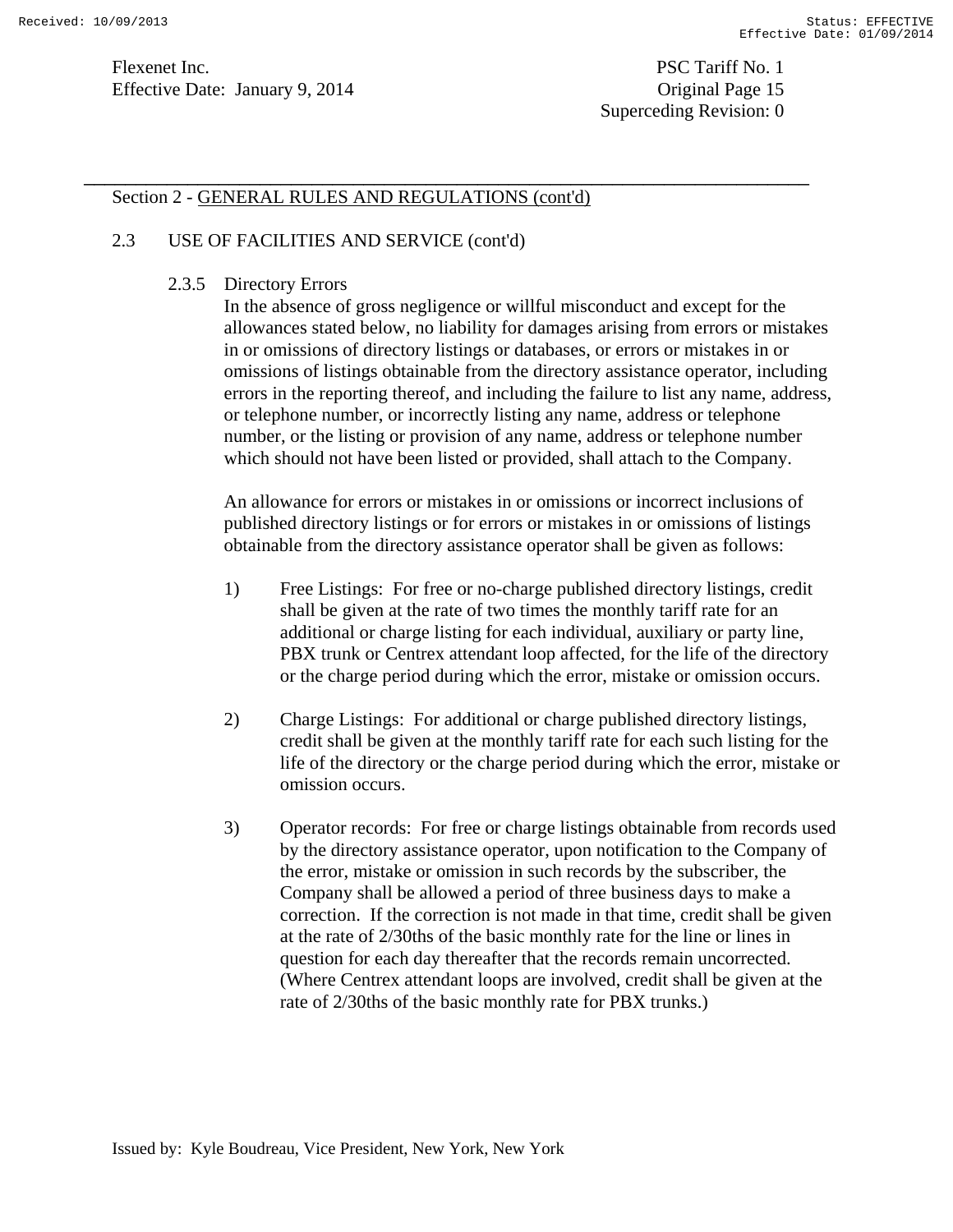Flexenet Inc. PSC Tariff No. 1 Effective Date: January 9, 2014 Contract Contract Contract Contract Contract Contract Contract Contract Contract Contract Contract Contract Contract Contract Contract Contrac

Superceding Revision: 0

## Section 2 - GENERAL RULES AND REGULATIONS (cont'd)

\_\_\_\_\_\_\_\_\_\_\_\_\_\_\_\_\_\_\_\_\_\_\_\_\_\_\_\_\_\_\_\_\_\_\_\_\_\_\_\_\_\_\_\_\_\_\_\_\_\_\_\_\_\_\_\_\_\_\_\_\_\_\_\_\_\_\_\_\_\_

## 2.3 USE OF FACILITIES AND SERVICE (cont'd)

- 2.3.5 Directory Errors (cont'd)
	- 4) Credit limitation: The total amount of the credit provided for the preceding paragraphs 1, 2, and 3 shall not exceed, on a monthly basis, the total of the charges for each charge listing plus the basic monthly rate, as specified in paragraph 3, for the line or lines in question.
	- 5) Notice: Such allowances or credits as specified in Paragraphs 1, 2, and 3 above, shall be given upon notice to the Company by the subscriber that such error, mistake or omission has occurred; provided, however, that when it is administratively feasible for the Company to have knowledge of such error, mistake or omission, the Company shall give credit without the requirement of notification by the subscribers.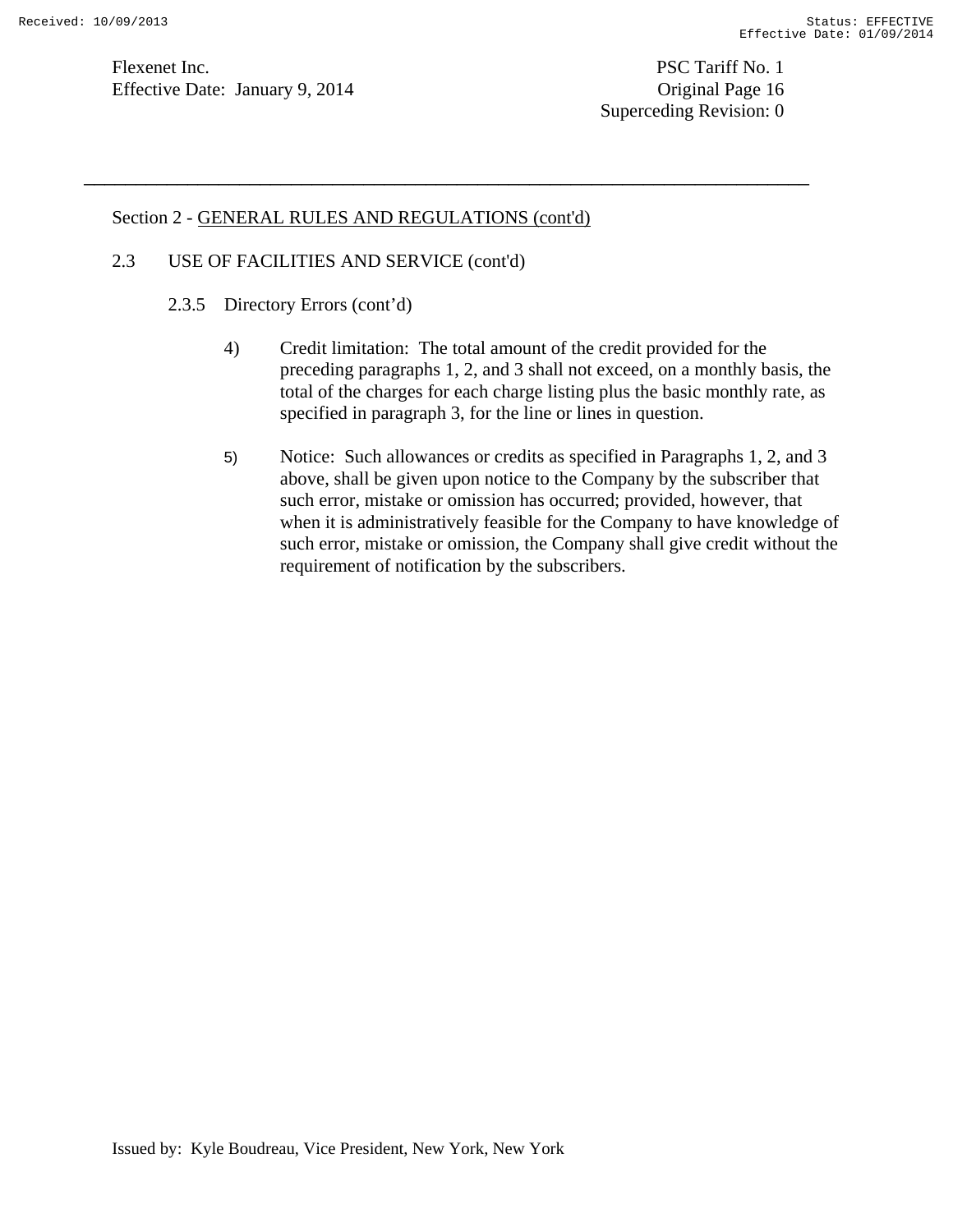Superceding Revision: 0

### Section 2 - GENERAL RULES AND REGULATIONS (cont'd)

### 2.4. Responsibilities of the Customer

 2.4.A. The Customer is responsible for placing any necessary orders for complying with Tariff regulations; for the placement of any stickers or tent cards provided by Carrier or as required by law; and for assuring that end users comply with Tariff regulations. The Customer shall ensure compliance with any applicable laws, regulations, orders or other requirements (as they exist from time to time) of any governmental entity relating to services provided or made available by the Customer to end users. The Customer is also responsible for the payment of charges from any carrier for any calls or traffic originated at Customer's Premises, or originated at any other point (by any person) and which utilize or transit Customer's equipment or the services provided by Carrier, or which originate from or appear to originate from, Customer's premises, equipment or numbers, with or without the knowledge or consent of Customer.

- 2.4.B. The Customer is responsible for charges incurred for special construction and/or special facilities which the Customer requests and which are ordered by Carrier on the Customer's behalf.
- 2.4.C. If required for the provision of Carrier's services, the Customer must provide any equipment space, supporting structure, space conditioning, conduit and electrical power without charge to Carrier.
- 2.4.D. The Customer is responsible for arranging access to its premises at times mutually agreeable to Carrier and the Customer when required for Carrier personnel to install, repair, maintain, program, inspect or remove equipment for the provision of Carrier's services. Any charges for access to the building where Customer is located, or for the use of cabling or conduit in such building, are solely the obligation of Customer.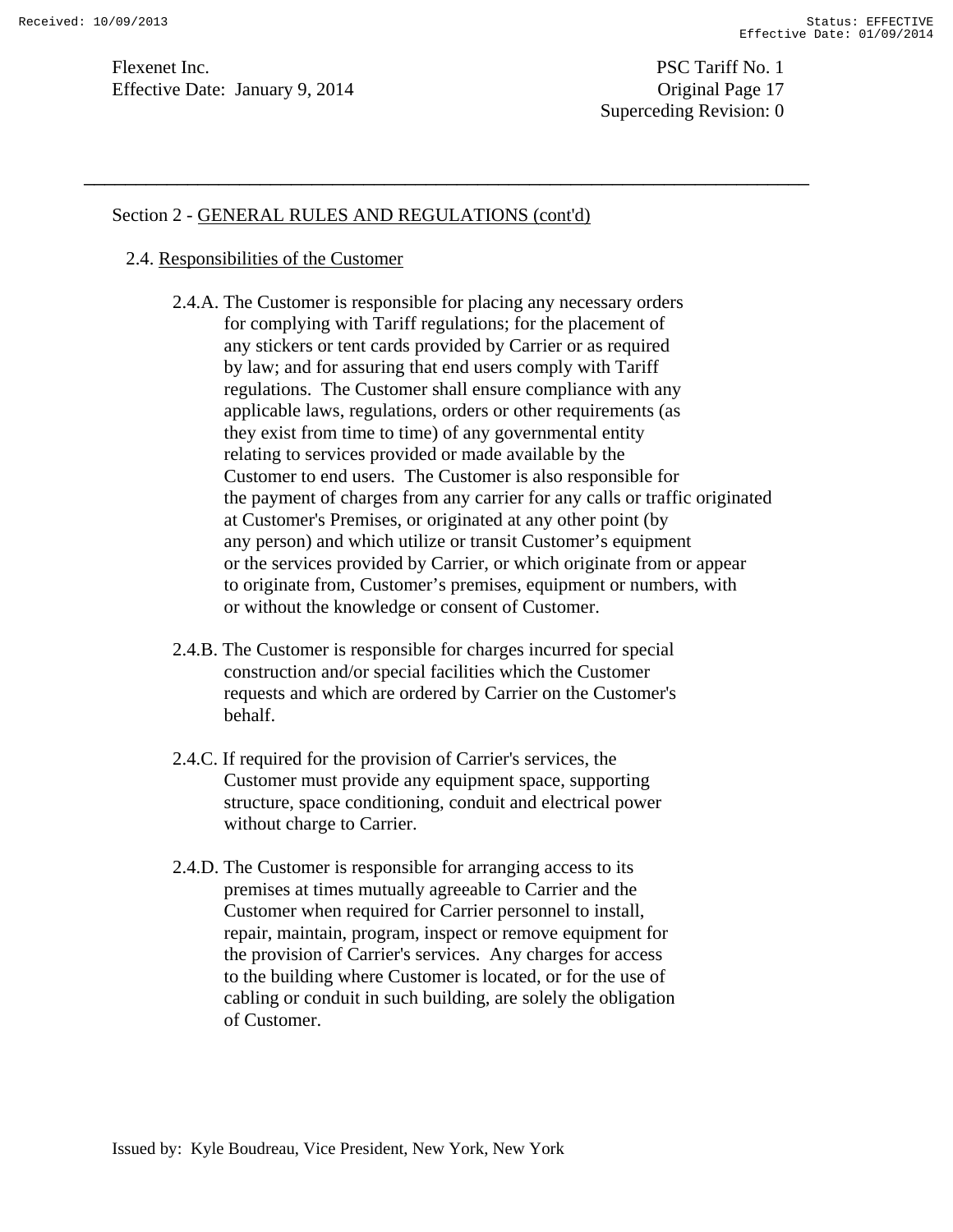Superceding Revision: 0

## SECTION 2. RULES AND REGULATIONS (Cont'd)

### 2.4. Responsibilities of the Customer (Cont'd)

 2.4.E. The Customer shall ensure that the equipment and/or system is properly interfaced with Carrier facilities or services, that the signals emitted into Carrier's network are of the proper mode, bandwidth, power, and signal level for the intended use of the Customer and in compliance with the criteria set forth in this Tariff and that the signals do not damage equipment, injure personnel, or degrade service to other Customers. If the Federal Communications Commission or some other appropriate certifying body certifies terminal equipment as being technically acceptable for direct electrical connection with interstate communications service, Carrier will permit such equipment to be connected with its channels without use of protective interface devices. If the Customer fails to maintain the equipment and/or the system properly, with resulting imminent harm to Carrier equipment, personnel, or the quality of service to other Customers, Carrier may, upon written notice, require the use of protective equipment at the Customer's expense. If this fails to produce satisfactory quality and safety, Carrier may, upon five (5) days' written notice, via first class U.S. mail terminate the Customer's service.

- 2.4.F. The Customer is responsible for payment of the charges set forth in this Tariff.
- 2.4.G. The Customer is responsible for compliance with the applicable regulations set forth in this Tariff.
- 2.4.H. The Customer shall indemnify and save Carrier harmless from all liability disclaimed by Carrier as specified in Section 2.3, above, arising in connection with the provision of service by Carrier.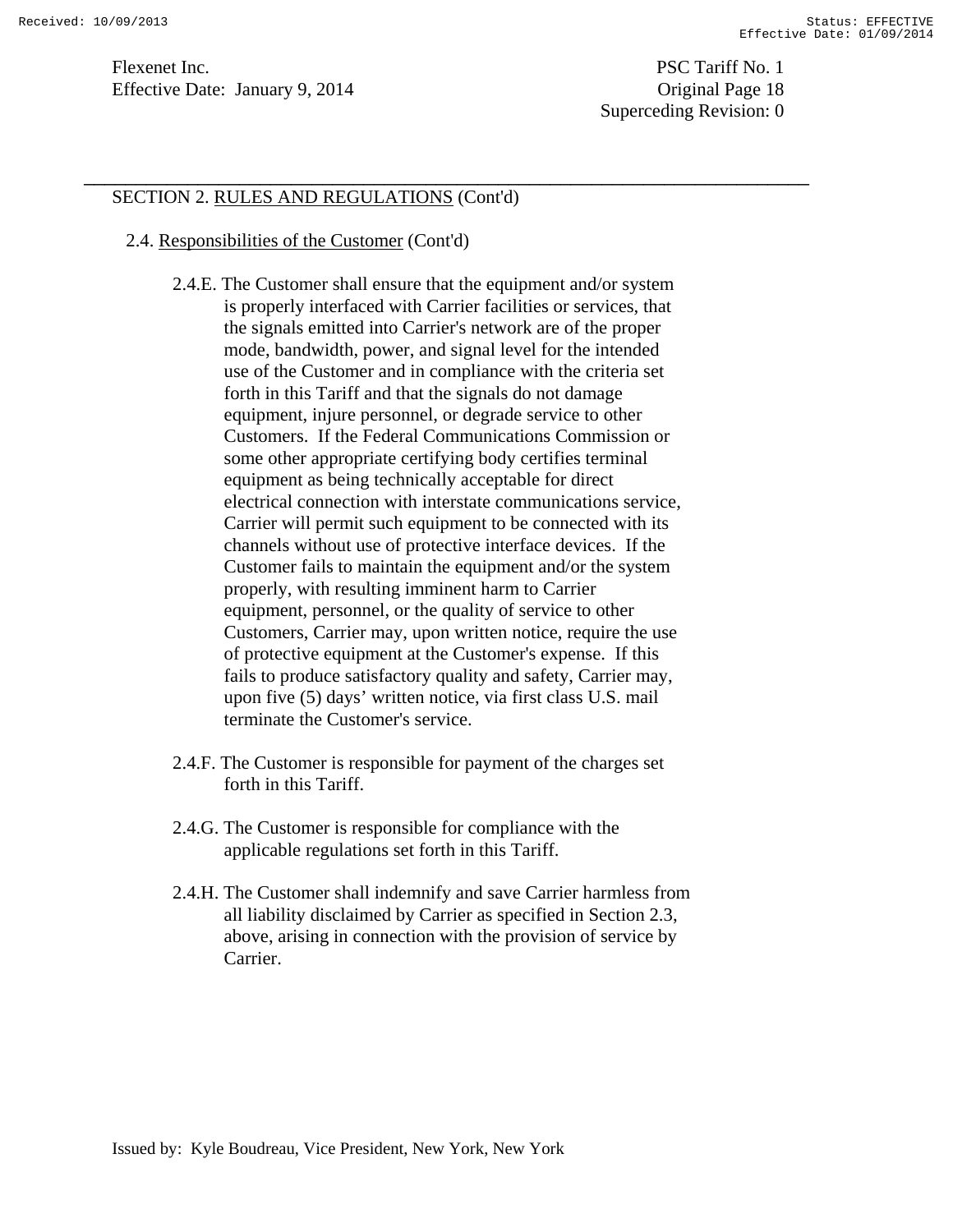Flexenet Inc. PSC Tariff No. 1 Effective Date: January 9, 2014 Greenbury 19, 2014 Greenbury 19, 2014 Greenbury 19, 2014 Greenbury 19, 2014 Greenbury 19, 2014 Greenbury 19, 2014 Greenbury 19, 2014 Greenbury 19, 2014 Greenbury 1

Superceding Revision: 0

## SECTION 2. RULES AND REGULATIONS (Cont'd)

- 2.5. Cancellation or Interruption of Services
	- 2.5.A. Without incurring liability, Carrier may discontinue services to a Customer or may withhold the provision of ordered or contracted services, subject to the procedures set forth in 2.5.B.:

- 1. For nonpayment of any sum due Carrier for more than thirty (30) days after issuance of the bill for the amount due,
- 2. For violation of any of the provisions of this Tariff,
- 3. For violation of any law, rule, regulation or policy of any governing authority having jurisdiction over Carrier's services, or
- 4. By reason of any order or decision of a court, public service commission or federal regulatory body or other governing authority prohibiting Carrier from furnishing its services.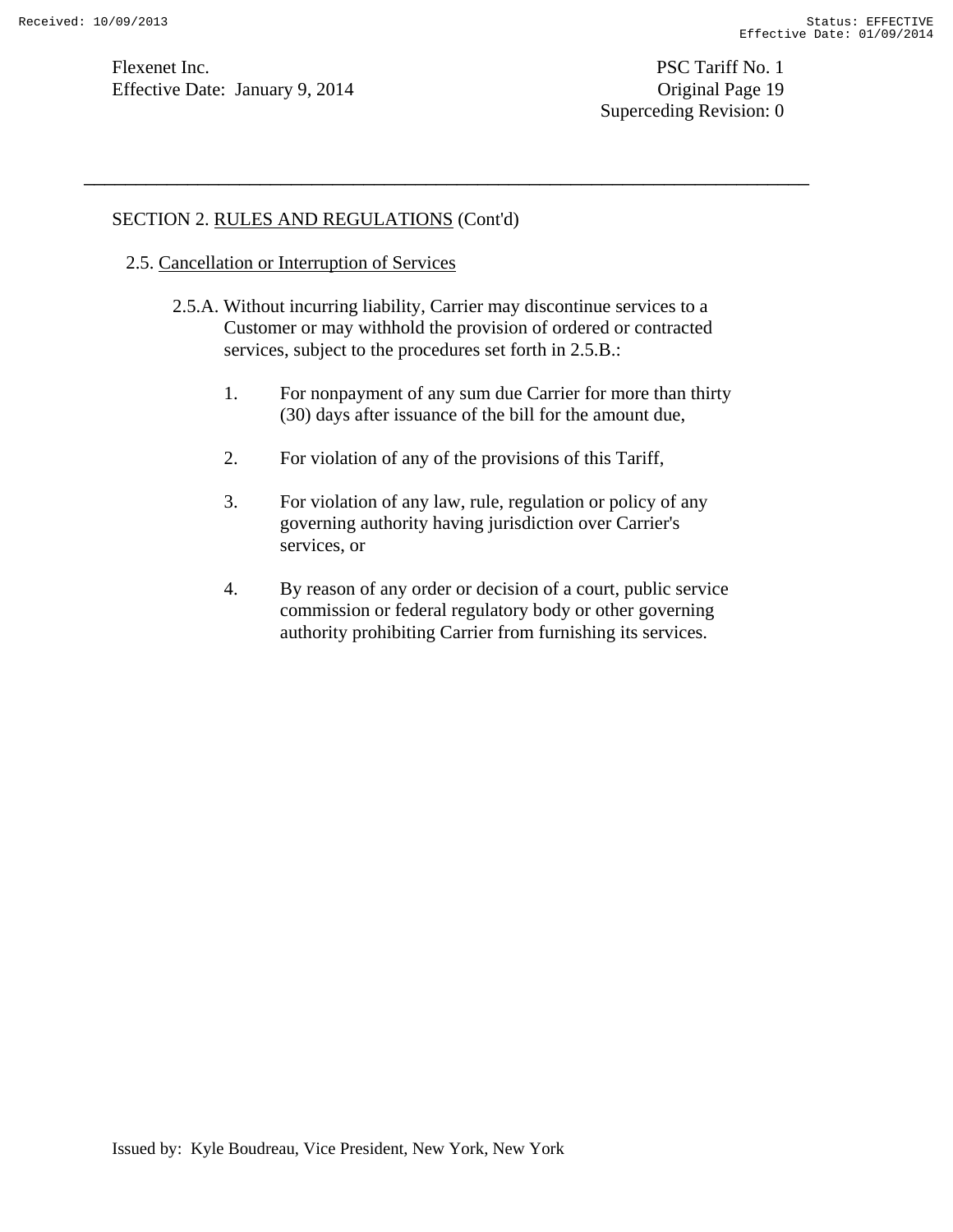Superceding Revision: 0

## SECTION 2. RULES AND REGULATIONS (Cont'd)

### 2.5. Cancellation or Interruption of Services (Cont'd)

- 2.5.B. Procedures for discontinuance of existing service:
	- 1. Carrier may discontinue service without notice for any of the following reasons:

- (a). If a Customer or User causes or permits any signals or voltages to be transmitted over Carrier's network in such a manner as to cause a hazard to, or to interfere with, Carrier's network, equipment, or service to others.
- (b). If a Customer or User uses Carrier's services in a manner that violates the law.
- 2. In all other circumstances, Carrier will provide the Customer with written notice via first class U. S. mail stating the reason for discontinuance, and will allow the Customer not less than fifteen (15) days to remove the cause for discontinuance. In cases of non-payment of charges due, the Customer will be allowed at least ten (10) days' written notice via first class U.S. mail that disconnection will take place within five days, excluding Sundays and holidays, and the Customer will be given the opportunity to make full payment of all undisputed charges, and in no event will service be discontinued on the day preceding any day on which Carrier is not prepared to accept payment of the amount due and to reconnect service.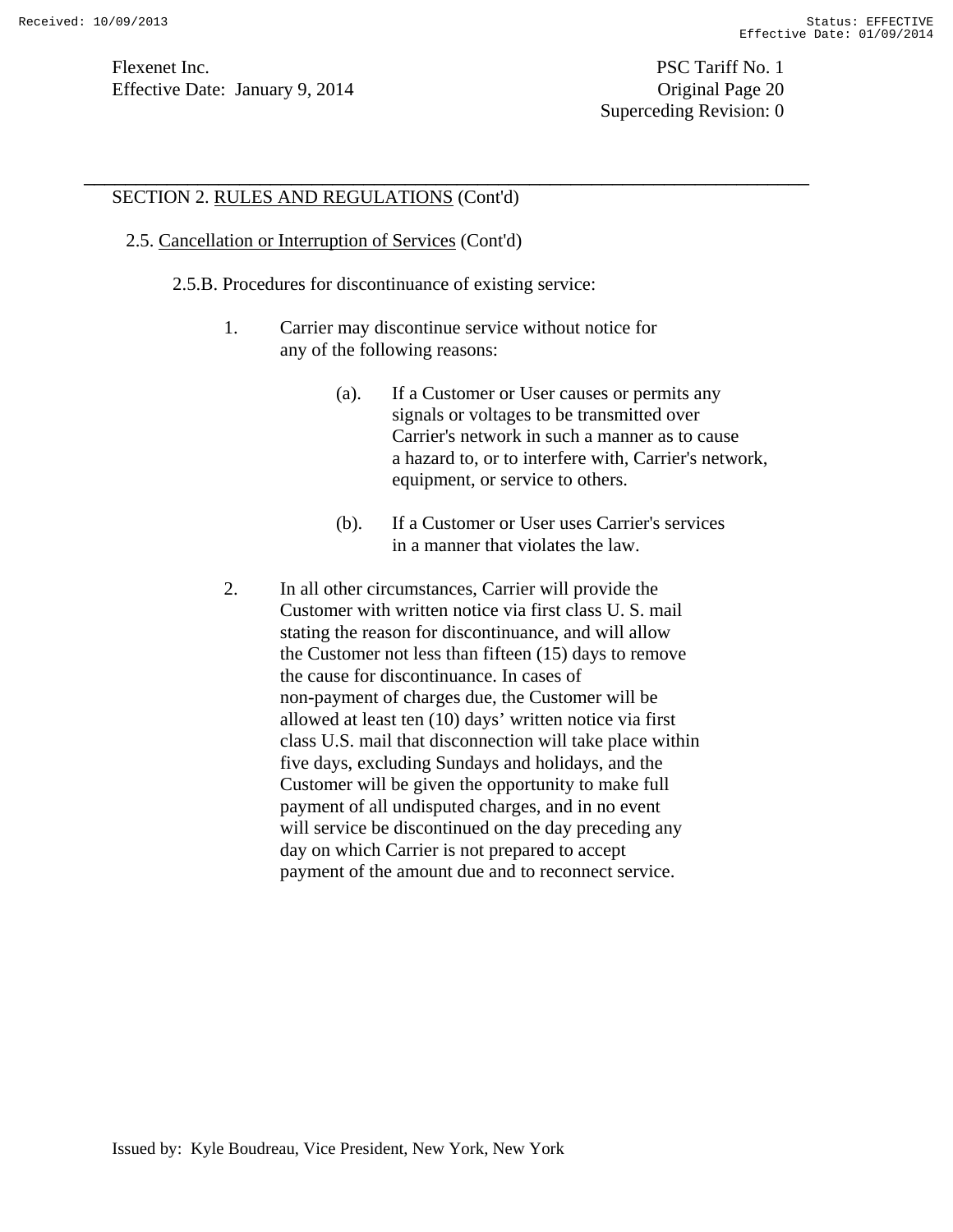Superceding Revision: 0

## SECTION 2. RULES AND REGULATIONS (Cont'd)

- 2.5. Cancellation or Interruption of Services (Cont'd)
	- 2.5.C. Without incurring liability, Carrier may interrupt the provision of services at any time in order to perform tests and inspections to assure compliance with Tariff regulations and the proper installation and operation of Customer and Carrier's equipment and facilities and may continue such interruption until any items of non-compliance or improper equipment operation so identified are rectified.

\_\_\_\_\_\_\_\_\_\_\_\_\_\_\_\_\_\_\_\_\_\_\_\_\_\_\_\_\_\_\_\_\_\_\_\_\_\_\_\_\_\_\_\_\_\_\_\_\_\_\_\_\_\_\_\_\_\_\_\_\_\_\_\_\_\_\_\_\_\_

 2.5.D. Carrier may discontinue service, without notice to the Customer, by blocking traffic to certain countries, cities, or NXX exchanges, or by blocking calls using certain Customer authorization codes, when Carrier deems it necessary to take such action to prevent unlawful use of its service. Carrier will restore service as soon as it can be provided without undue risk, and will, upon request by the Customer affected, assist in providing a new authorization code to replace the one that has been deactivated.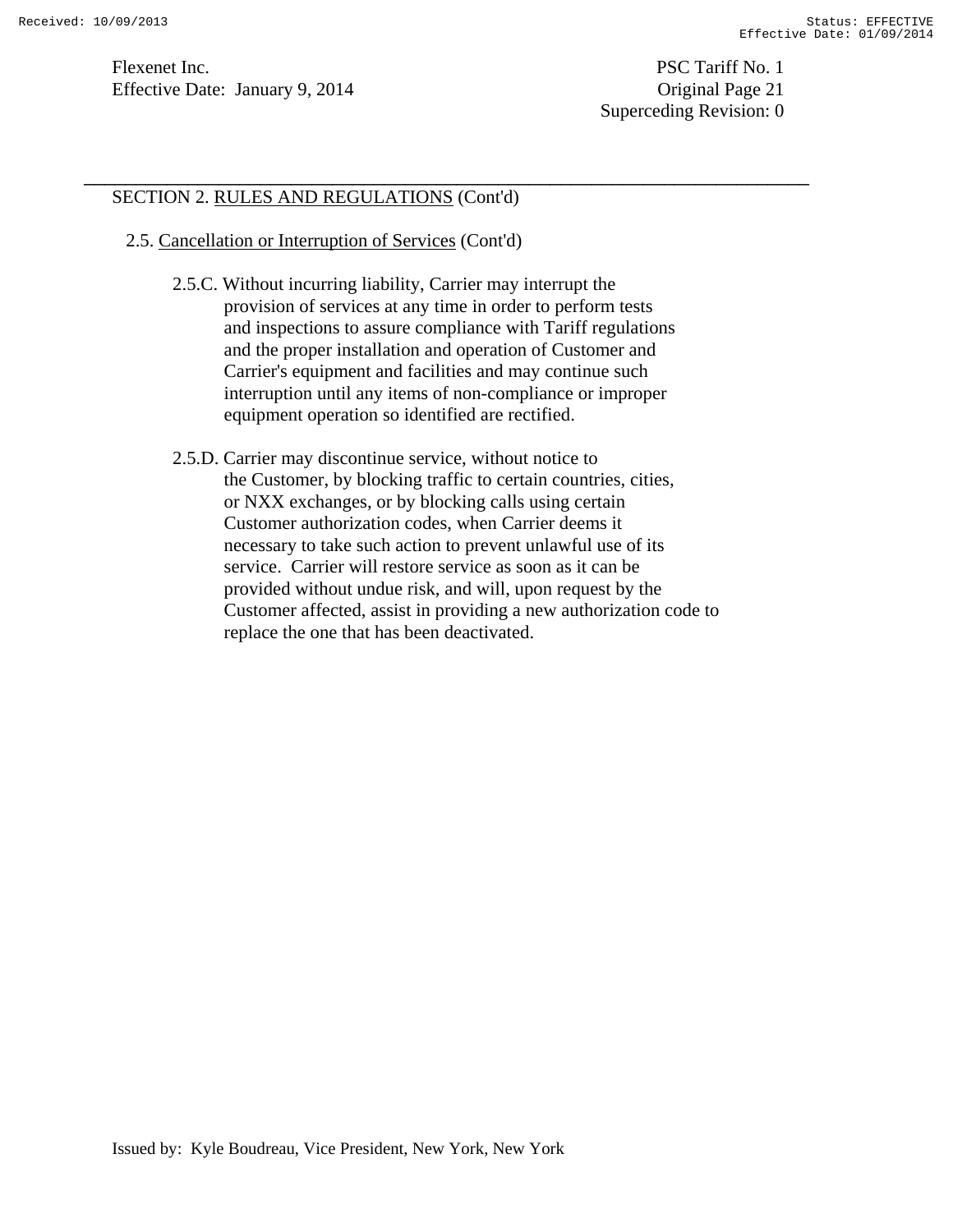Flexenet Inc. PSC Tariff No. 1 Effective Date: January 9, 2014 Contract Contract Contract Contract Contract Contract Contract Contract Contract Contract Contract Contract Contract Contract Contract Contrac

Superceding Revision: 0

## SECTION 2. RULES AND REGULATIONS (Cont'd)

### 2.6. Billing Arrangements

 2.6.A. Customers will either be billed directly by Carrier or its intermediary, or charges will be included in the Customers' regular telephone bill pursuant to billing and collection agreements established by Carrier or its intermediary with the applicable telephone company.

\_\_\_\_\_\_\_\_\_\_\_\_\_\_\_\_\_\_\_\_\_\_\_\_\_\_\_\_\_\_\_\_\_\_\_\_\_\_\_\_\_\_\_\_\_\_\_\_\_\_\_\_\_\_\_\_\_\_\_\_\_\_\_\_\_\_\_\_\_\_

- 2.6.B. Carrier will render bills monthly. Payment is due within thirty (30) days after Customer's receipt of its bill.
- 2.6.C. Carrier may impose a late payment charge of 1.5% on any bill not paid within thirty (30) days of receipt by the Customer.

### 2.7. Validation of Credit and Deposits

 Carrier reserves the right to validate a Customer's credit worthiness. Where the Customer's credit is not acceptable to Carrier, Customer may be required to post a deposit not to exceed two months' estimated charges.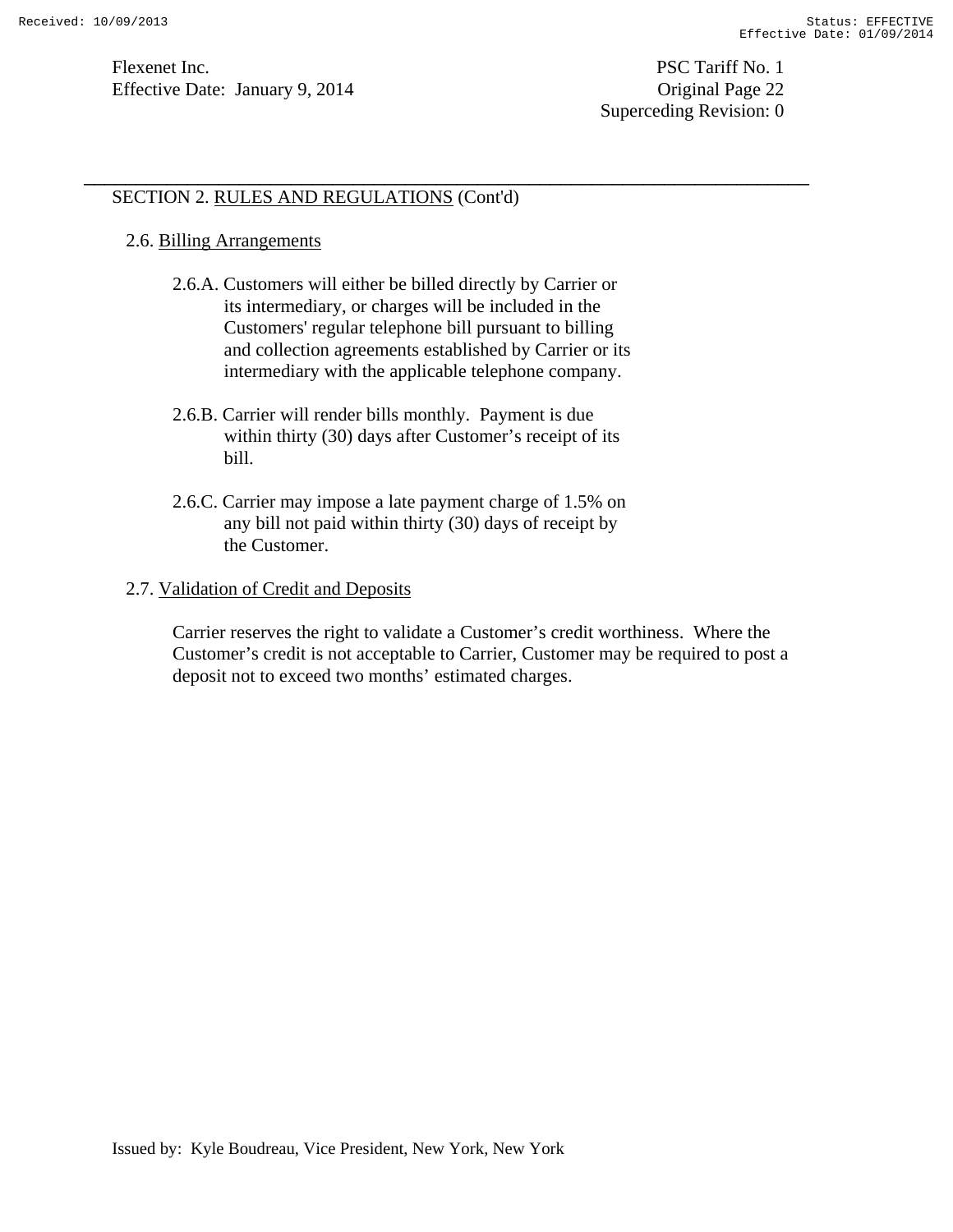Superceding Revision: 0

### SECTION 2. RULES AND REGULATIONS (Cont'd)

### 2.8. Contested Charges

 All bills are presumed accurate and will be binding on the Customer unless objection is received by Carrier within sixty (60) days after such bills are rendered. In the case of a billing dispute between the Customer and Carrier for service furnished to the Customer or an end user, which cannot be settled with mutual satisfaction, the Customer can take the following course of action within thirty (30) days of the billing date:

\_\_\_\_\_\_\_\_\_\_\_\_\_\_\_\_\_\_\_\_\_\_\_\_\_\_\_\_\_\_\_\_\_\_\_\_\_\_\_\_\_\_\_\_\_\_\_\_\_\_\_\_\_\_\_\_\_\_\_\_\_\_\_\_\_\_\_\_\_\_

- 2.8.A. First, the Customer may request, and Carrier will provide, an in-depth review of the disputed amount. The undisputed portion and subsequent bills must be paid on a timely basis or the service may be subject to disconnect.
- 2.8.B. Second, if there is still a disagreement about the disputed amount after the investigation and review by a manager of Carrier, the Customer may file an appropriate complaint with the Commission.

### 2.9. Billing Entity Conditions

 When billing functions on behalf of Carrier are performed by local exchange telephone companies, or others, the payment conditions and regulations of such companies apply, including any applicable interest and/or late payment charge conditions.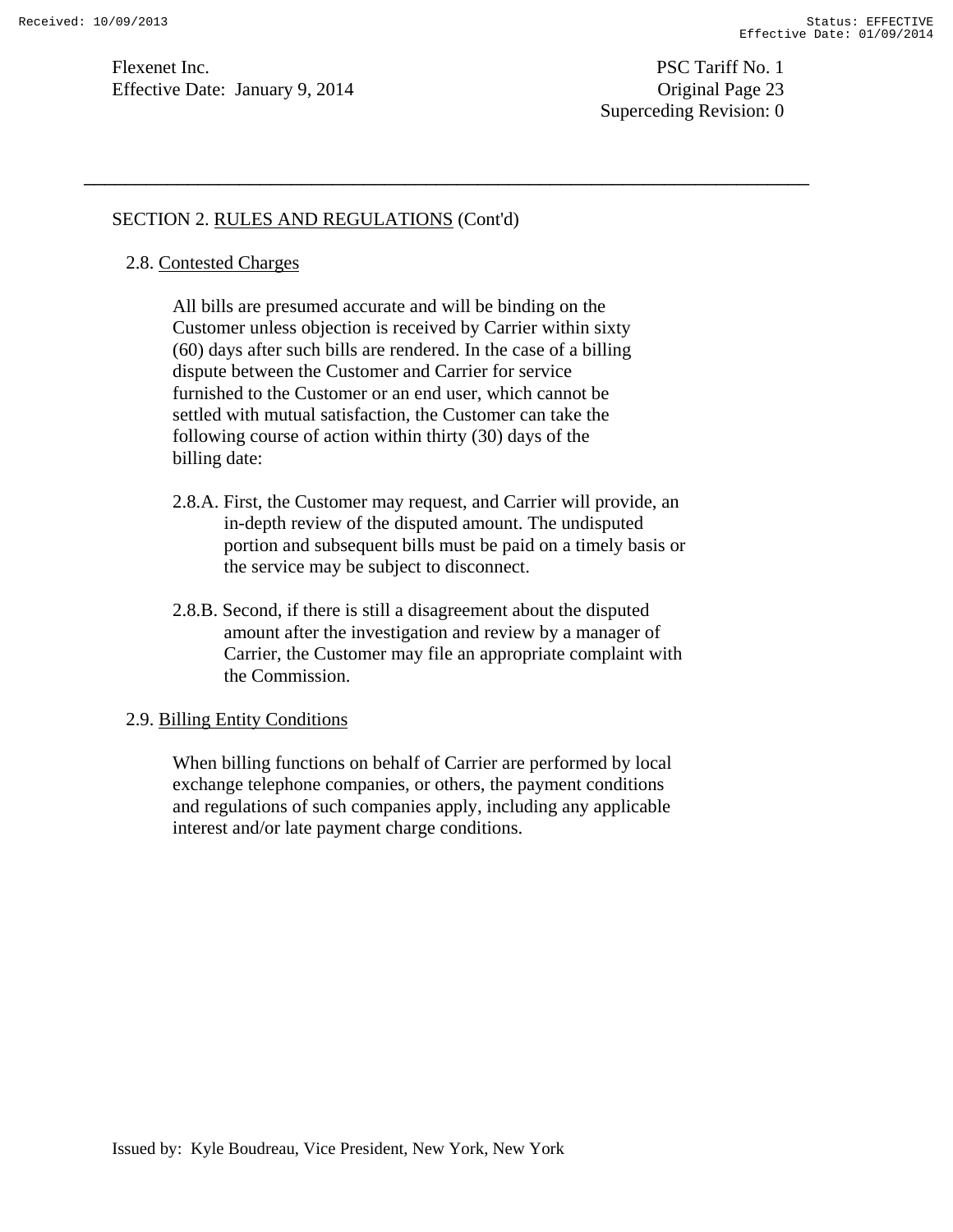## SECTION 2. RULES AND REGULATIONS (Cont'd)

### 2.10 Deposits

a. Applicants or Customers whose financial condition is not acceptable to Carrier may be required at any time, at Carrier's option, to make a deposit in an amount equaling up to two months' actual or estimated charges for the regulated and nonregulated services, equipment, and facilities to be provided. In the case of a cash deposit, interest at the rate specified by the Commission will be accrued for the period during which Carrier holds the deposit. At Carrier's option, the deposit may be refunded or credited to the customer at any time prior to termination of service.

\_\_\_\_\_\_\_\_\_\_\_\_\_\_\_\_\_\_\_\_\_\_\_\_\_\_\_\_\_\_\_\_\_\_\_\_\_\_\_\_\_\_\_\_\_\_\_\_\_\_\_\_\_\_\_\_\_\_\_\_\_\_\_\_\_\_\_\_\_\_

- b. Carrier may at any time increase the deposit to be posted by the Customer to reflect actual or anticipated increases in the customer's billings.
- 2.11 Taxes
- A. Sales, Use and Excise Taxes

In addition to all recurring, non-recurring, minimum, usage, surcharges, property service, or special charges, customer shall also be responsible for and shall pay all applicable federal, state and local sales, use and excise taxes.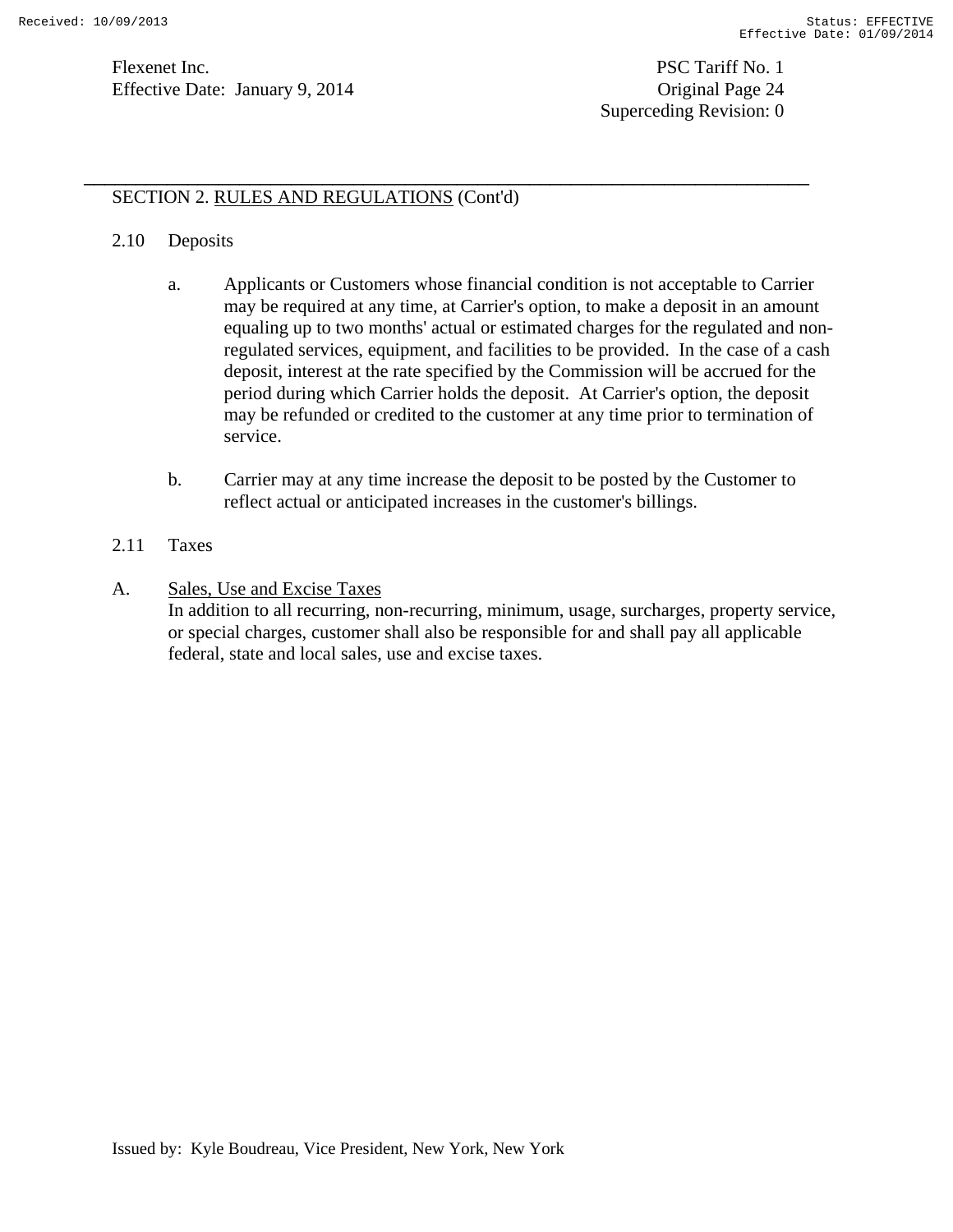# SECTION 2. RULES AND REGULATIONS (Cont'd)

### 2.11 Taxes (Cont'd)

- B. Gross Revenue, Gross Income, and Gross Earnings Surcharges
	- (i) In addition to all recurring, non-recurring, minimum, usage, surcharges or special charges, Customer shall also pay each of the following surcharges to be imposed on all charges for recurring, non-recurring, minimum, usage or special charges designed to recover gross revenue, gross income and gross earnings taxes imposed on carrier:

\_\_\_\_\_\_\_\_\_\_\_\_\_\_\_\_\_\_\_\_\_\_\_\_\_\_\_\_\_\_\_\_\_\_\_\_\_\_\_\_\_\_\_\_\_\_\_\_\_\_\_\_\_\_\_\_\_\_\_\_\_\_\_\_\_\_\_\_\_\_

I State and MTA Surcharges:

The Applicable Gross Revenue Surcharge rates and MTA tax rates are shown on a statement which is attached to this Tariff. Any changes to these rates will be filed on 15 days' notice to customers and the Commission, and as directed by the Commission. Whenever the state levies a new tax on the company's gross revenues, repeals such a tax, or changes the rate of such tax, the Commission may approve new surcharge factors, and the company will file revised surcharges as the Commission directs.

II Municipal Surcharge in those jurisdictions imposing local gross revenue or gross earnings tax imposed on all charges for recurring, non-recurring, minimum and special charges, and upon all intra-municipality usage, at the following rate:

> statutory tax rate 1 - statutory tax rate

(ii) The surcharges imposed under  $(B)(i)$  above shall be added to all charges for recurring, non-recurring, minimum, usage surcharges or special charges for services, and together with all such charges, shall be subject to all sales, use, and excise taxes imposed by Paragraph A above.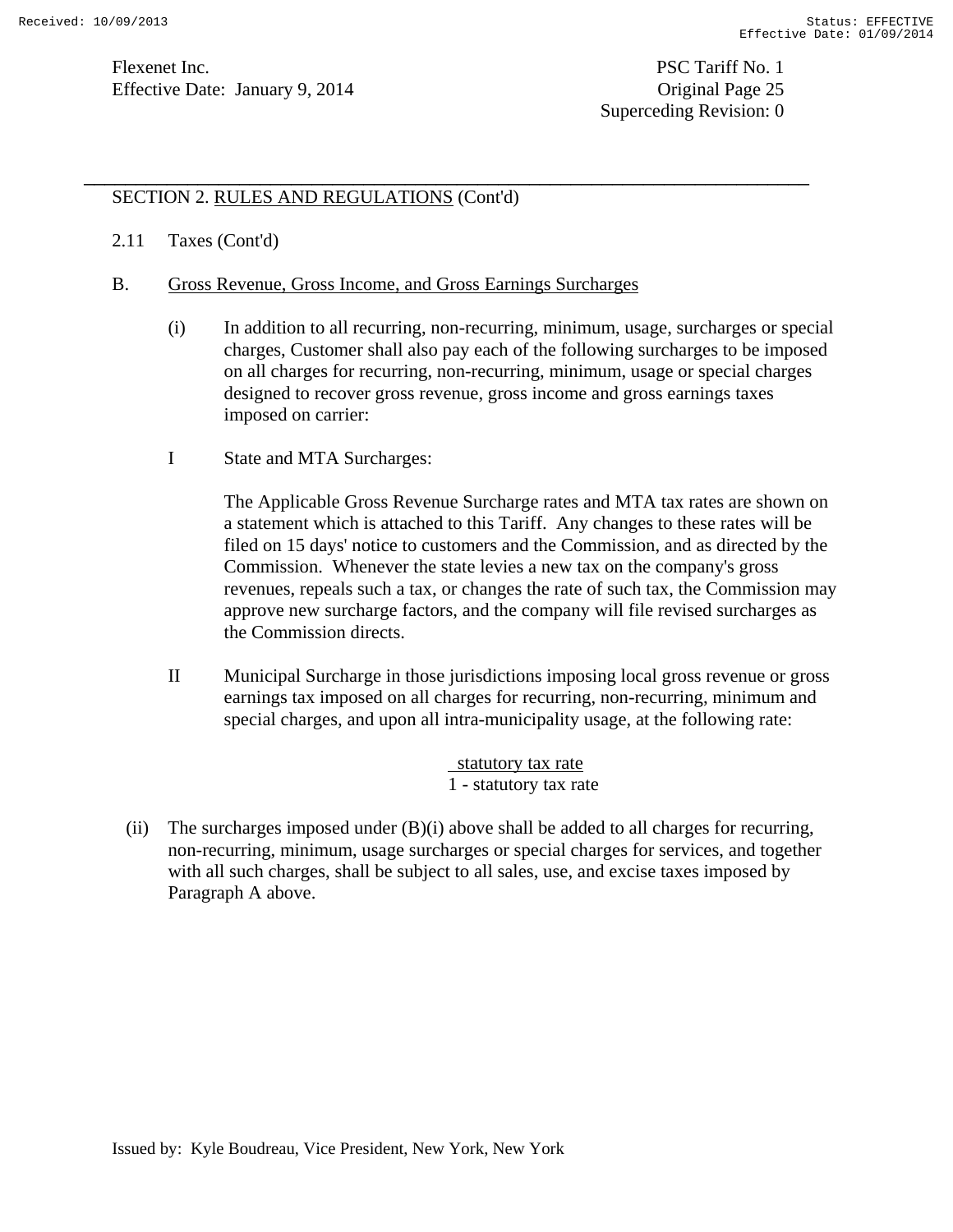Superceding Revision: 0

## SECTION 2. RULES AND REGULATIONS (Cont'd)

2.12 Temporary Promotions

The Carrier may establish temporary promotional programs, wherein it may waive or reduce recurring or non-recurring charges, to introduce a present or potential Customer to a service not previously received by the Customer. The terms of each such promotional program shall be filed as part of Carrier's Effective Rate Schedule.

\_\_\_\_\_\_\_\_\_\_\_\_\_\_\_\_\_\_\_\_\_\_\_\_\_\_\_\_\_\_\_\_\_\_\_\_\_\_\_\_\_\_\_\_\_\_\_\_\_\_\_\_\_\_\_\_\_\_\_\_\_\_\_\_\_\_\_\_\_\_

2.13 Billing and Collection Practices

Carrier will adopt all billing and collection practices prescribed by the Commission.

### 2.14. Shortage of Equipment or Facilities

- 2.14.A. The Carrier reserves the right to limit or to allocate the use of existing facilities, or of additional facilities offered by the Carrier, when necessary because of lack of facilities, or due to some other cause beyond the Carrier's control.
- 2.14.B. The furnishing of service is subject to the availability on a continuing basis of all the necessary facilities and is limited to the capacity of the Carrier's facilities as well as facilities the Carrier may obtain from other carriers to furnish service from time to time as required at Carrier's sole discretion.

### 2.15 Costs of Collection

If Carrier initiates any action or proceeding to collect amounts due from Customer under this tariff, in which Carrier substantially prevails, Customer shall also be liable to Carrier for Carrier's costs (including reasonable attorneys fees) of initiating and prosecuting such collection action, to the extent such costs are found reasonable by the Court.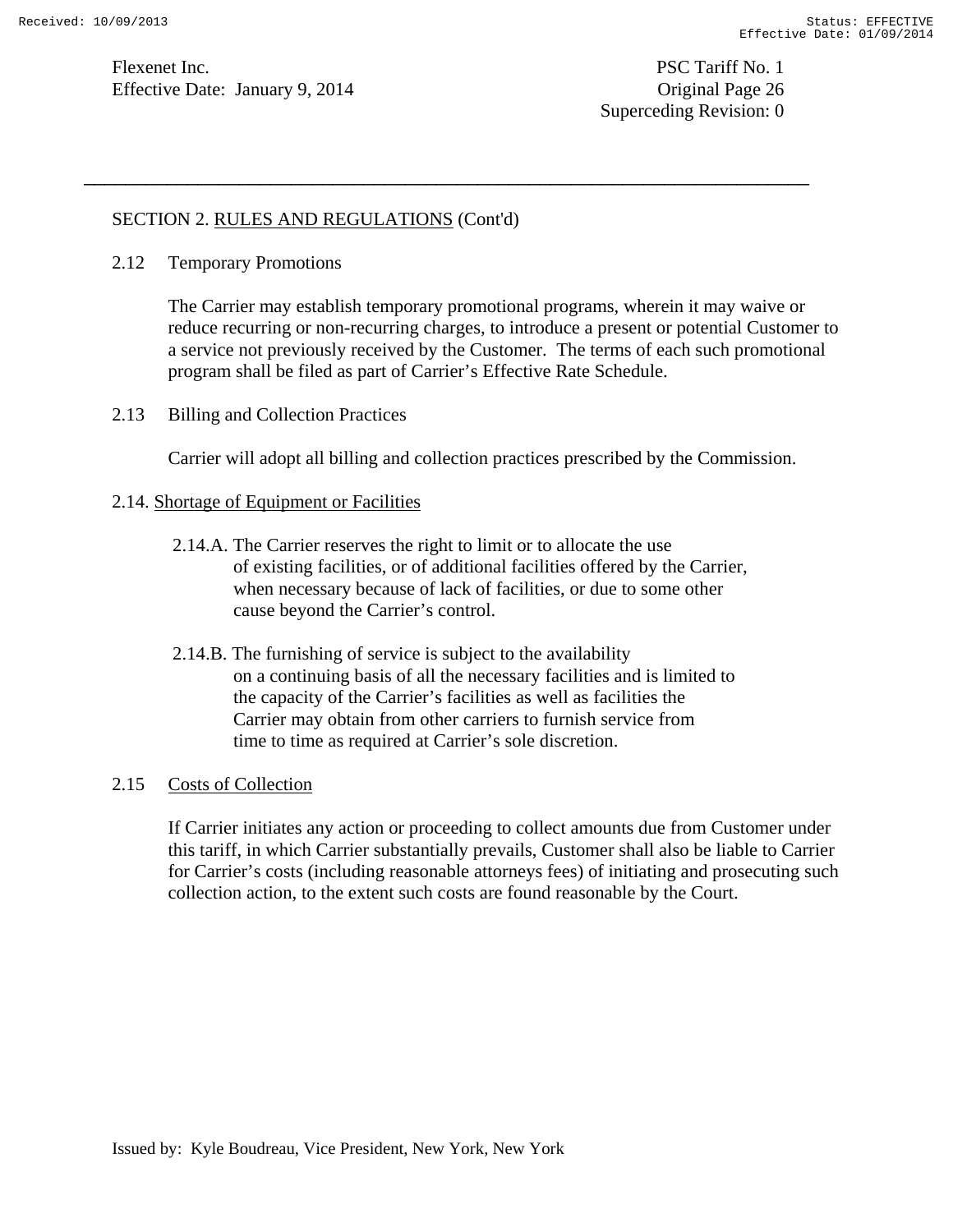Superceding Revision: 0

## SECTION 2. RULES AND REGULATIONS (Cont'd)

# 2.15 SCHOOLS AND LIBRARIES DISCOUNT PROGRAM

# 1. GENERAL

The Schools and Libraries Discount Program permits eligible schools (public and private, grades Kindergarten through 12) and libraries to purchase the Company services offered in this tariff at a discounted rate, in accordance with the Rules adopted by the Federal Communications Commission (FCC) in its Universal Service Order 97-157, issued May 8, 1997 and the New York State Public Service Commission in its Opinion and Order 97-11 Adopting Discounts for Services for Schools and Libraries, issued June 25, 1997. The Rules are codified at 47 Code of Federal Regulation (C.F.R) 54.500 et. seq.

\_\_\_\_\_\_\_\_\_\_\_\_\_\_\_\_\_\_\_\_\_\_\_\_\_\_\_\_\_\_\_\_\_\_\_\_\_\_\_\_\_\_\_\_\_\_\_\_\_\_\_\_\_\_\_\_\_\_\_\_\_\_\_\_\_\_\_\_\_\_

As indicated in the Rules, the discounts will be between 20 and 90 percent of the pre-discount price, which is the price of services to schools and libraries prior to application of a discount. The level of discount will be based on an eligible school or library's level of economic disadvantage and by its location in either an urban or rural area. A school's level of economic disadvantage will be determined by the percentage of its students eligible for participation in the national school lunch program, and a library's level of economic disadvantage will be calculated on the basis of school lunch eligibility in the public school district in which the library is located. A non-public school may use either eligibility for the national school lunch program or other federally approved alternative measures to determine its level of economic disadvantage. To be eligible for the discount, schools and libraries will be required to comply with the terms and conditions set forth in the Rules. Discounts are available only to the extent that they are funded by the federal universal service fund. Schools and libraries may aggregate demand with other eligible entities to create a consortium.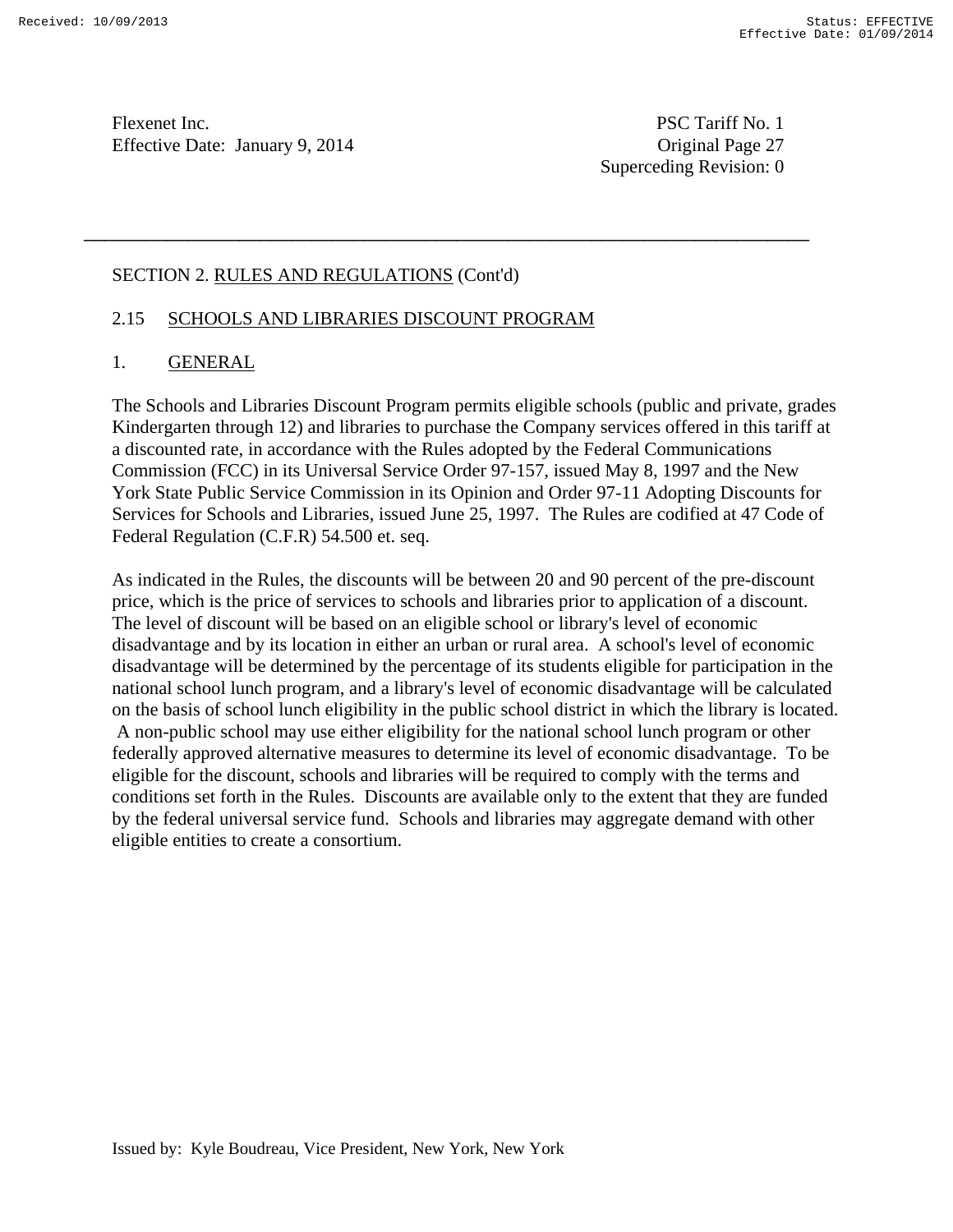Superceding Revision: 0

## SECTION 2. RULES AND REGULATIONS (Cont'd)

### 2.15 SCHOOLS AND LIBRARIES (Cont'd)

- 2. REGULATIONS
	- 1. Obligation of eligible schools and libraries

- a. Requests for service
	- 1. Schools and libraries and consortia shall participate in a competitive bidding process for all services eligible for discounts, in accordance with any state and local procurement rules.
	- 2. Schools and libraries and consortia shall submit requests for services to the Schools and Libraries Corporation, as designated by the FCC, and follow established procedures.
	- 3. Services requested will be used for educational purposes.
	- 4. Services will not be sold, resold or transferred in consideration for money or any other thing of value.
- 2. Obligations of the Company
	- a. The Company will offer discounts to eligible schools and libraries on commercially available telecommunications services contained in this tariff. Those services contained in this tariff which are excluded from the discount program, in accordance with the Rules, are included as an attachment to this tariff.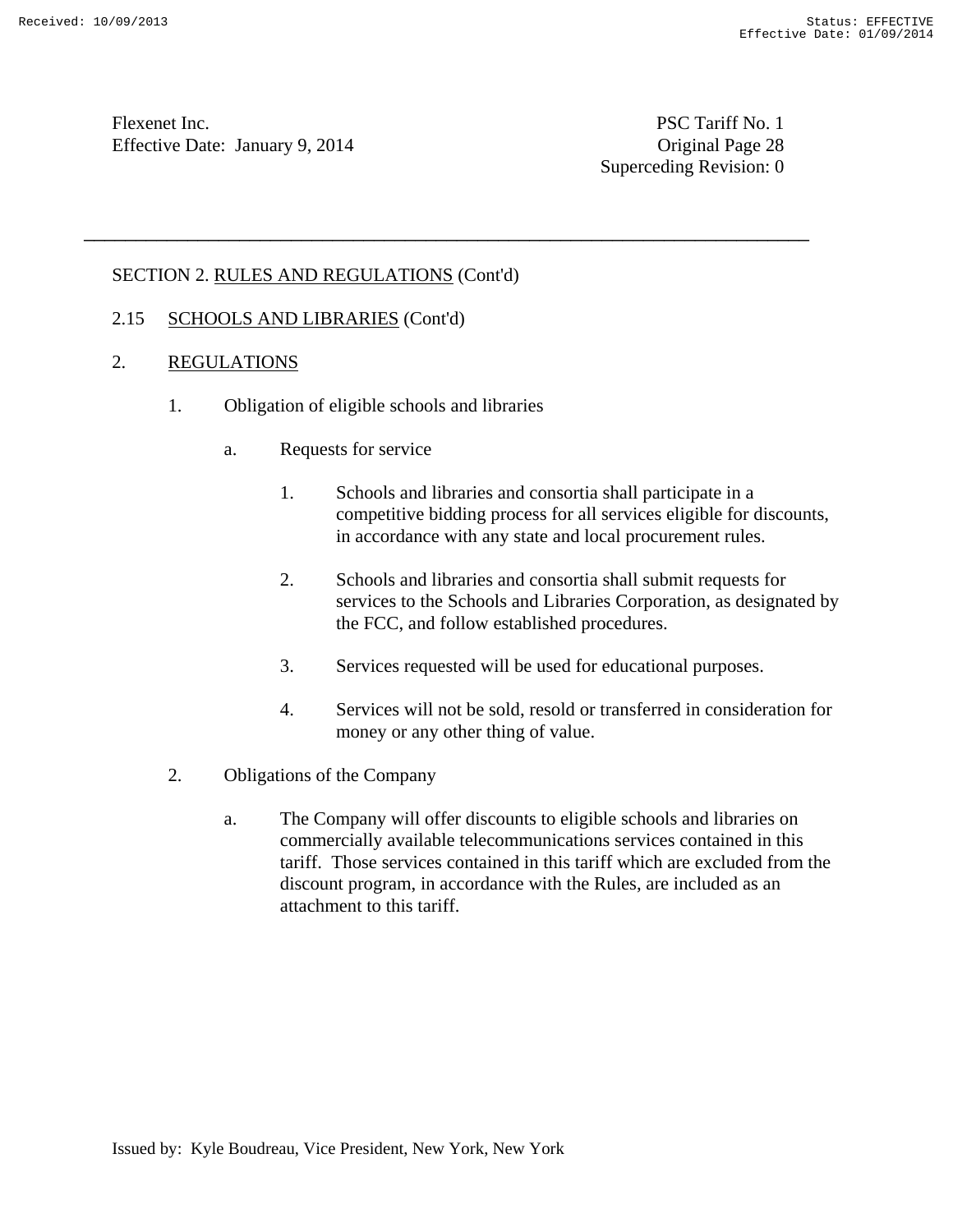Superceding Revision: 0

# SECTION 2. RULES AND REGULATIONS (Cont'd)

### 2.15 SCHOOLS AND LIBRARIES (Cont'd)

- 2. REGULATIONS (Cont'd)
	- 2. Obligation of the Company (Cont'd)
		- b. The Company will offer services to eligible schools, libraries and consortia at prices no higher than the lowest price it charges to similarly situated non-residential customers for similar services (lowest corresponding price).

\_\_\_\_\_\_\_\_\_\_\_\_\_\_\_\_\_\_\_\_\_\_\_\_\_\_\_\_\_\_\_\_\_\_\_\_\_\_\_\_\_\_\_\_\_\_\_\_\_\_\_\_\_\_\_\_\_\_\_\_\_\_\_\_\_\_\_\_\_\_

c. In competitive bidding situations, the Company may offer flexible pricing or rates other than in this tariff, where specific flexible pricing arrangements are allowed, subject to New York State Public Service Commission approval.

### 3. DISCOUNTED RATES FOR SCHOOLS AND LIBRARIES

- 1. Discounts for eligible schools and libraries and consortia shall be set as a percentage from the pre-discount price, which is the price of services to schools and libraries prior to application of a discount.
- 2. The discount rate will be applied to eligible intrastate services purchased by eligible schools, libraries or consortia.
- 3. The discount rate is based on each school or library's level of economic disadvantage as determined in accordance with the FCC Order or other federally approved alternative measures (as permitted by the Rules) and by its location in either an urban or rural area.
- 4. The discount matrix for eligible schools, libraries and consortia is included as an Attachment to this tariff.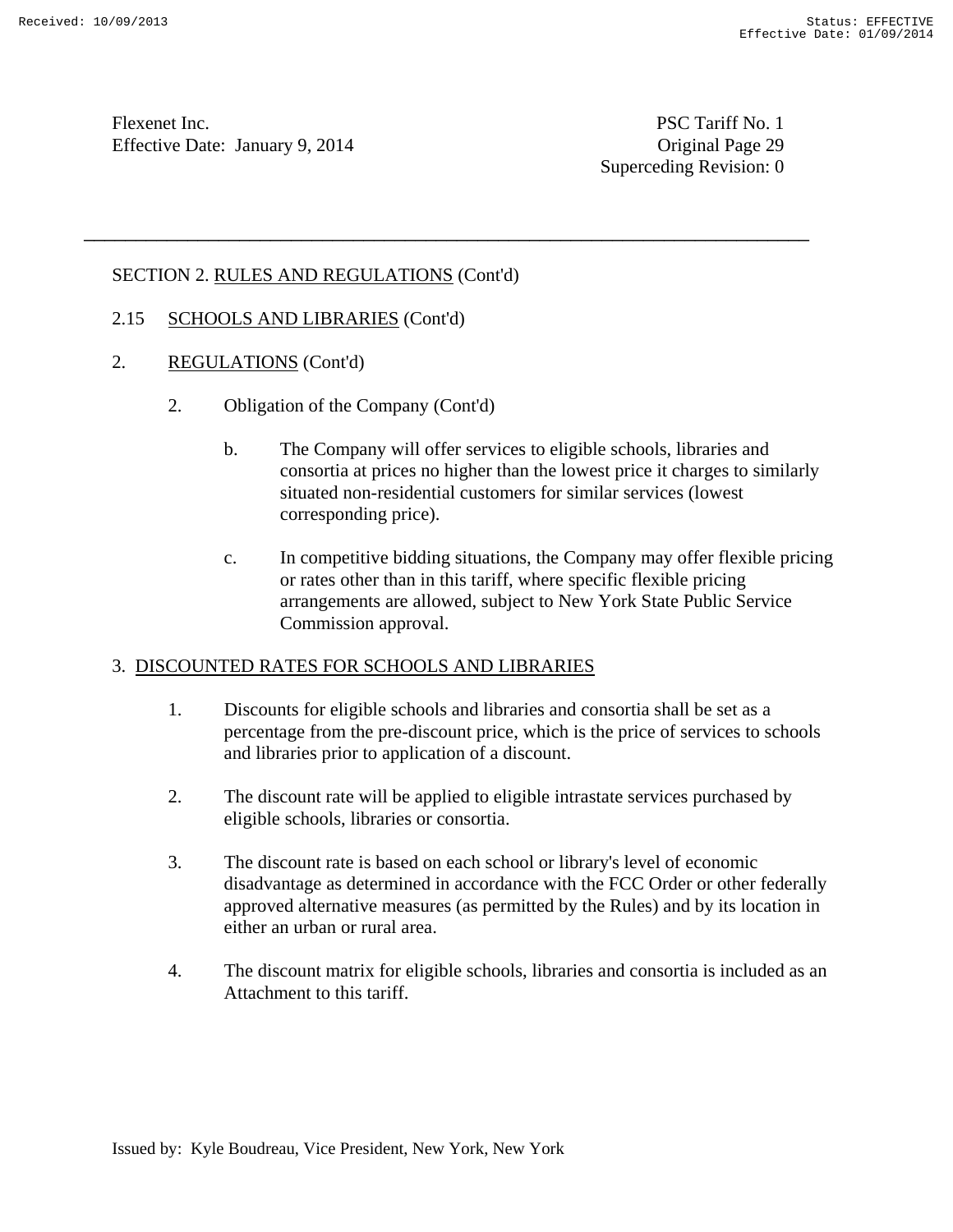Superceding Revision: 0

# SECTION 2. RULES AND REGULATIONS (Cont'd)

## A. SERVICES INELIGIBLE FOR SCHOOLS AND LIBRARIES DISCOUNT

\_\_\_\_\_\_\_\_\_\_\_\_\_\_\_\_\_\_\_\_\_\_\_\_\_\_\_\_\_\_\_\_\_\_\_\_\_\_\_\_\_\_\_\_\_\_\_\_\_\_\_\_\_\_\_\_\_\_\_\_\_\_\_\_\_\_\_\_\_\_

1. Voice Mail Services

# B. SCHOOLS AND LIBRARIES DISCOUNT MATRIX

### % DISCOUNT LEVEL

| HOW DISADVANTAGED                                   | Urban<br>Discount | Rural<br>Discount |
|-----------------------------------------------------|-------------------|-------------------|
| % of students eligible for<br>national school lunch |                   |                   |
| program                                             |                   |                   |
| $\leq$ 1                                            | 20                | 25                |
| $1-19$                                              | 40                | 50                |
| 20-34                                               | 50                | 60                |
| 35-49                                               | 60                | 70                |
| 50-74                                               | 80                | 80                |
| 75-100                                              | 90                | 90                |
|                                                     |                   |                   |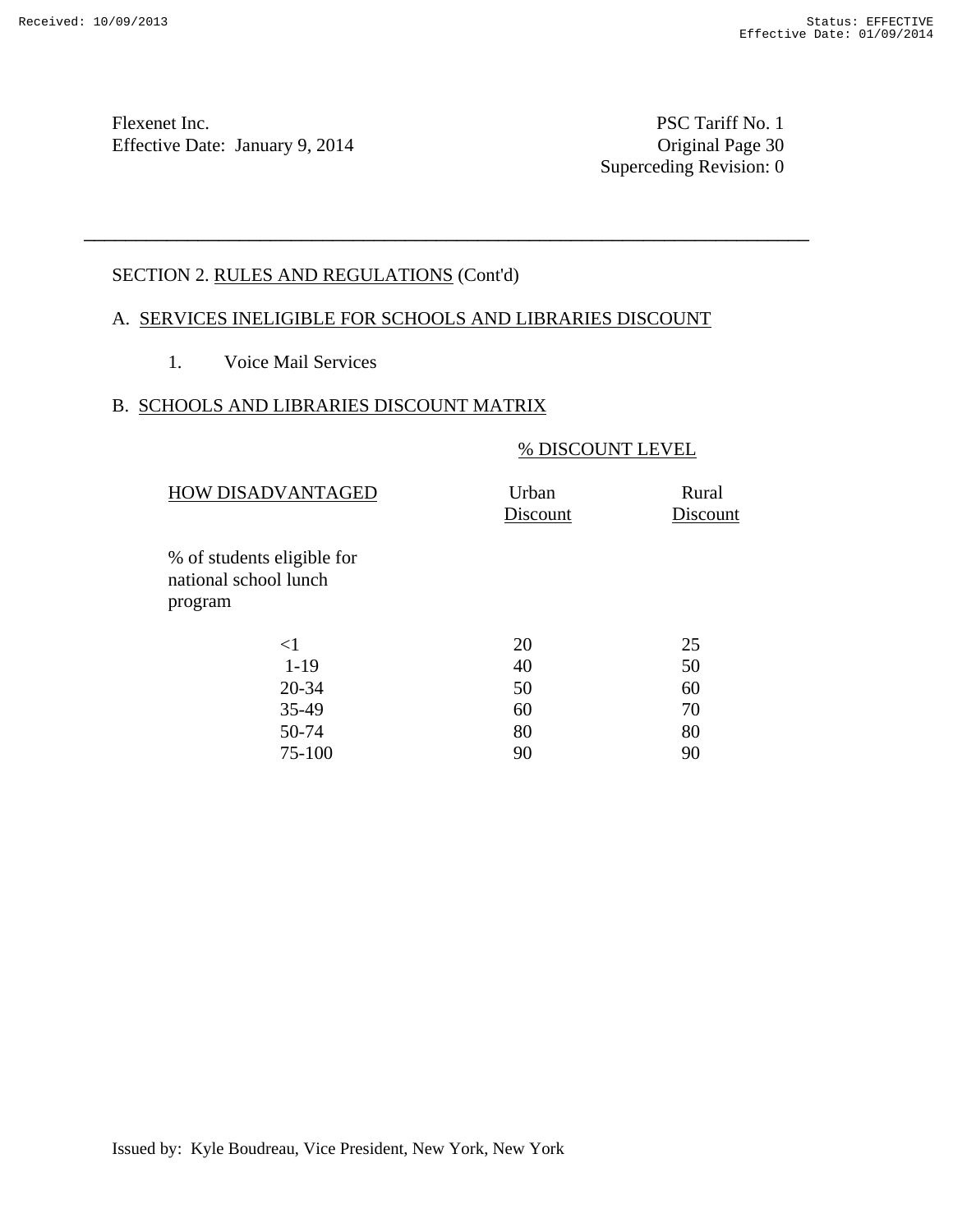Superceding Revision: 0

## SECTION 2. RULES AND REGULATIONS (Cont'd)

## 2.16 HEALTH CARE PROVIDERS SUPPORT PROGRAM

### 1. GENERAL

The purpose of the Health Care Providers Support Program is to enable public and nonprofit rural health care providers to have access to telecommunications services necessary for the provision of health care services at rates comparable to those paid for similar services in urban areas. The Health Care Providers Support Program offers eligible public and non-profit health care providers located in rural areas reduced rates for Company intrastate services, available in this Tariff**.** Such services must be purchased in accordance with the Rules adopted by the Federal Communications Commission (FCC) in its Universal Service Order 97-157, issued May 8, 1997 and the New York State Public Service Commission in its Order in Cases 94-C-0095 and 28425, issued November 4, 1997. The FCC Rules are codified at 47 Code of Federal Regulations (C.F.R.) 54.601 et. seq., and any amendments made thereto.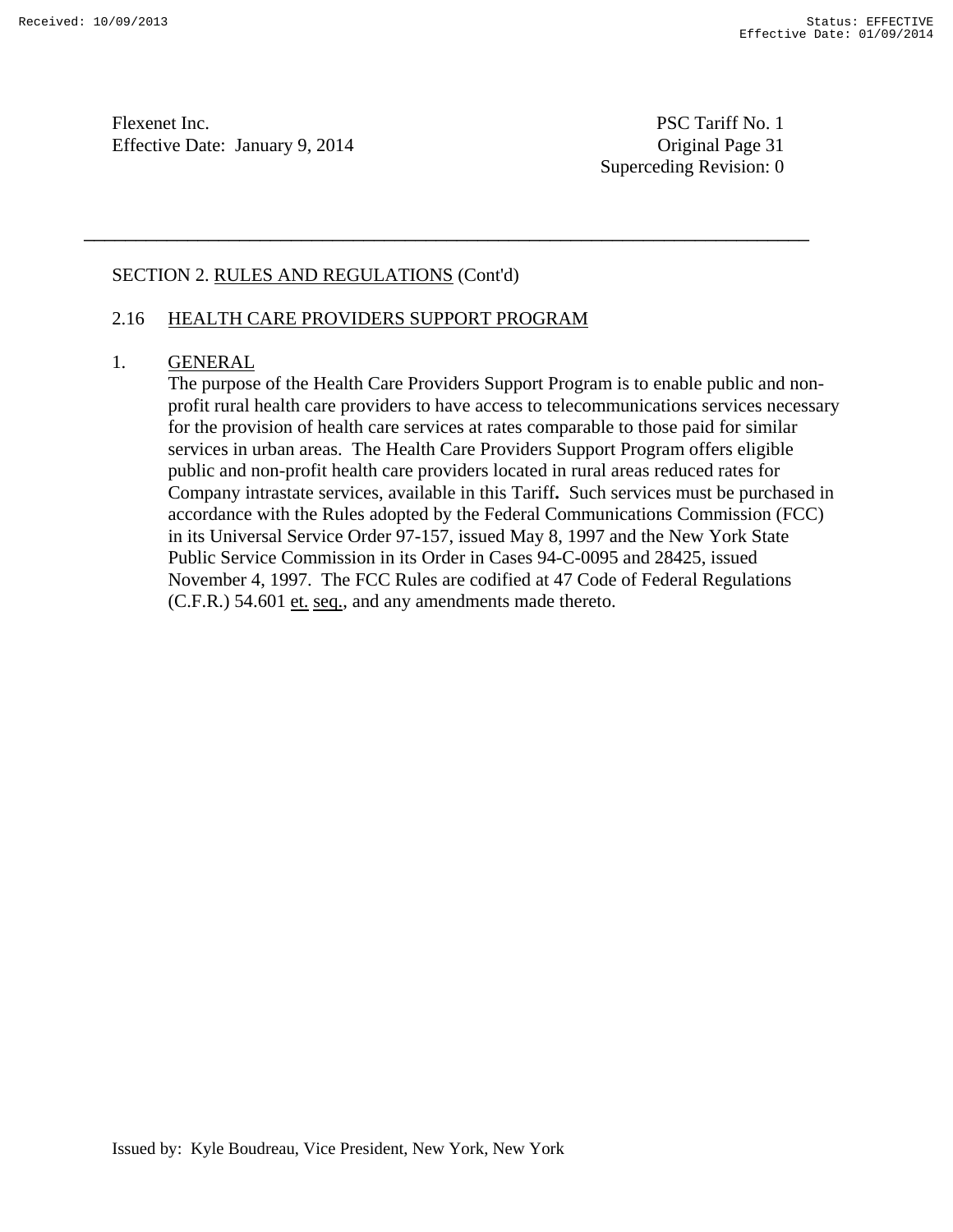Superceding Revision: 0

# SECTION 2. RULES AND REGULATIONS (Cont'd)

# 2.16 HEALTH CARE PROVIDERS SUPPORT PROGRAM (Cont'd)

# 2. REGULATIONS

a. To be eligible for the reduced rates, rural health care providers are required to comply with the terms and conditions set forth in the FCC Rules.

- b. Reduced rates are available only to the extent that they are funded by the federal universal service fund.
- c. Eligible rural health care providers may aggregate demand with other entities to create a consortium. Universal service support shall apply only to the portion of eligible services used by an eligible health care provider.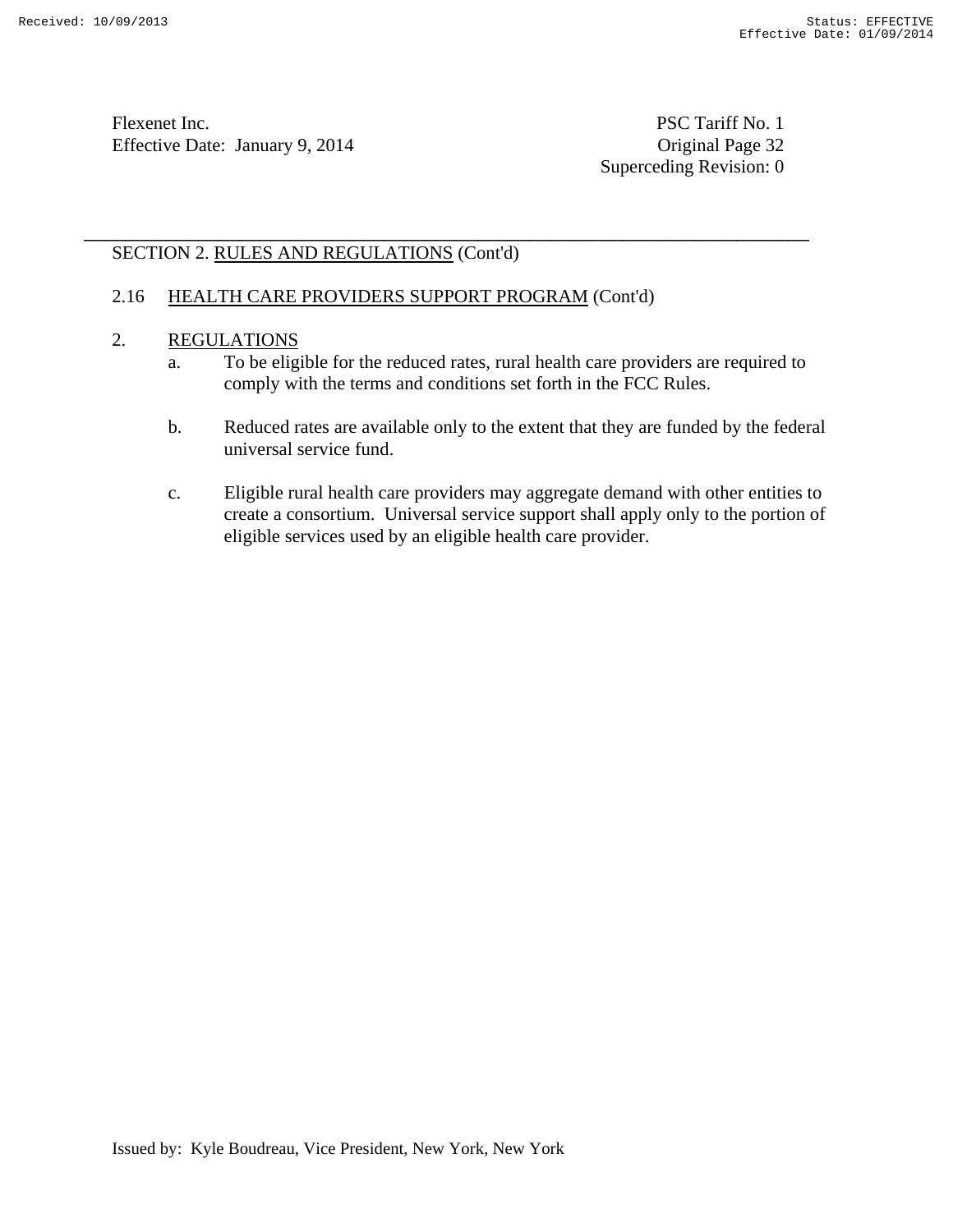Superceding Revision: 0

# SECTION 2. RULES AND REGULATIONS (Cont'd)

### 2.16 HEALTH CARE PROVIDERS SUPPORT PROGRAM (Cont'd)

\_\_\_\_\_\_\_\_\_\_\_\_\_\_\_\_\_\_\_\_\_\_\_\_\_\_\_\_\_\_\_\_\_\_\_\_\_\_\_\_\_\_\_\_\_\_\_\_\_\_\_\_\_\_\_\_\_\_\_\_\_\_\_\_\_\_\_\_\_\_

- 2. REGULATIONS (Cont'd)
	- d. Responsibility of eligible health care providers
		- 1. Rural health care providers and consortia shall participate in a competitive bidding process for all services eligible for reduced rates in accordance with any state and local procurement rules.
		- 2. Rural health care providers and consortia shall submit requests for services to the program Administrator, as designated by the FCC, and follow established procedures.
		- 3. Services requested must be used for purposes related to the provision of health care services or instruction that the health care provider is legally authorized to provide under the law.
		- 4. A health care provider that cannot obtain toll free access to an Internet service provider and who is eligible for support for limited toll-free access under the Rules must certify that it lacks toll-free Internet access and that it is an eligible health care provider.
		- 5. Services cannot be sold, resold or transferred in consideration for money or any other thing of value.

Issued in compliance with order of the Public Service Commission dated November 4, 1997 in Cases 94-C-0095 and 28425.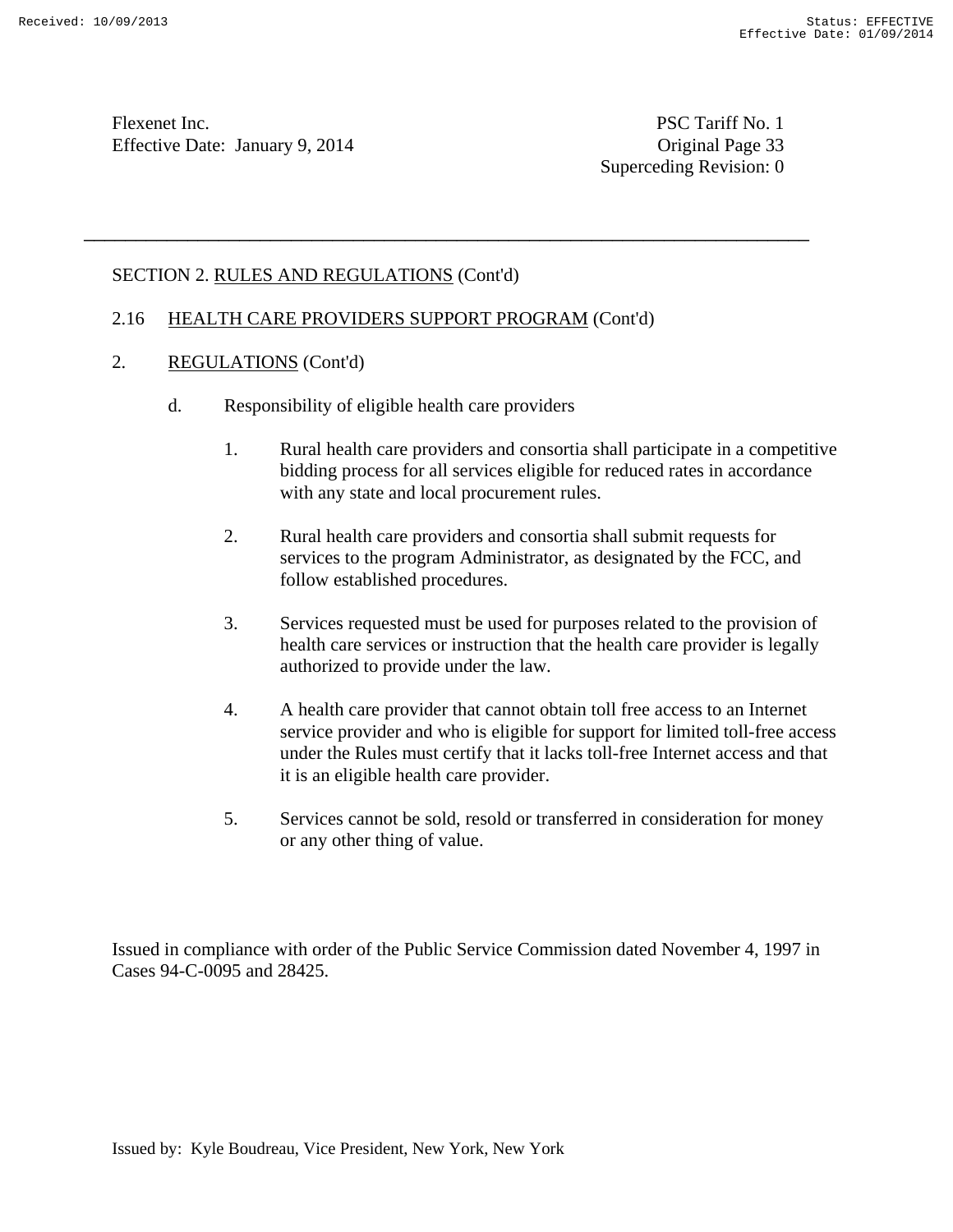Flexenet Inc. PSC Tariff No. 1 Effective Date: January 9, 2014 Contract Contract Contract Contract Contract Contract Contract Contract Contract Contract Contract Contract Contract Contract Contract Contrac

Superceding Revision: 0

# SECTION 2. RULES AND REGULATIONS (Cont'd)

## 2.16 HEALTH CARE PROVIDERS SUPPORT PROGRAM (Cont'd)

\_\_\_\_\_\_\_\_\_\_\_\_\_\_\_\_\_\_\_\_\_\_\_\_\_\_\_\_\_\_\_\_\_\_\_\_\_\_\_\_\_\_\_\_\_\_\_\_\_\_\_\_\_\_\_\_\_\_\_\_\_\_\_\_\_\_\_\_\_\_

- 2. REGULATIONS (Cont'd)
	- e. Responsibility of the Company
		- 1. The Company shall offer the rates and charges as specified in Section 3, to eligible health care providers to the extent that facilities and services are available and offered in the tariffs specified in 1. preceding.
		- 2. The Company shall offer services to eligible rural health care providers and consortia at prices no higher than the highest urban rate as defined in the FCC Order and Rules.
		- 3. In competitive bidding situations, where specific flexible pricing arrangements are allowed, the Company may offer flexible pricing (to determine the reduced rate) subject to New York State Public Service Commission approval.

Issued in compliance with order of the Public Service Commission dated November 4, 1997 in Cases 94-C-0095 and 28425.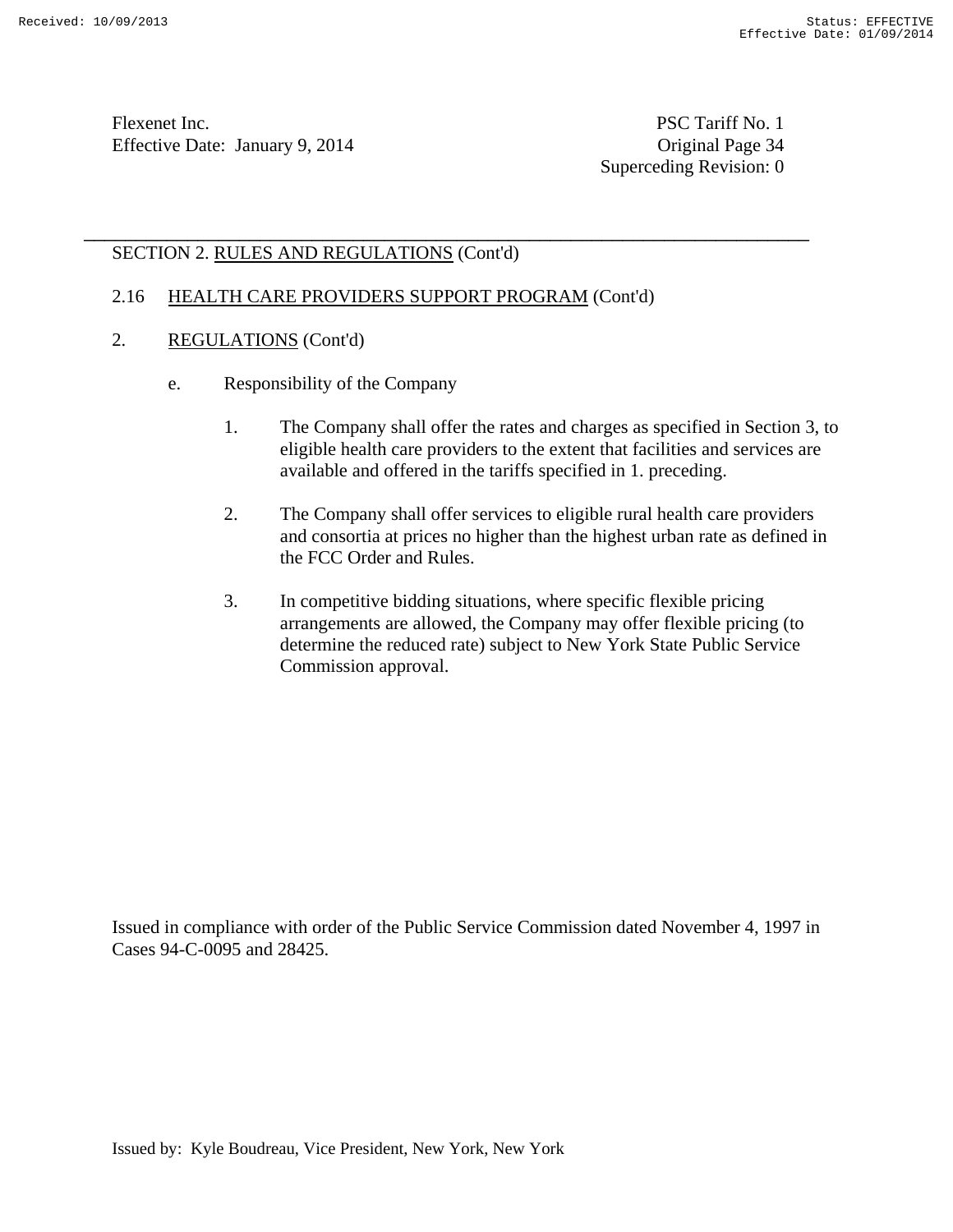Superceding Revision: 0

# SECTION 2. RULES AND REGULATIONS (Cont'd)

## 2.16 HEALTH CARE PROVIDERS SUPPORT PROGRAM (Cont'd)

\_\_\_\_\_\_\_\_\_\_\_\_\_\_\_\_\_\_\_\_\_\_\_\_\_\_\_\_\_\_\_\_\_\_\_\_\_\_\_\_\_\_\_\_\_\_\_\_\_\_\_\_\_\_\_\_\_\_\_\_\_\_\_\_\_\_\_\_\_\_

### 3. RATES AND CHARGES

The following price adjustments will be available to eligible rural health care providers, except subparagraph c., which shall be available to all eligible health care providers, regardless of location:

- a. A reduced rate for telecommunications services, using a bandwidth capacity of up to 1.544 Mbps, not to exceed the highest tariffed or publicly available rate charged to a commercial customer for a similar service provided over the same distance in the nearest city in New York State with a population of at least 50,000.
- b. An exemption from some mileage charges for any telecommunications services, using a bandwidth capacity of up to 1.544 Mbps, that is necessary for the provision of health care services. The exempted mileage includes the distance between the rural health care provider and the most distant perimeter of the nearest city in New York State with a population of 50,000 or more, less the standard urban distance, which is the maximum average diameter of all cities with population of 50,000 or more in the state.
- c. Each eligible health care provider that cannot obtain toll-free access to an Internet service provider is entitled to receive toll charge credits for toll charges imposed for connecting to an Internet service provider as per the FCC Rules. Such toll charge credits are available pursuant to applicable toll tariffs.

Issued in compliance with order of the Public Service Commission dated November 4, 1997 in Cases 94-C-0095 and 28425.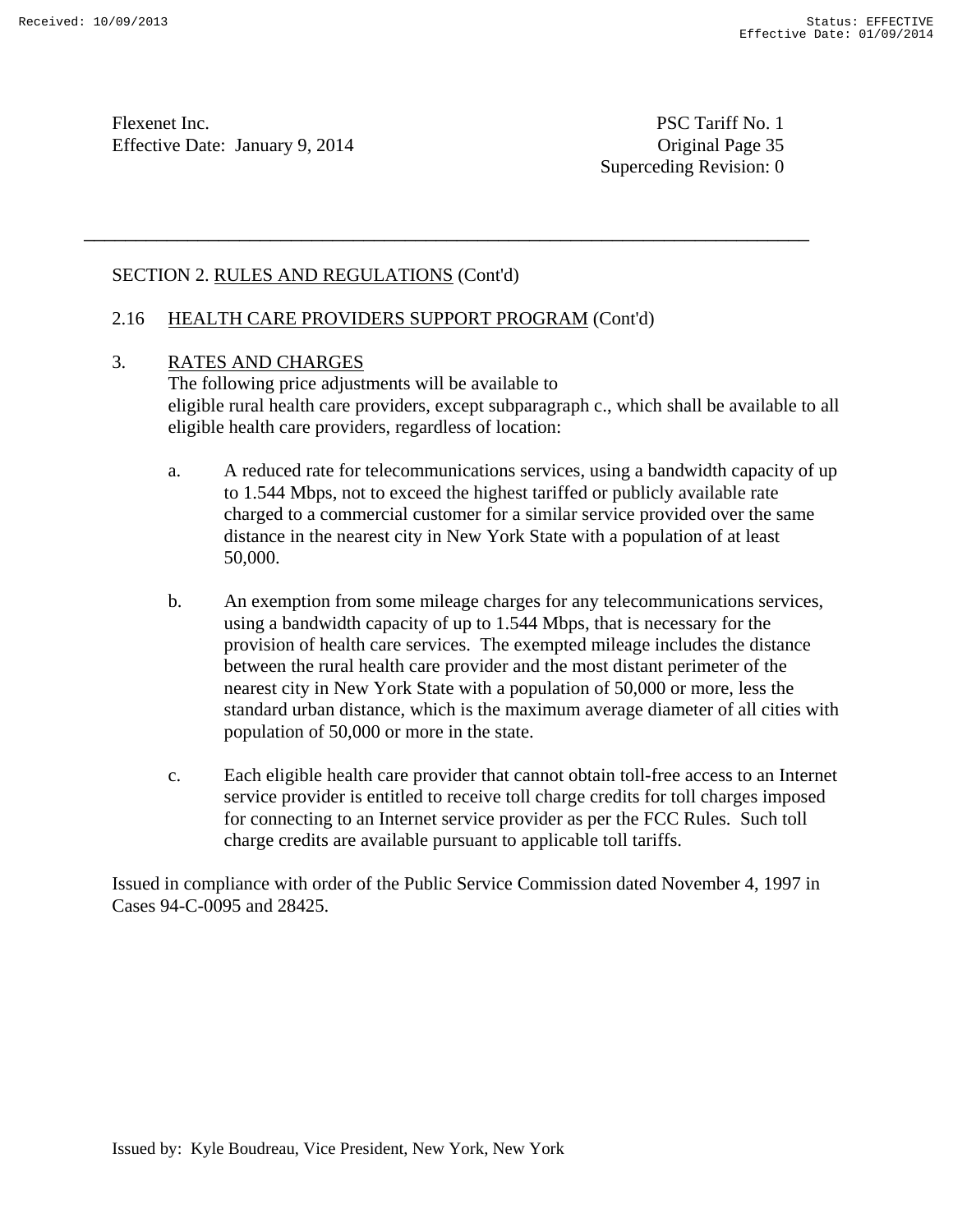Flexenet Inc. PSC Tariff No. 1 Effective Date: January 9, 2014

Original Page 36<br>Superceding Revision: 0

# SECTION 2. RULES AND REGULATIONS (Cont'd)

\_\_\_\_\_\_\_\_\_\_\_\_\_\_\_\_\_\_\_\_\_\_\_\_\_\_\_\_\_\_\_\_\_\_\_\_\_\_\_\_\_\_\_\_\_\_\_\_\_\_\_\_\_\_\_\_\_\_\_\_\_\_\_\_\_\_\_\_\_\_

2.17 [Reserved]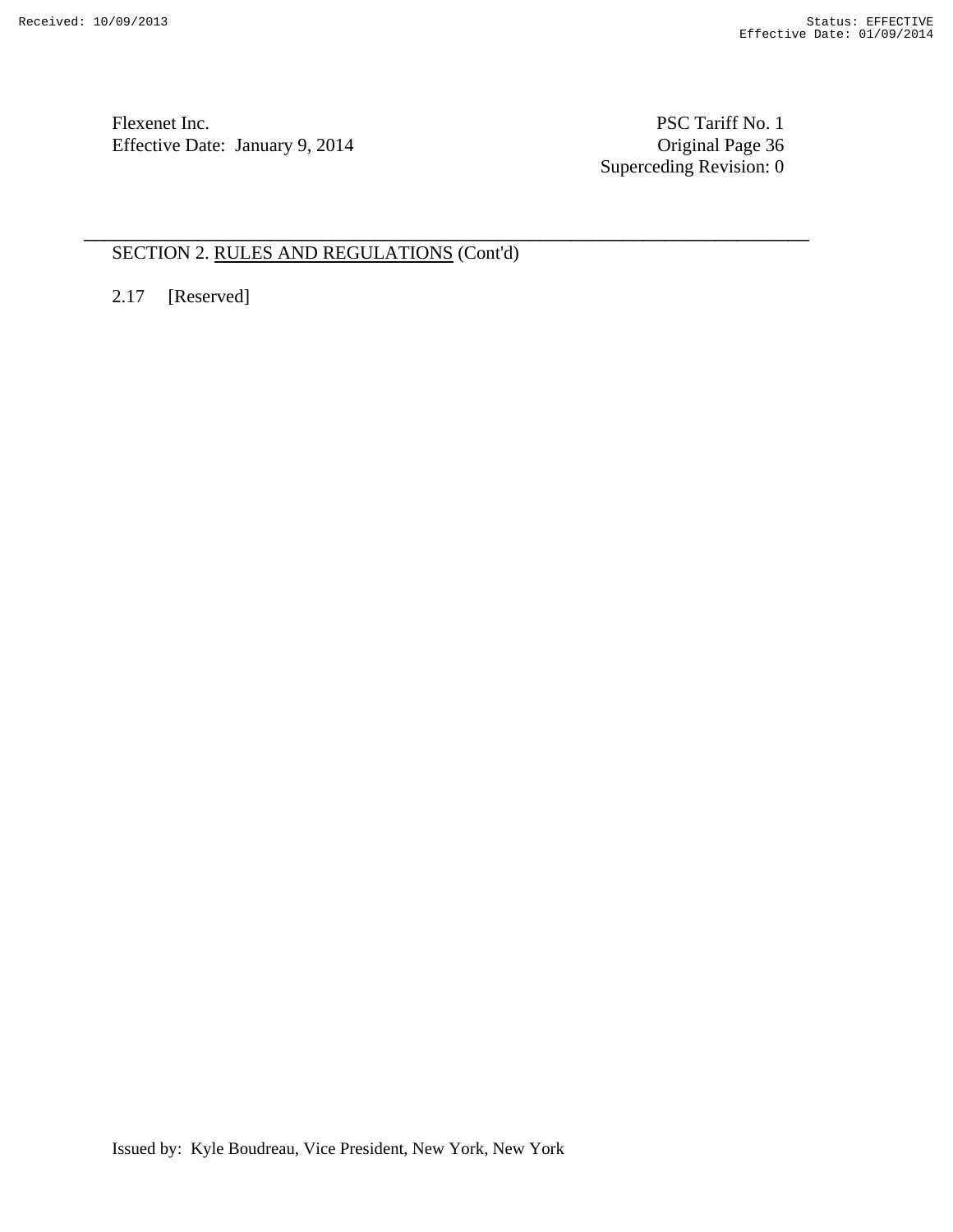Flexenet Inc. PSC Tariff No. 1 Effective Date: January 9, 2014

Original Page 37<br>Superceding Revision: 0

[RESERVED]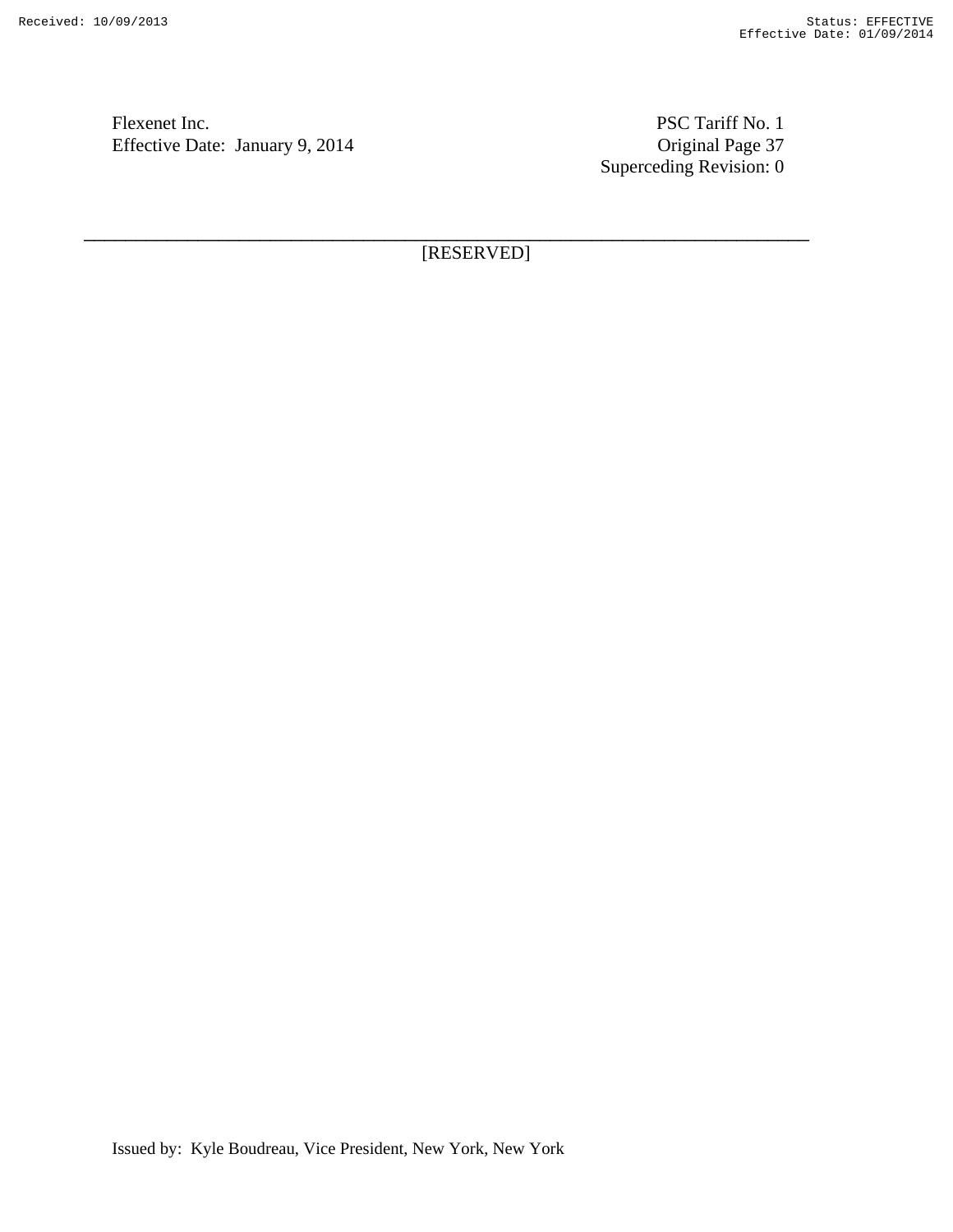# SECTION 2. RULES AND REGULATIONS (Cont'd)

### 2.18 Automatic Number Identification

Carrier may provide Automatic Number Identification (ANI) associated with an intrastate service to any entity (the ANI recipient) under the following terms and conditions:

\_\_\_\_\_\_\_\_\_\_\_\_\_\_\_\_\_\_\_\_\_\_\_\_\_\_\_\_\_\_\_\_\_\_\_\_\_\_\_\_\_\_\_\_\_\_\_\_\_\_\_\_\_\_\_\_\_\_\_\_\_\_\_\_\_\_\_\_\_\_

- 1) The ANI recipient or its designated billing agent may use or transmit ANI information to third parties for billing and collection, routing, screening, ensuring network performance, and completion of a telephone subscriber's call or transaction, or for performing a service directly related to the telephone subscriber's original call or transaction.
- 2) The ANI recipient may offer to any telephone subscriber with whom the ANI recipient has an established customer relationship, a product or service that is directly related to products or services previously purchased by the telephone subscriber from the ANI recipient.
- 3) The ANI recipient or its designated billing agent is prohibited from utilizing ANI information to establish marketing lists or to conduct outgoing marketing calls, except as permitted by the preceding paragraph, unless the ANI recipient obtains the prior written consent of the telephone subscriber permitting the use of ANI information for such purposes. The foregoing provisions notwithstanding, no ANI recipient or its designated billing agent may utilize ANI information if prohibited elsewhere by law.

\*Issued in compliance with New York Public Service Commission's Order in Cases 89-C-191 and 90-C-0165, adopted March 30, 1994.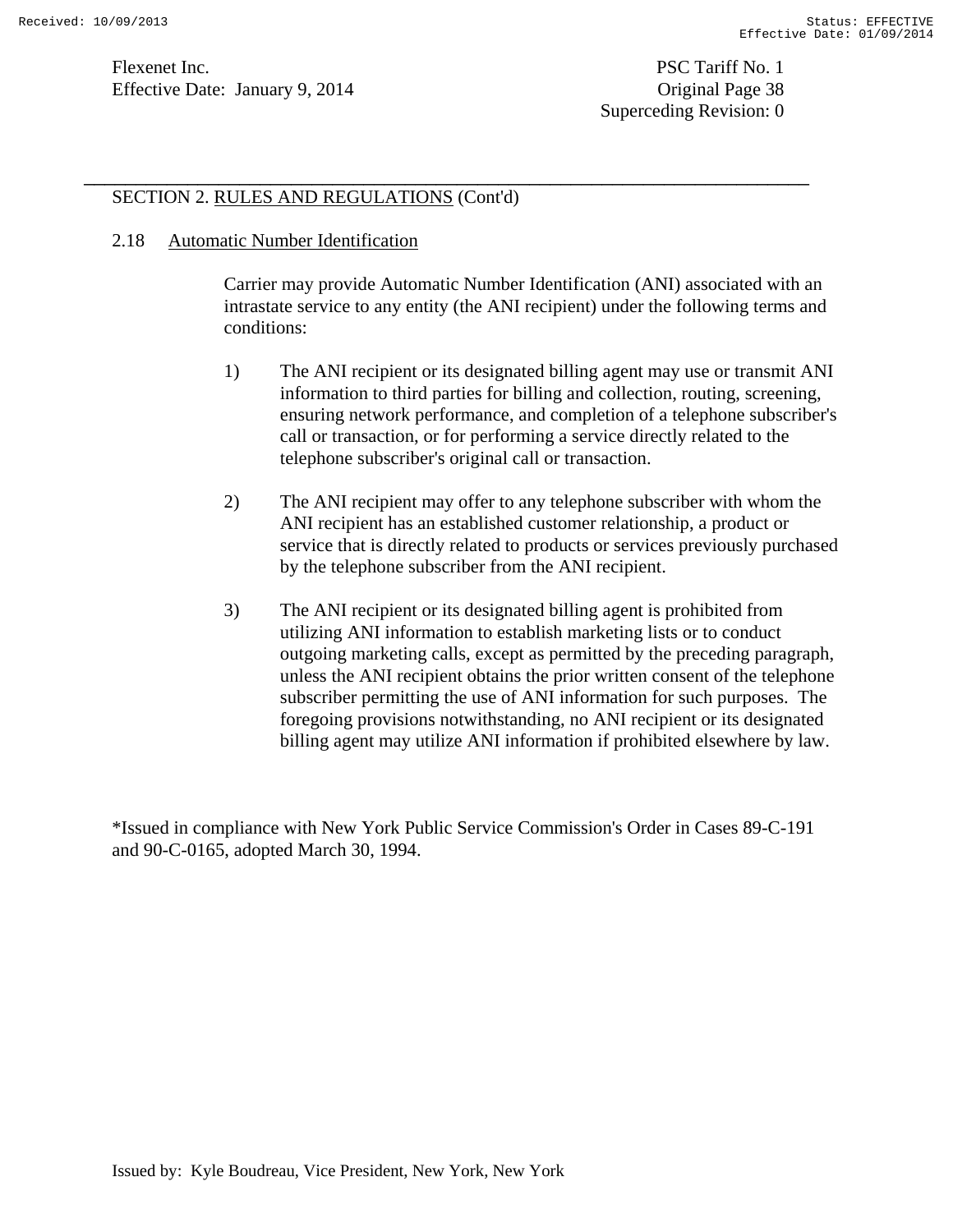Flexenet Inc. PSC Tariff No. 1 Effective Date: January 9, 2014 Greenbury 1, 2014 Griginal Page 39

Superceding Revision: 0

## SECTION 2. RULES AND REGULATIONS (Cont'd)

- 2.18 Automatic Number Identification (Cont'd)
	- 4) The ANI recipient or its designated billing agent is prohibited from reselling, or otherwise disclosing ANI information to any other third party, for any use other than those listed in Provision 1, unless the ANI recipient obtains the prior written consent of the subscriber permitting such resale or disclosure.

- 5) Carrier shall make reasonable efforts to adopt and apply procedures designed to provide reasonable safeguards against the aforementioned abuses of ANI.
- 6) Violation of any of the foregoing terms and conditions by any ANI recipient other than a Telephone Corporation shall result, after a determination through the Commission's complaint process, in suspension of the transmission of ANI by the carrier until such time as the Commission receives written confirmation from the ANI recipient that the violations have ceased or have been corrected. If the Commission determines that there have been three or more separate violations in a 24 month period, delivery of ANI to the offending party shall be terminated under terms and conditions determined by the Commission.
- 2.19 [Reserved]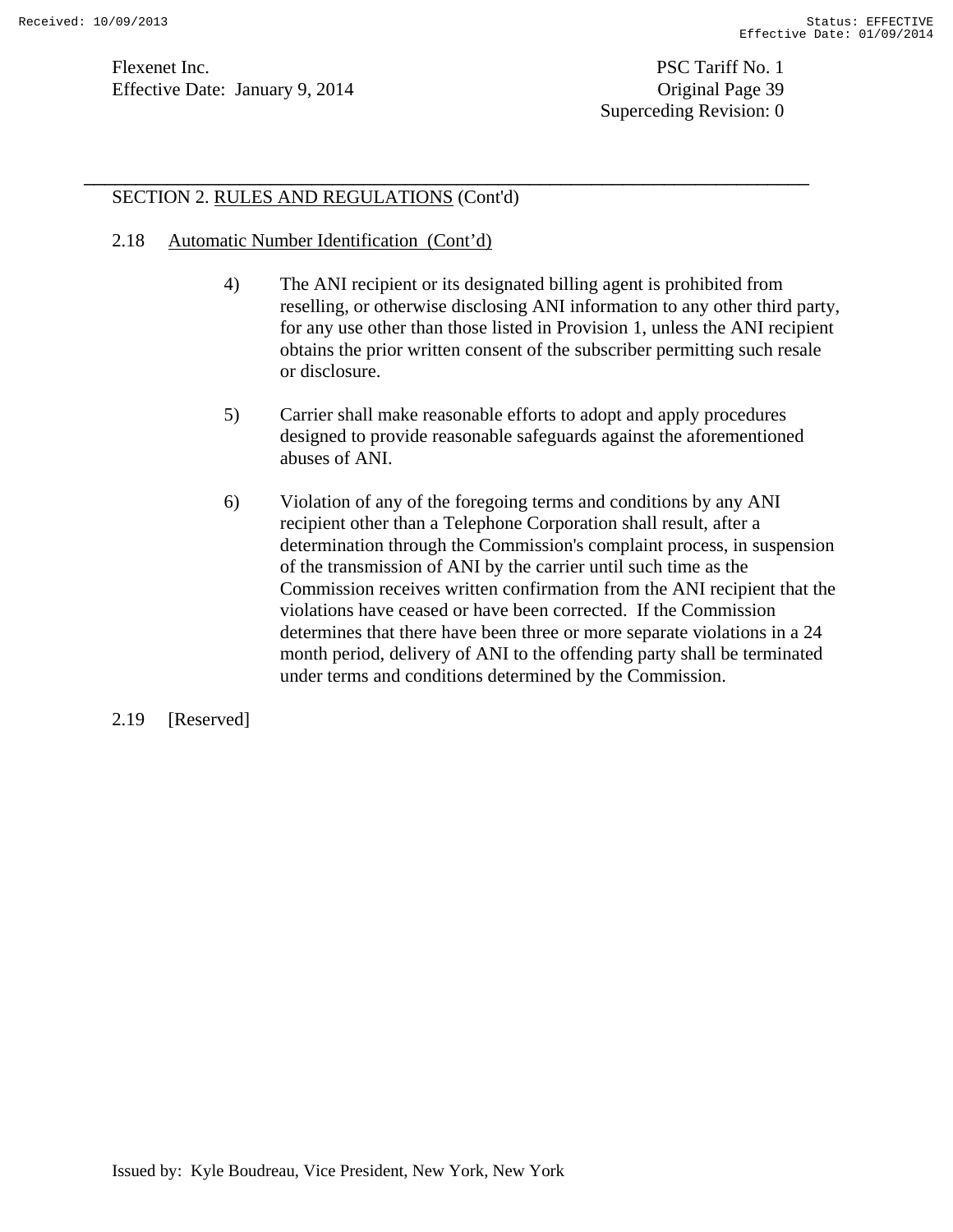Superceding Revision: 0

### Section 2 - GENERAL RULES AND REGULATIONS (Cont'd)

2.20 Emergency/Crisis/Disaster Restoration And Provisioning Telecommunications Service Priority

\_\_\_\_\_\_\_\_\_\_\_\_\_\_\_\_\_\_\_\_\_\_\_\_\_\_\_\_\_\_\_\_\_\_\_\_\_\_\_\_\_\_\_\_\_\_\_\_\_\_\_\_\_\_\_\_\_\_\_\_\_\_\_\_\_\_\_\_\_\_

### 2.20.1 General

a. The Telecommunications Service Priority (TSP) Program is a federal program used to identify and prioritize telecommunications services that support national security or emergency preparedness (NS/EP) missions.

 NS/EP services are defined as those telecommunications services which are used to maintain a state of readiness or respond to and manage any event or crisis which causes or could cause injury or harm to the population, damage or loss to property, or degrades or threatens the NS/EP posture of the United States.

TSP restoration and/or provisioning shall be provided in accordance with Part 64, Appendix A of the Federal Communications Commission's Rules and Regulations (47 C.F.R.), and the "Service Vendor Handbook For The Telecommunications Service Priority (TSP) Program" and the "Service User Manual for the Telecommunications Service Priority (TSP) System" (NCS Manual 3-1-1) (Service User Manual) issued and updated as necessary by the Office of Priority Telecommunications (OPT) of the National Communications System. Any changes to or reissuance of these regulations or manuals supersede tariff language contained herein.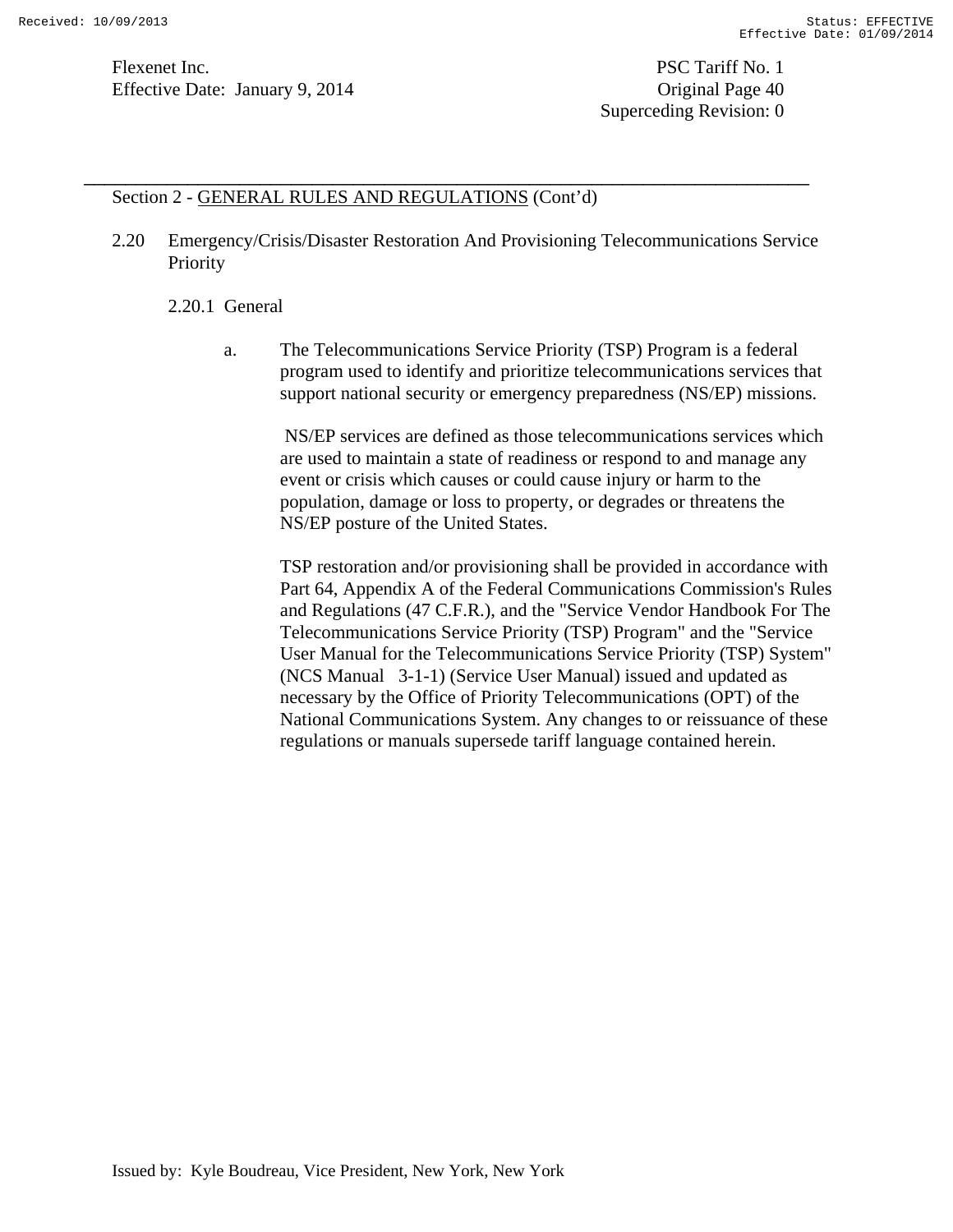Flexenet Inc. PSC Tariff No. 1 Effective Date: January 9, 2014 Contract Contract Contract Contract Contract Contract Contract Contract Contract Contract Contract Contract Contract Contract Contract Contrac

Superceding Revision: 0

### Section 2 - GENERAL RULES AND REGULATIONS (Cont'd)

2.20 Emergency/Crisis/Disaster Restoration And Provisioning Telecommunications Service Priority (Cont'd)

\_\_\_\_\_\_\_\_\_\_\_\_\_\_\_\_\_\_\_\_\_\_\_\_\_\_\_\_\_\_\_\_\_\_\_\_\_\_\_\_\_\_\_\_\_\_\_\_\_\_\_\_\_\_\_\_\_\_\_\_\_\_\_\_\_\_\_\_\_\_

2.20.1 General (Cont'd)

- b. The TSP program has two components, restoration and provisioning.
	- i. A restoration priority is applied to new or existing telecommunications services to ensure restoration before any other services during a service outage. TSP restoration priorities must be requested and assigned before a service outage occurs.
	- ii. A provisioning priority is obtained to facilitate priority installation of new telecommunications services during a service outage. Provisioning on a priority basis becomes necessary when an end-user has an urgent requirement for a new NS/EP service that must be installed immediately or by a specific due date that can be met only by a shorter than standard or expedited Company provisioning time frame. As a matter of general practice, existing TSP services will be restored before provisioning new TSP services.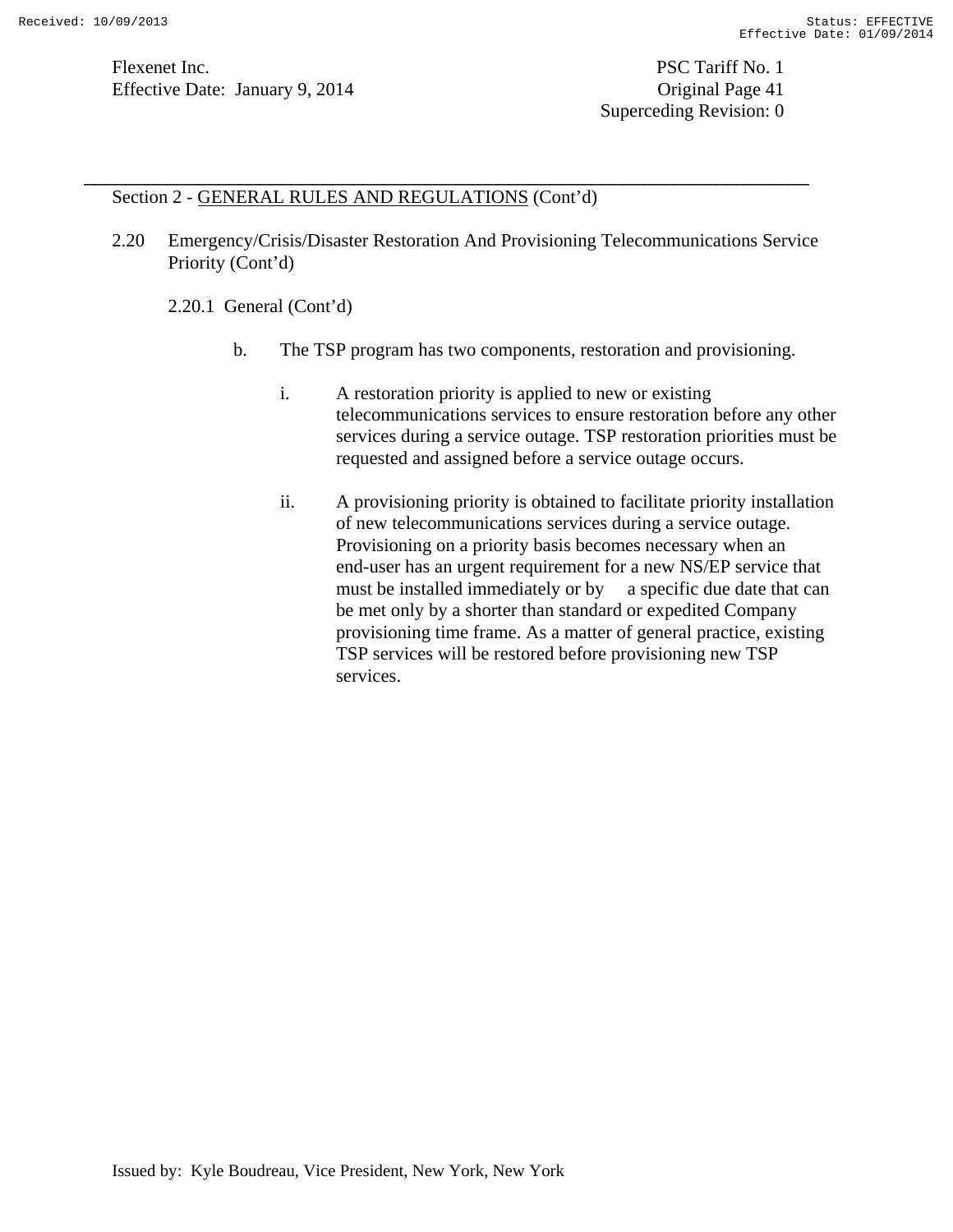Superceding Revision: 0

Section 2 - GENERAL RULES AND REGULATIONS (Cont'd)

2.20 Emergency/Crisis/Disaster Restoration And Provisioning Telecommunications Service Priority (Cont'd)

\_\_\_\_\_\_\_\_\_\_\_\_\_\_\_\_\_\_\_\_\_\_\_\_\_\_\_\_\_\_\_\_\_\_\_\_\_\_\_\_\_\_\_\_\_\_\_\_\_\_\_\_\_\_\_\_\_\_\_\_\_\_\_\_\_\_\_\_\_\_

2.20.2 TSP Request Process B Restoration

To request a TSP restoration priority assignment, a prospective TSP user must:

a. determine that the user's telecommunications service supports an NS/EP function under one of the following four TSP categories.

National Security Leadership National Security Posture and U.S. Population Attack Warning Public Health, Safety, and Maintenance of Law and Order Public Welfare and Maintenance of National Economic Posture

- b. Identify the priority level to be requested for the telecommunications service. The priority level is determined by the end-user's TSP category and service profile. The service profile defines the user's level of support to the portion of the telecommunications service that the user owns and operates, such as customer premises equipment or wiring. The five levels of priority and seven element groups that define the service profile are contained in the Service User Manual.
- c. Complete the TSP Request for Service Users form (SF 315) available on the National Communications System (NCS) website (http://tsp.ncs.gov/).
- d. For non-federal users, have their TSP requests approved by a federal agency sponsor. Non-federal users should contact the OPT, at the NCS website (http://tsp.ncs.gov/), for information on identifying a sponsor for TSP requests.
- e. Submit the SF 315 to the OPT.
- f. Upon receipt of the TSP Authorization Code from the OPT, notify the Company, and include the TSP Authorization Code in any service order to the Company requesting restoration of NS/EP services.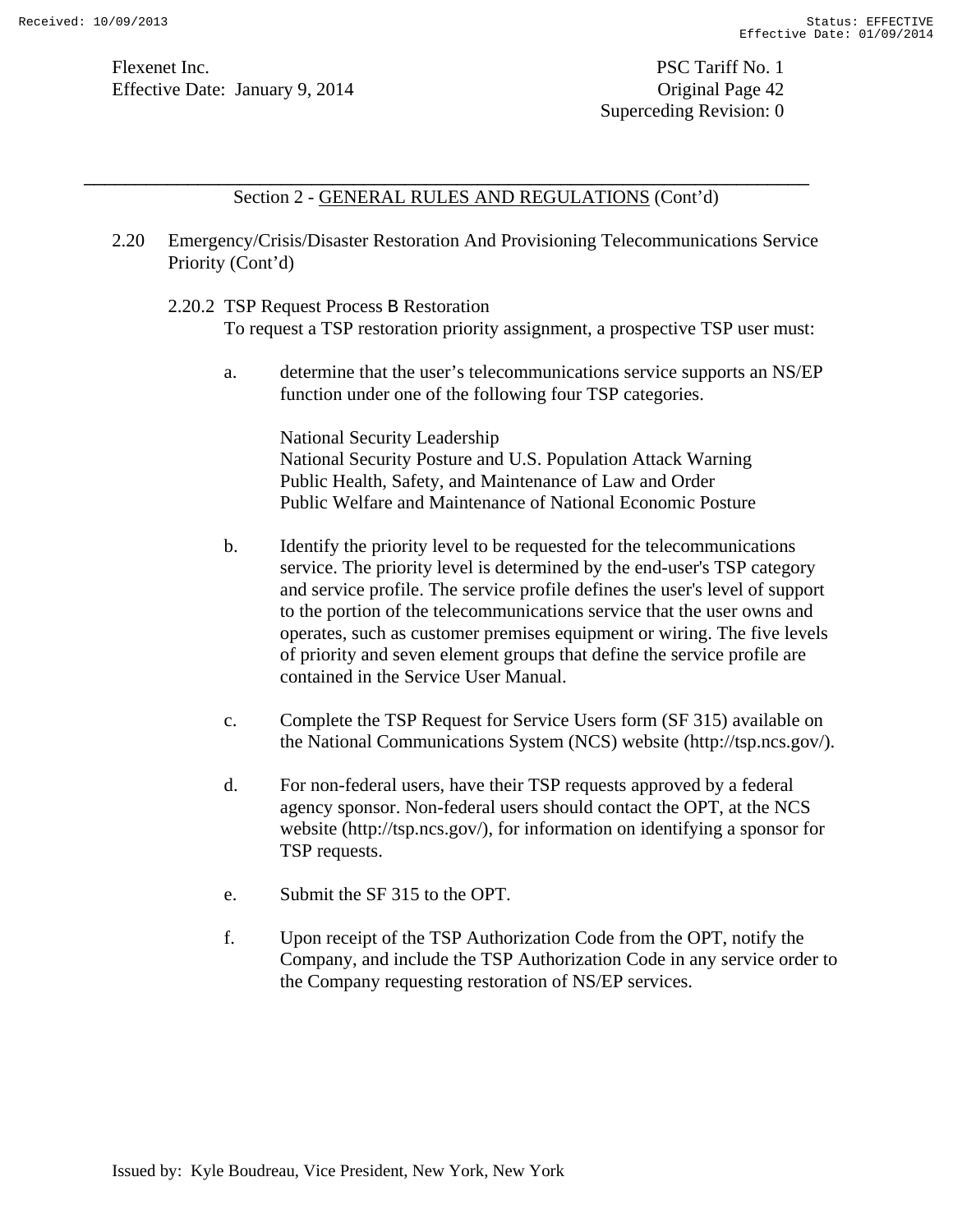Flexenet Inc. PSC Tariff No. 1 Effective Date: January 9, 2014 Contract Contract Contract Contract Contract Contract Contract Contract Contract Contract Contract Contract Contract Contract Contract Contrac

Superceding Revision: 0

### Section 2 - GENERAL RULES AND REGULATIONS (Cont'd)

2.20 Emergency/Crisis/Disaster Restoration And Provisioning Telecommunications Service Priority (Cont'd)

\_\_\_\_\_\_\_\_\_\_\_\_\_\_\_\_\_\_\_\_\_\_\_\_\_\_\_\_\_\_\_\_\_\_\_\_\_\_\_\_\_\_\_\_\_\_\_\_\_\_\_\_\_\_\_\_\_\_\_\_\_\_\_\_\_\_\_\_\_\_

2.20.3 TSP Request Process B Provisioning

To request a TSP provisioning priority assignment, a prospective TSP user must follow the same steps listed in 2.16.2 above for restoration priority assignment except for the following differences. The user should:

Certify that its telecommunications service is an Emergency service. Emergency services are those that support one of the NS/EP functions listed in 2.16.1 above and are so critical that they must be provisioned at the earliest possible time, without regard to cost to the user.

Verify that the Company cannot meet the service due date without a TSP assignment.

Obtain approval from the end-user's invocation official to request a provisioning priority. Invocation officials are designated individuals with the authority to request TSP provisioning for a telecommunications service, and include the head or director of a federal agency, commander of a unified/specified military command, chief of a military service, commander of a major military command, or state governor.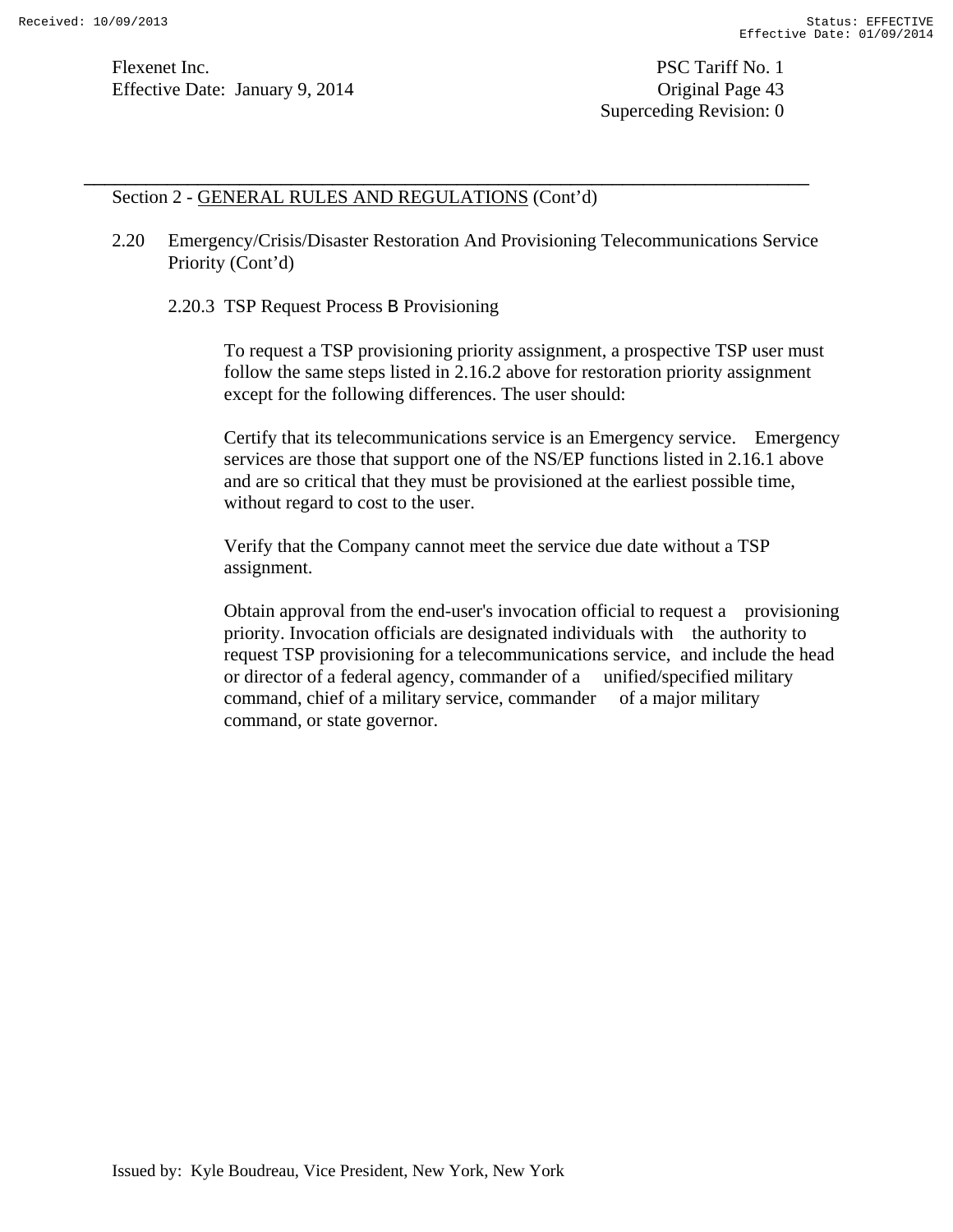## Section 2 - GENERAL RULES AND REGULATIONS (Cont'd)

2.20 Emergency/Crisis/Disaster Restoration And Provisioning Telecommunications Service Priority (Cont'd)

\_\_\_\_\_\_\_\_\_\_\_\_\_\_\_\_\_\_\_\_\_\_\_\_\_\_\_\_\_\_\_\_\_\_\_\_\_\_\_\_\_\_\_\_\_\_\_\_\_\_\_\_\_\_\_\_\_\_\_\_\_\_\_\_\_\_\_\_\_\_

2.20.4 Responsibilities of the End-User

End-users or entities acting on their behalf must perform the following:

- a. Identify telecommunications services requiring priority.
- b. Request, justify, and revalidate all priority level assignments. Revalidation must be completed every 2 years, and must be done before expiration of the end-user's TSP Authorization Code(s).
- c. Accept TSP services by the service due dates.
- d. Have Customer Premises Equipment (CPE) and Customer Premises Wiring (CPW) available by the requested service due date and ensure (through contractual means or otherwise) priority treatment for CPE and CPW necessary for end-to-end service continuity.
- e. Pay the Company any authorized costs associated with priority services.
- f. Report to the Company any failed or unusable services with priority levels.
- g. Designate a 24-hour point of contact for each TSP request and apprise the OPT.
- h. Cooperate with the OPT during reconciliation (comparison of NS/EP service information and resolution of any identified discrepancies) and revalidation.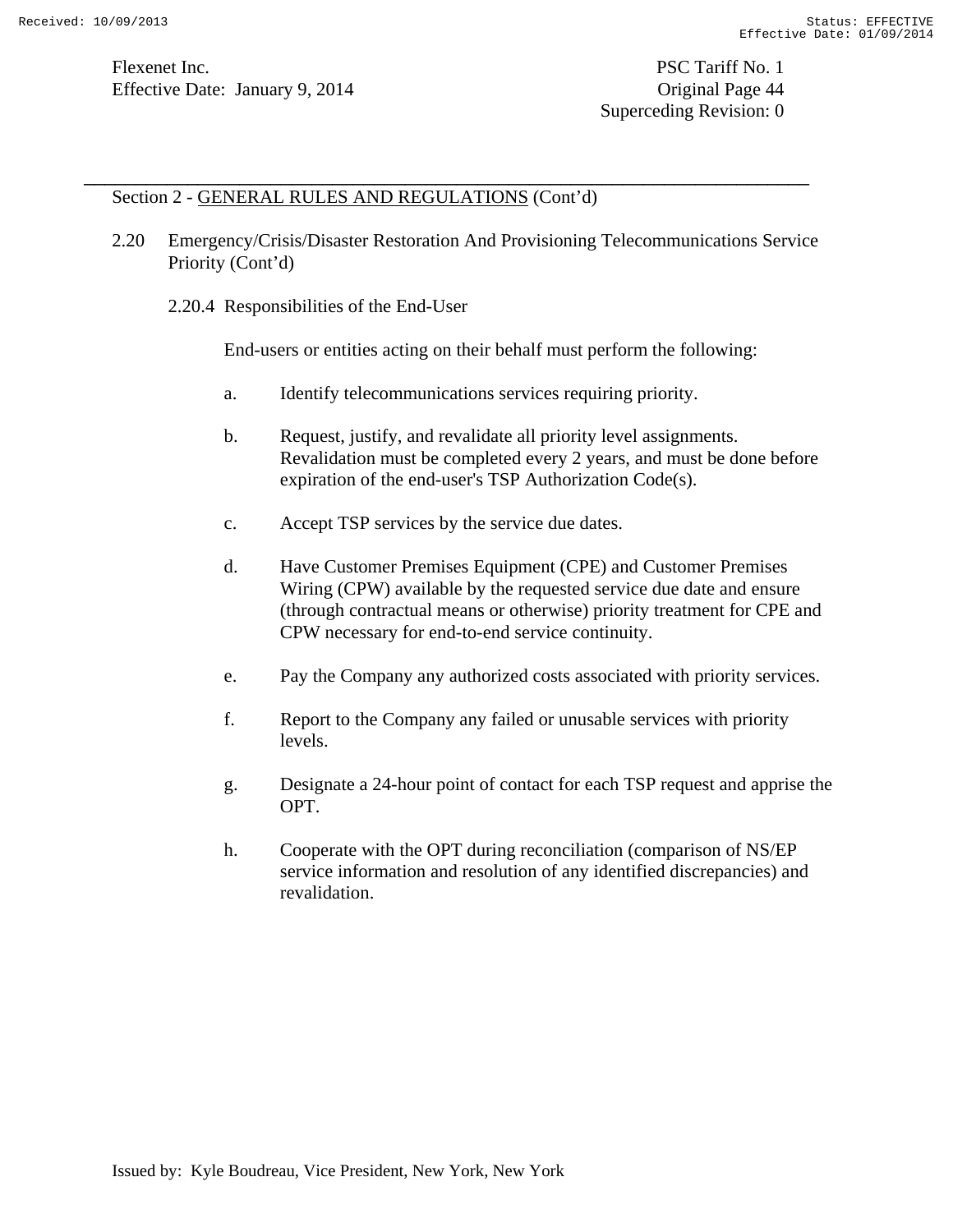Section 2 - GENERAL RULES AND REGULATIONS (Cont'd)

2.20 Emergency/Crisis/Disaster Restoration And Provisioning Telecommunications Service Priority (Cont'd)

\_\_\_\_\_\_\_\_\_\_\_\_\_\_\_\_\_\_\_\_\_\_\_\_\_\_\_\_\_\_\_\_\_\_\_\_\_\_\_\_\_\_\_\_\_\_\_\_\_\_\_\_\_\_\_\_\_\_\_\_\_\_\_\_\_\_\_\_\_\_

2.20.5 Responsibilities of the Company

The Company will perform the following:

- a. Provide TSP service only after receipt of a TSP authorization code.
- b. Revoke TSP services at the direction of the end-user or OPT.
- c. Ensure that TSP Program priorities supersede any other telecommunications priority that may be provided (other than control services and order wires).
- d. Designate a 24-hour point of contact to receive reports of TSP service outages from TSP service users.
- e. Designate a 24-hour point of contact to coordinate TSP processes with the OPT.
- f. Confirm completion of TSP service order activity to the OPT.
- g. Participate in reconciliation of TSP information at the request of the OPT.
- h. Ensure that all subcontractors complete reconciliation of TSP information with the service vendor.
- i. Ensure that other carriers supplying underlying facilities are provided information necessary to implement priority treatment of facilities that support NS/EP services.
- j. Assist in ensuring that priority level assignments of NS/EP services are accurately identified "end-to-end" by providing to subcontractors and interconnecting carriers the restoration priority level assigned to a service.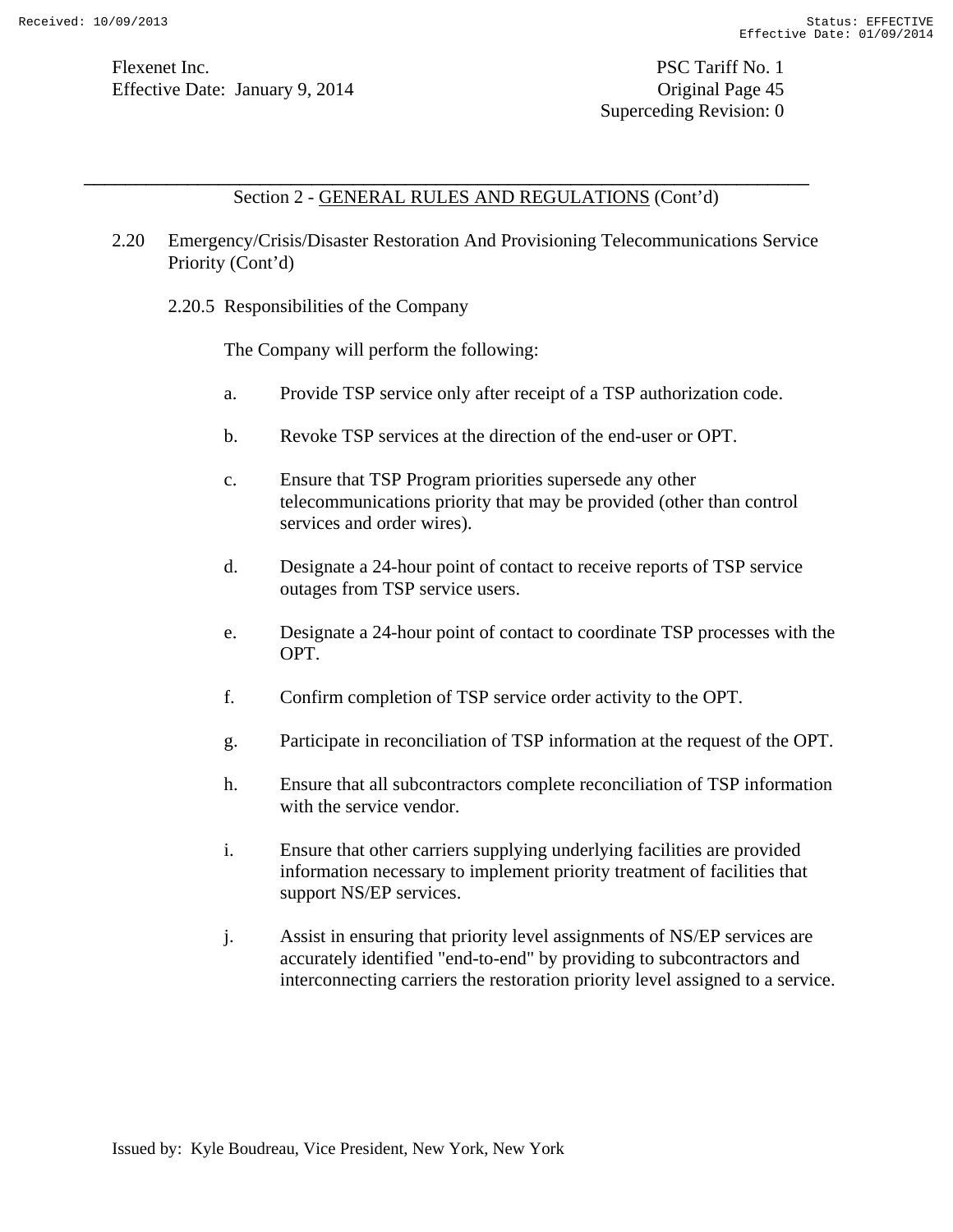Superceding Revision: 0

### Section 2 - GENERAL RULES AND REGULATIONS (Cont'd)

2.20 Emergency/Crisis/Disaster Restoration And Provisioning Telecommunications Service Priority (Cont'd)

\_\_\_\_\_\_\_\_\_\_\_\_\_\_\_\_\_\_\_\_\_\_\_\_\_\_\_\_\_\_\_\_\_\_\_\_\_\_\_\_\_\_\_\_\_\_\_\_\_\_\_\_\_\_\_\_\_\_\_\_\_\_\_\_\_\_\_\_\_\_

- 2.20.5 Responsibilities of the Company (Cont'd)
	- k. Disclose content of the NS/EP TSP database only as may be required by law.
	- l. Comply with regulations and procedures supplemental to and consistent with guidelines issued by the OPT.

### 2.20.6 Preemption

When spare facilities are not available, it may be necessary for the Company to preempt the facilities required to provision or restore a TSP service. When preemption is necessary, non-TSP services may be preempted based on the Company's best judgment. If no suitable spare or non-TSP services are available, the Company may preempt an existing TSP service to restore a TSP service with a higher restoration priority assignment. When preemption is necessary, prior consent of the service user whose service will be preempted is not required; however, the Company will make every reasonable effort to notify the preempted customer of the action to be taken.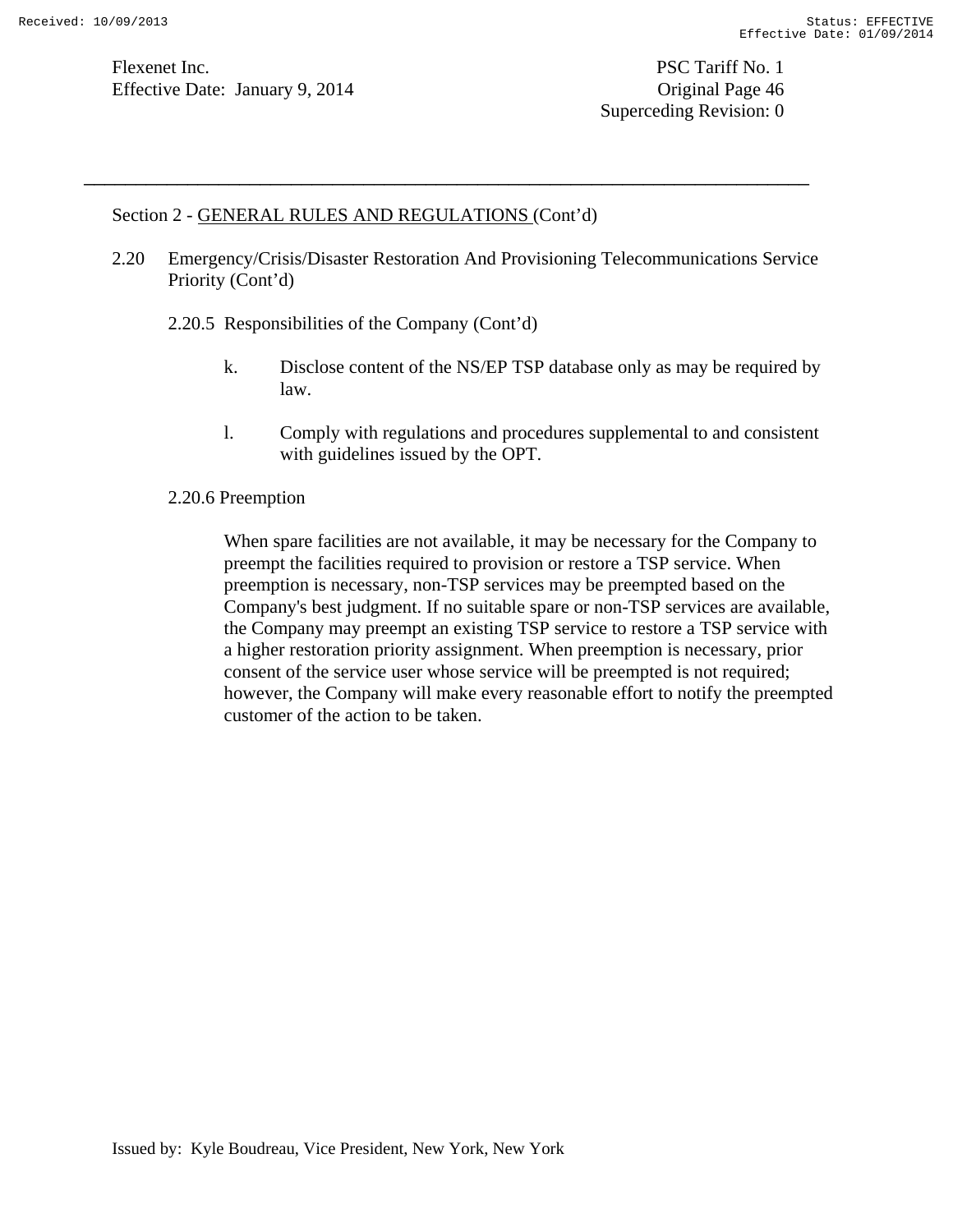## Section 2 - GENERAL RULES AND REGULATIONS (cont'd)

### 2.21 Federal Surcharges

2.21.1 Carrier will apply all surcharges authorized by the Federal Communications Commission, either as flat rate surcharges or surcharges based on revenues, in the amounts authorized by the FCC or its designee. Such surcharges shall include, but not be limited to:

\_\_\_\_\_\_\_\_\_\_\_\_\_\_\_\_\_\_\_\_\_\_\_\_\_\_\_\_\_\_\_\_\_\_\_\_\_\_\_\_\_\_\_\_\_\_\_\_\_\_\_\_\_\_\_\_\_\_\_\_\_\_\_\_\_\_\_\_\_\_

Number Portability Surcharge Federal Universal Service Fund Surcharge Federal End User Common Line (EUCL) Surcharge

### 2.21.2 Surcharges Subject to Tax

The gross revenue, gross earnings, gross income, and state excise tax Surcharges specified herein are themselves subject to gross revenue and other relevant surcharges, and are therefore "grossed up". All grossed-up Surcharges collected are themselves subject to applicable state and federal taxes and surcharges, including but not limited to state and local sales taxes and federal excise taxes.

### 2.22 Limitation On Liability of Underlying Carriers

Neither Customer, nor any person claiming through Customer, including its officers, owners, directors, employees or agents, or its own customers, nor any person claiming under his own right, shall have any claim, cause of action, suit or entitlement to damages of any nature whatsoever, including but not limited to consequential, special or punitive damages, against any underlying carrier providing facilities, services, network elements or dark fiber capacity to Carrier, or against any financial institution providing commercial funding to Carrier, regardless of fault, negligence, gross negligence, act or omission on the parts of such underlying carrier or financial institution.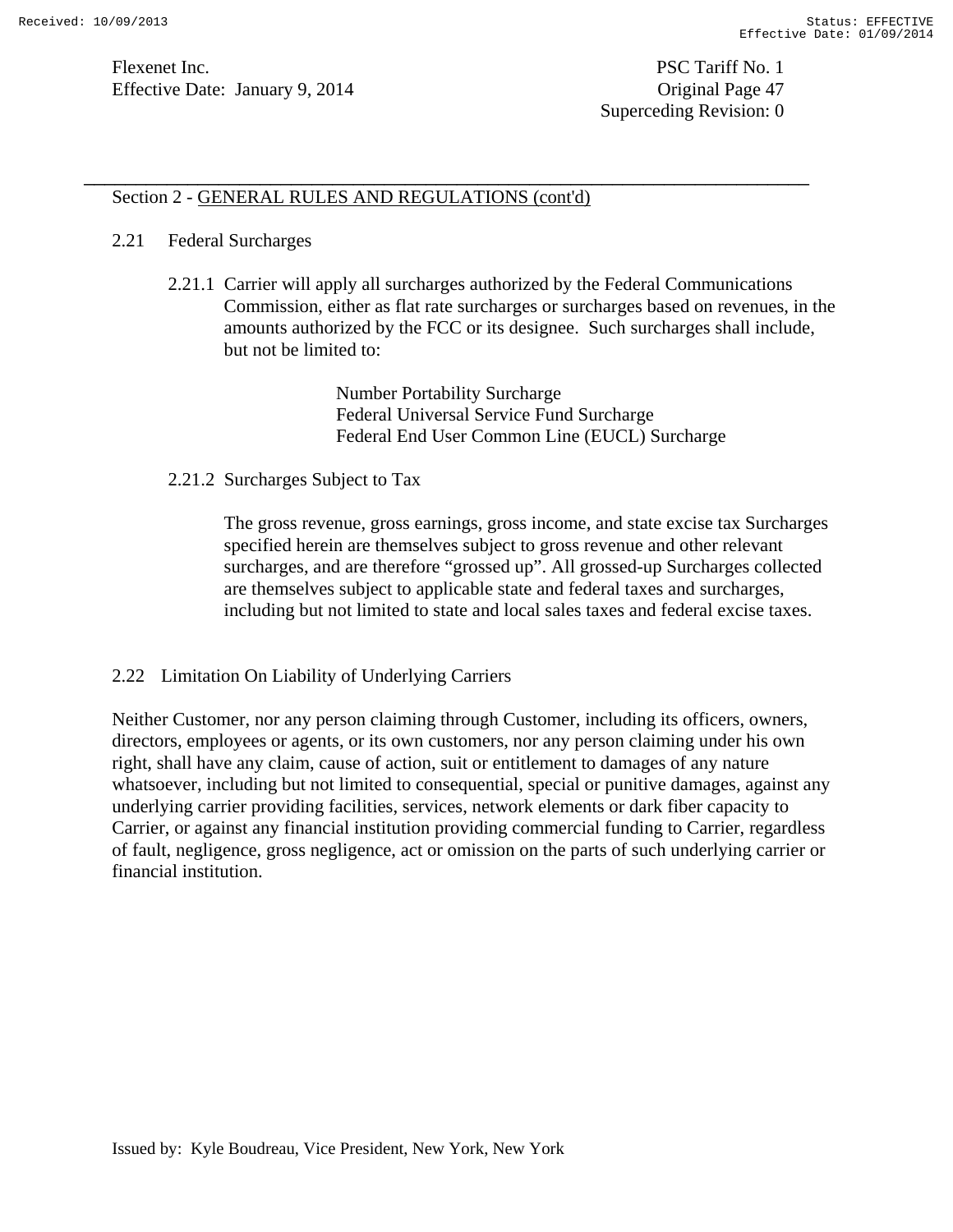Superceding Revision: 0

## Section 2 – GENERAL RULES AND REGULATIONS (Cont'd)

### 2.23 Critical Facilities Administration Service

General:

Critical Facilities Administration Service (CFAS) provides physical route information to customers with Telecommunications Service Priority (TSP) qualified circuits. If the Company is acting as the Prime Contractor, the company will obtain from its subcontractors the physical routing information for their portion of the qualified circuit.

\_\_\_\_\_\_\_\_\_\_\_\_\_\_\_\_\_\_\_\_\_\_\_\_\_\_\_\_\_\_\_\_\_\_\_\_\_\_\_\_\_\_\_\_\_\_\_\_\_\_\_\_\_\_\_\_\_\_\_\_\_\_\_\_\_\_\_\_\_\_

Customer Obligations

- 1. Customers' circuits must be federally registered as TSP circuits.
- 2. Customers must subscribe to the Critical Facilities Administration Service (CFAS) offered by the Company and identify which qualifying circuits it wishes to enroll in the service. Such circuits will be referred to as "subscribed circuits."
- 3. Customers must pay the appropriate tariff charges for CFAS, and any connecting carrier CFAS charges billed to the Company or directly to the customer.
- 4. Customers must agree to treat all network information provided to them regarding their subscribed circuits as confidential and comply with any security procedures established in support of CFAS. This may include, but will not be limited to, provision of appropriate passwords prior to forwarding of CFAS information.

Obligations of the Company

1. The Company will maintain data and restrict access by each customer to information relative to that customer's subscribed circuits.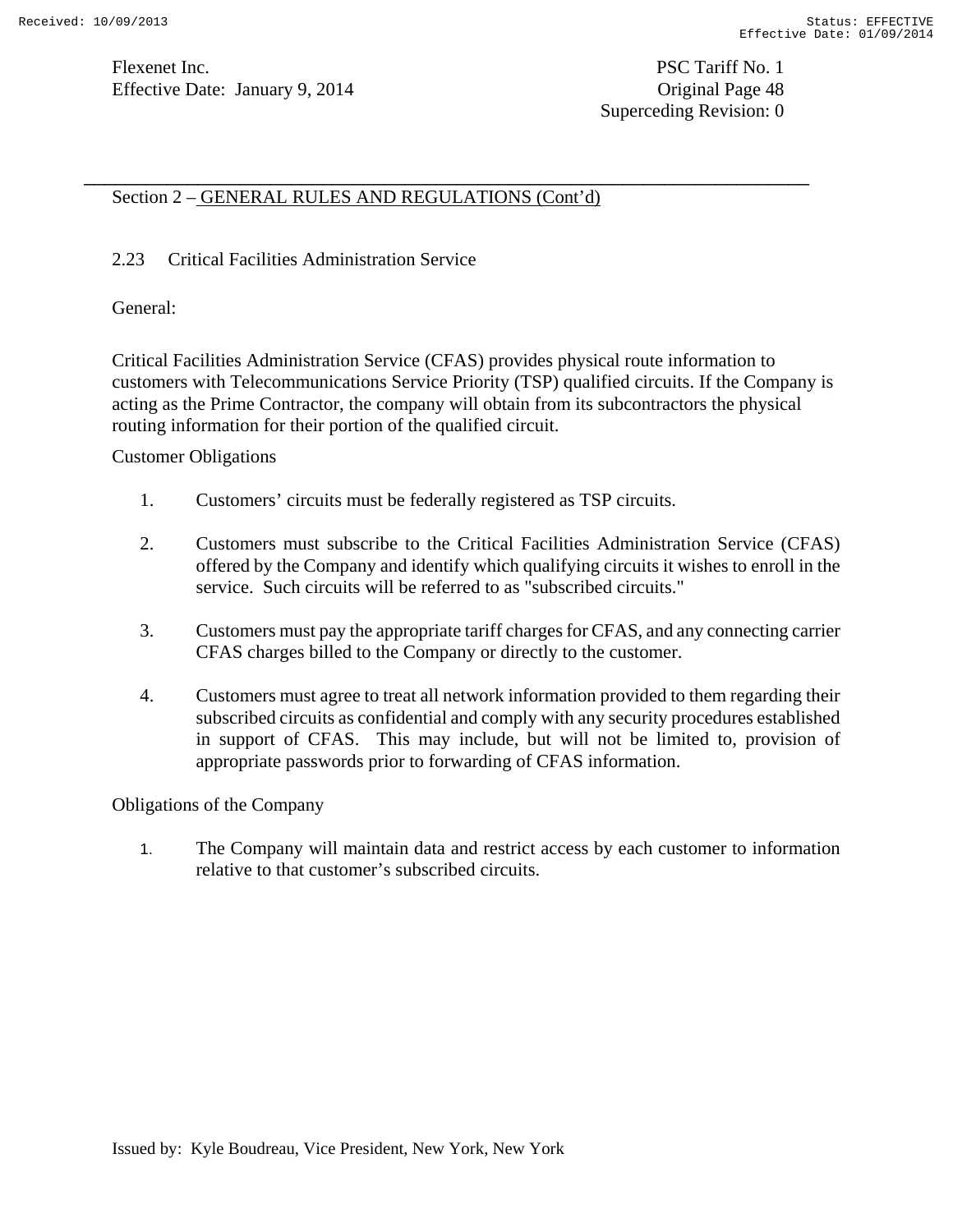Superceding Revision: 0

### Section 2 – GENERAL RULES AND REGULATIONS (Cont'd)

2.23 Critical Facilities Administration Service (cont'd)

Obligations of the Company (Cont'd)

2. Company will identify the physical path of each subscribed circuit whenever requested by the customer so as to allow the customer to ascertain with a reasonable degree of accuracy the actual physical path of each subscribed circuit. Where Company systems permit, information will be transmitted to the Customer in the form of an AutoCAD file with the coordinates included. The Customer must provide its own software capable of reading an AutoCAD file.

\_\_\_\_\_\_\_\_\_\_\_\_\_\_\_\_\_\_\_\_\_\_\_\_\_\_\_\_\_\_\_\_\_\_\_\_\_\_\_\_\_\_\_\_\_\_\_\_\_\_\_\_\_\_\_\_\_\_\_\_\_\_\_\_\_\_\_\_\_\_

- 3. The Company will make available physical path information for newly provisioned subscribed circuits to the customer within 5 business days after the circuit has been installed and within 15 business days for existing TSP circuits.
- 4. For circuits provided in concert with other carriers, the Company, when acting as the Prime Contractor will obtain and forward information regarding the connecting carrier's portion of the physical path of the subscribed circuit to the customer as expeditiously as possible.
- 5. Provision of CFAS will be suspended in the instance of a major telephone outage. Once subscribed circuits are restored to service, the Company will make updated physical path information available to the customer within ninety days of the restoration of service upon request.

Rates

There is no charge for CFA.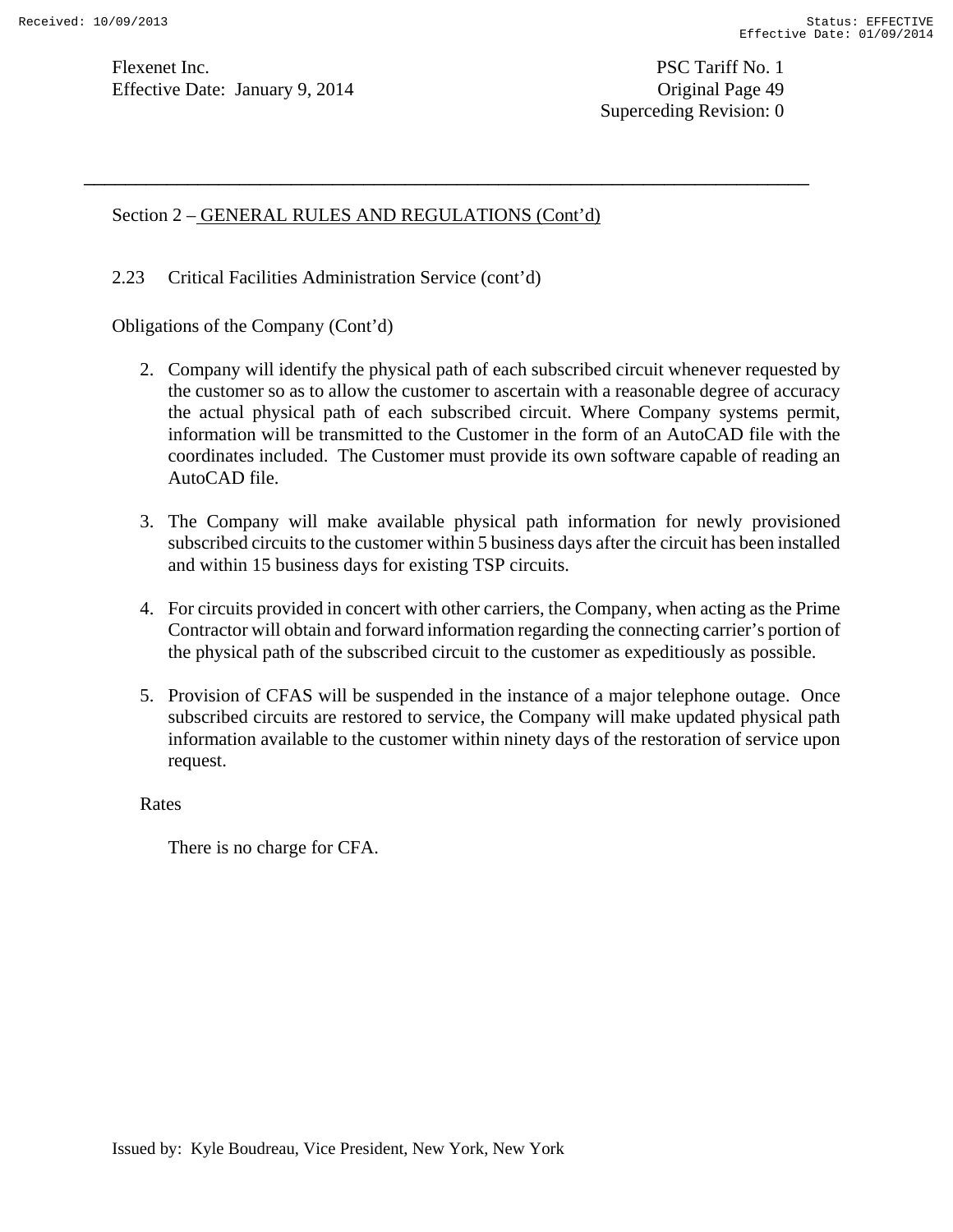Flexenet Inc. PSC Tariff No. 1 Effective Date: January 9, 2014 Contract Contract Contract Contract Contract Contract Contract Contract Contract Contract Contract Contract Contract Contract Contract Contrac

Superceding Revision: 0

#### Section 3 – DESCRIPTION OF SERVICE OF RATES

- 3.1 Dedicated Private Line Services
	- a. Carrier offers dedicated point to point DS-0 (64 kbps) service. DS-0 circuits may be delivered over DS-1, DS-3, or other high capacity circuits, and are billed on a DS-0 circuit basis regardless of the transport vehicle or service utilized by Carrier.

\_\_\_\_\_\_\_\_\_\_\_\_\_\_\_\_\_\_\_\_\_\_\_\_\_\_\_\_\_\_\_\_\_\_\_\_\_\_\_\_\_\_\_\_\_\_\_\_\_\_\_\_\_\_\_\_\_\_\_\_\_\_\_\_\_\_\_\_\_\_

- b. Service is offered between specified points in the City of New York and adjacent areas where Carrier has network facilities.
- c. Rates Per DS-1

Customer pays a Monthly Recurring Flat Rate per DS-0 circuit. Each leg of a multipoint circuit is billed as a separate DS-0 circuit.

|                            | Min  | Max   |
|----------------------------|------|-------|
| Monthly recurring          |      |       |
| Flat Rate per DS-0 circuit | \$10 | \$500 |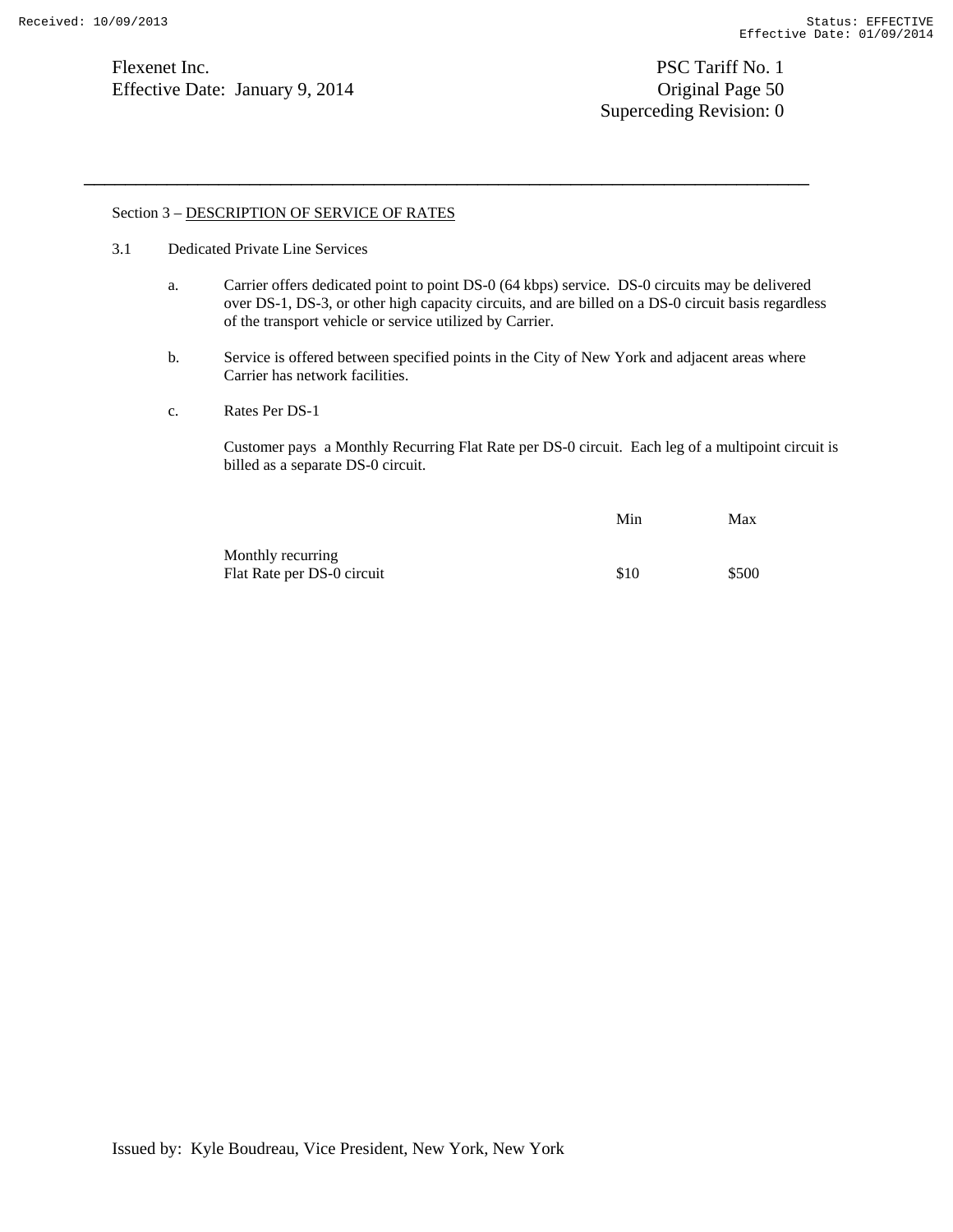Flexenet Inc. PSC Tariff No. 1<br>
Effective Date: January 9, 2014 Criginal Page 51 Effective Date: January 9, 2014

Superceding Revision: 0

Section 3 – DESCRIPTION OF SERVICE OF RATES (cont'd)

[Reserved]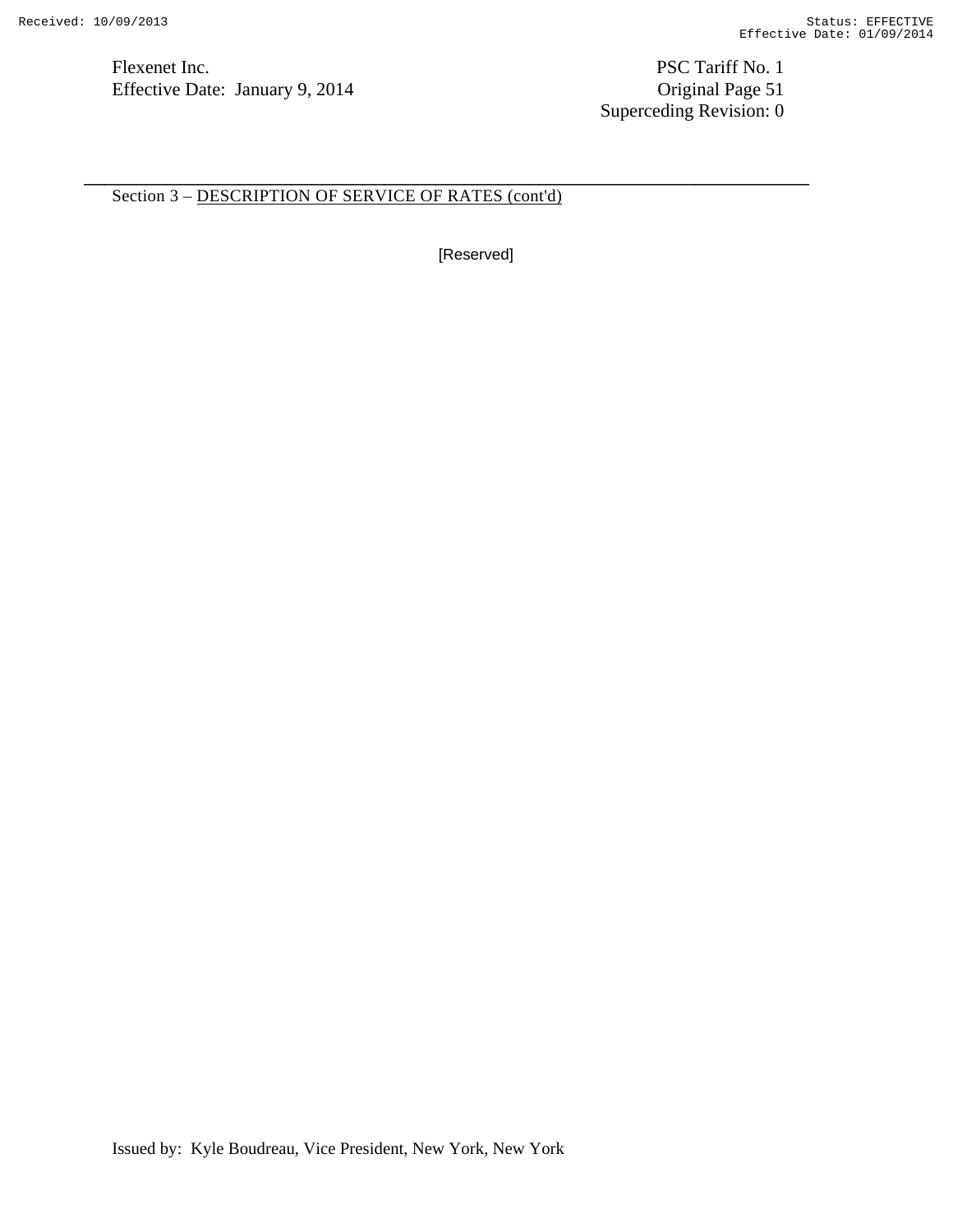Flexenet Inc.<br>
PSC Tariff No. 1<br>
Effective Date: January 9, 2014<br>
Original Page 52 Effective Date: January 9, 2014

Superceding Revision: 0

Section 3 – DESCRIPTION OF SERVICE OF RATES (cont'd)

\_\_\_\_\_\_\_\_\_\_\_\_\_\_\_\_\_\_\_\_\_\_\_\_\_\_\_\_\_\_\_\_\_\_\_\_\_\_\_\_\_\_\_\_\_\_\_\_\_\_\_\_\_\_\_\_\_\_\_\_\_\_\_\_\_\_\_\_\_\_

[Reserved]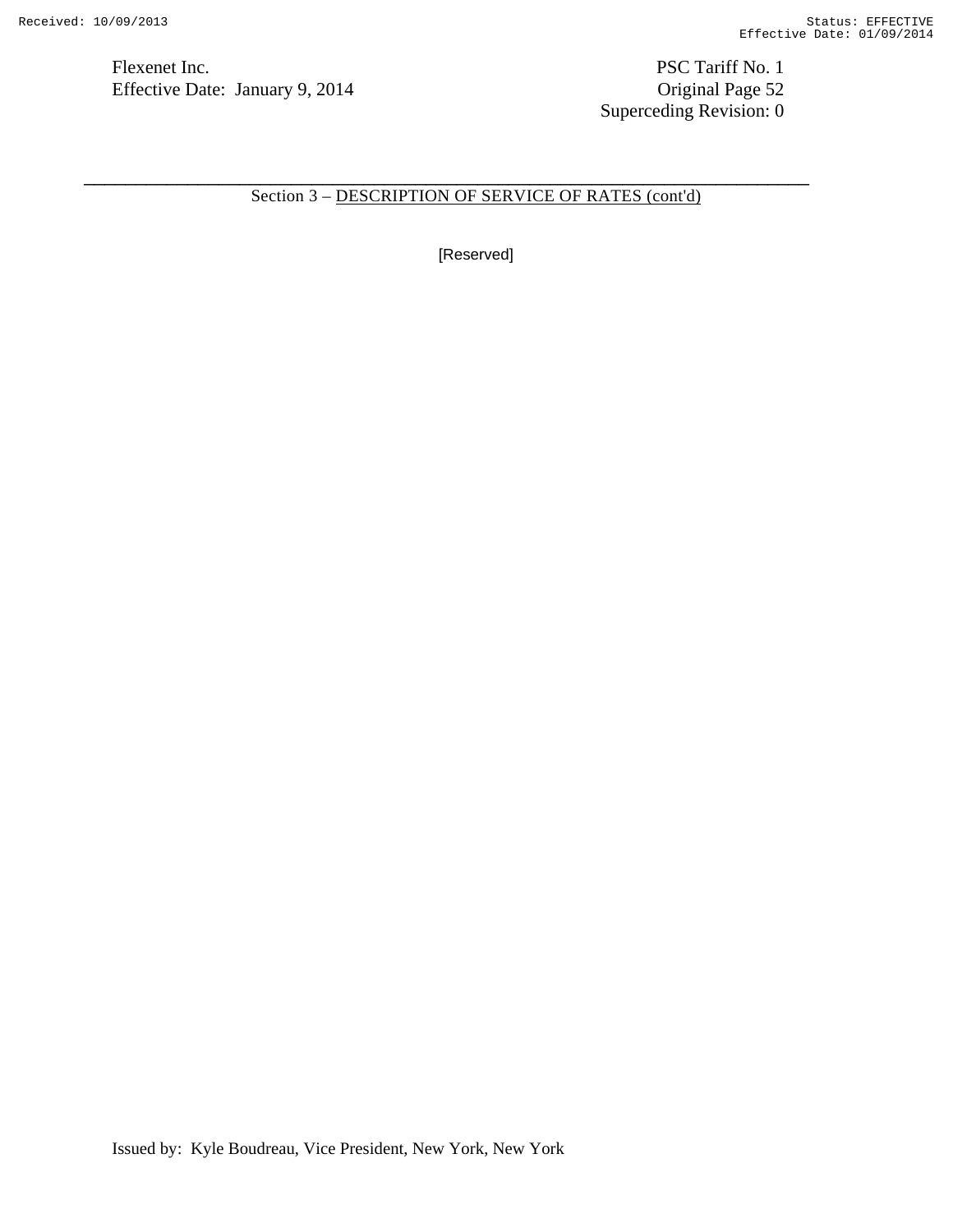Flexenet Inc. PSC Tariff No. 1<br>
Effective Date: January 9, 2014 Criginal Page 53 Effective Date: January 9, 2014

Superceding Revision: 0

Section 3 – DESCRIPTION OF SERVICE OF RATES (cont'd)

\_\_\_\_\_\_\_\_\_\_\_\_\_\_\_\_\_\_\_\_\_\_\_\_\_\_\_\_\_\_\_\_\_\_\_\_\_\_\_\_\_\_\_\_\_\_\_\_\_\_\_\_\_\_\_\_\_\_\_\_\_\_\_\_\_\_\_\_\_\_

[Reserved]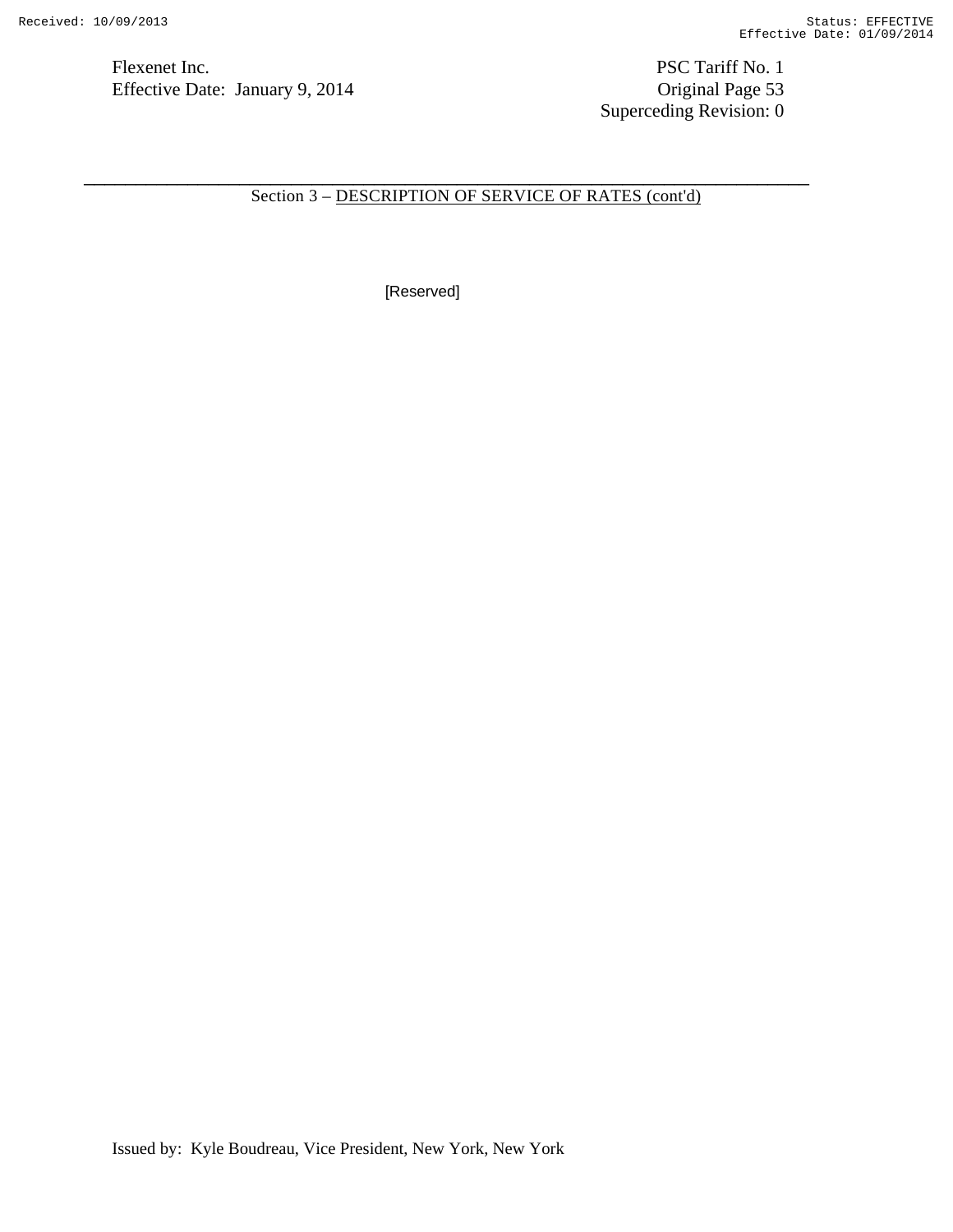Superceding Revision: 0

# SECTION 3. DESCRIPTION OF SERVICE OF RATES (Cont'd)

\_\_\_\_\_\_\_\_\_\_\_\_\_\_\_\_\_\_\_\_\_\_\_\_\_\_\_\_\_\_\_\_\_\_\_\_\_\_\_\_\_\_\_\_\_\_\_\_\_\_\_\_\_\_\_\_\_\_\_\_\_\_\_\_\_\_\_\_\_\_

## 3.2. Other Services

 3.2.A. Other dedicated private line services may be provided by the Carrier on an Individual Case Basis (ICB), depending on such factors as length of loops involved, quality and quantity of loops, transmission speed, bandwidth, points of origination and termination, and other factors.

## 3.3. Individual Case Basis (ICB) Arrangements

3.3.A. In lieu of the rates set forth in this Tariff, carrier may enter into Individual Case Basis rates or contracts with customers in response to a *bona fide* special request from a Customer or prospective Customer to develop a competitive bid for a service. ICB rates will be offered to the Customer in writing, and will be available to similarly-situated customers on a non-discriminatory basis. All such rates will be filed as addenda to effective rate schedules in accordance with Commission requirements.